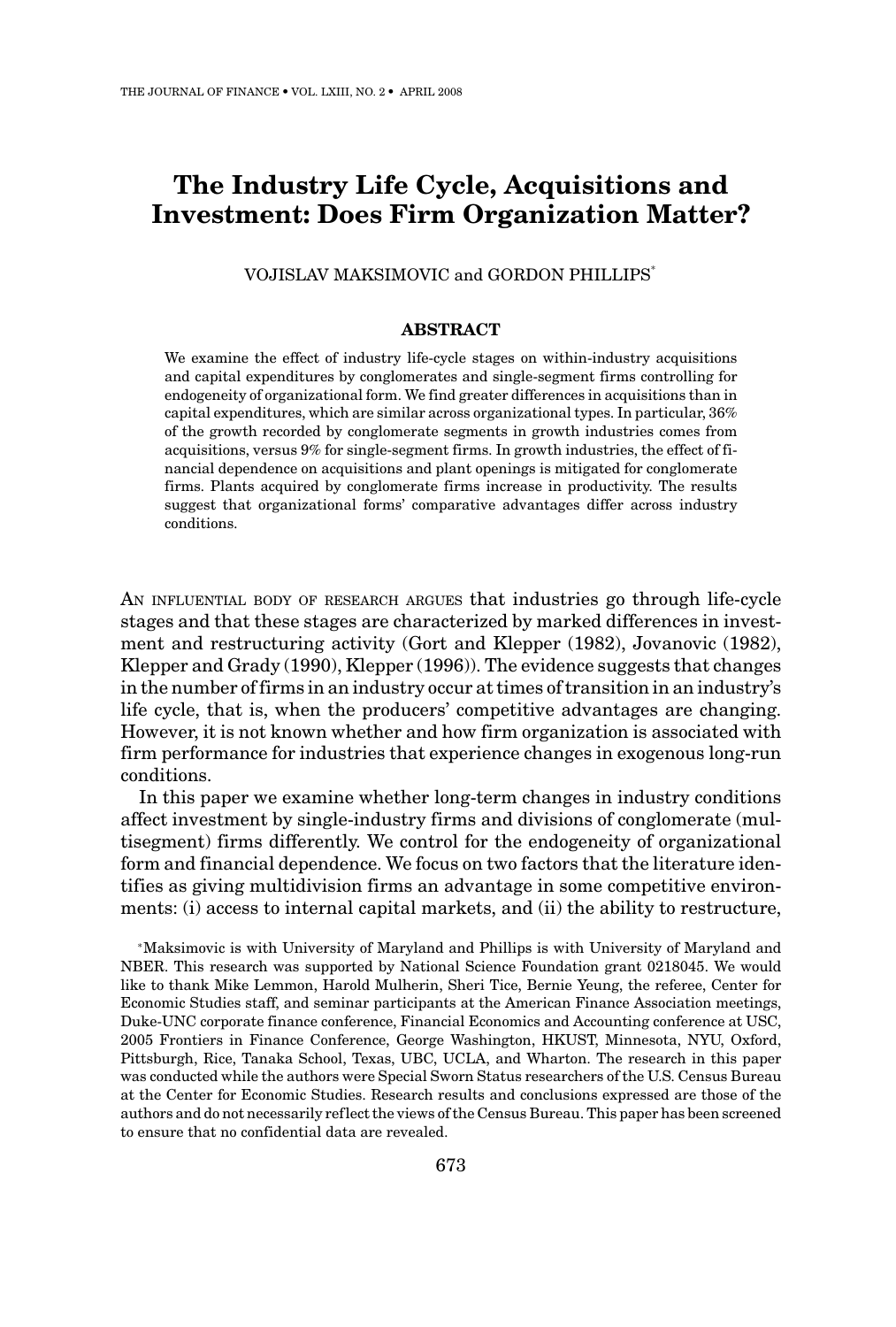which stems from a greater propensity to participate in the market for mergers and acquisitions. Specifically, we ask

- Does firm organization affect capital expenditures, intra-industry acquisitions, plant births, and plant deaths?
- Does the effect of organizational structure on firms' investment decisions depend on long-run industry conditions?
- Do differences in firm organization and industry conditions affect the extent to which firms' investment decisions depend on shortfalls in cash flows from operations?

In studying firm organization, we distinguish between single-segment firms and conglomerate firms that operate in multiple industries. These two types of firms are likely to have different access to financial resources (public markets and internal capital markets) and different types of monitoring (within-firm hierarchies vs. monitoring by external providers of capital). Moreover, this categorization builds on previous research that establishes the importance of a division's position within its firm for its investment policy, efficiency, extent of internal monitoring, and access to internal capital markets.<sup>1</sup>

We classify industries into four different long-run categories. (1) Growth industries—In Growth industries long-run industry shipments and the longrun number of firms are increasing, and changes for each of these factors are above the median industry change. (2) Consolidating industries—In Consolidating industries the change in long-run shipments is above the median industry change but the change in the number of firms is below the median. (3) Technological Change industries—In Technological Change industries, the change in long-run demand is below the median industry change but the change in the number of firms is above the median. (4) Declining industries—In Declining industries, the change in long-run demand and the change in long-run number of firms are both below the median industry change. The industry categories differ in the amount of restructuring (closings and acquisitions of business segments) and growth opportunities.

We find that the within-industry acquisition behavior of conglomerate segments differs sharply from that of single-segment firms, even after controlling for productivity, public firm status, purchaser size, and the endogeneity of conglomerate firm status. Segments of conglomerate firms are two to three times more likely to acquire plants within their existing industries than are single-segment firms. In particular, 36% of within-industry growth by conglomerate firms in growth industries comes from intra-industry acquisitions compared to 9% for single-segment firms. Acquisition rates also significantly differ across long-run industry conditions. Within-industry acquisitions by conglomerate segments in Growth industries represent a much higher percentage (10 percentage points higher) of total firm growth than acquisitions in Declining industries. In contrast to these findings, capital expenditures, which are

<sup>1</sup> Early authors include Lang and Stulz (1994) and Berger and Ofek (1995). We discuss the other papers in this literature that are related to this paper in Section I.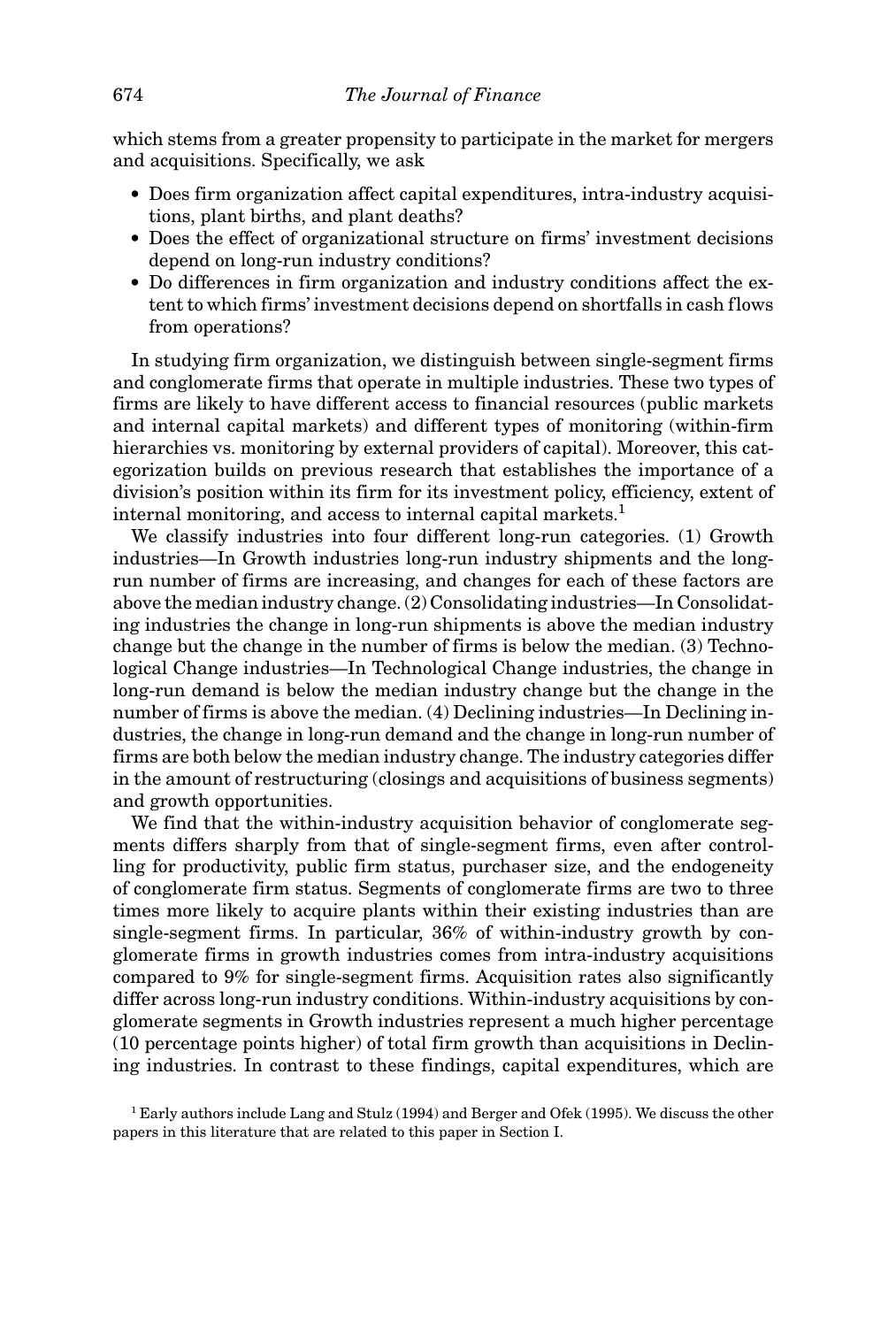typically the focus of prior research on conglomerates, vary less across organizational types and industry conditions.

We next examine whether the differences in within-industry acquisition rates and investment by different types of firm organizations are related to financial dependence, where we define as financially dependent those business segments (single-segment firms or segments of conglomerates) that spend more than their cash flow from operations on capital expenditures.<sup>2</sup> We control for the endogeneity of organizational form and financial dependence. To control for the endogeneity of firms choosing to be conglomerates, we predict whether an industry segment will belong to a conglomerate firm based on industry characteristics and segment productivity. Further, to control for the potential endogeneity between capital expenditures and realized cash flow from operations, in our empirical tests we examine how segments respond to predicted financial dependence rather than observed financial dependence.

We find that financially dependent segments tend to fall into two categories, namely, segments that are less productive compared to other segments in their industries, and very productive segments in high growth industries.<sup>3</sup> We have three major findings that show how financial dependence and organizational form affect firm acquisition and investment over different long-run industry conditions.

First, we show that predicted financial dependence affects plant acquisitions and investment by conglomerate segments and single-segment firms differently. Financial dependence has a negative effect on capital expenditures and the probability of within-industry acquisitions. In Growth and Consolidating industries, conglomerate firms have a positive offsetting effect on acquisitions.<sup>4</sup>

Second, we show that the effects of firm organization on reducing financial dependence in Growth industries are concentrated in conglomerate firms' most productive segments. For conglomerate firms' most productive segments, financial dependence has only a limited effect on within-industry acquisitions. Moreover, segments of a conglomerate in Growth industries have a significantly higher probability of acquiring plants within their industries if the conglomerate also has a less-productive main division in a declining industry. We also find that plants acquired by conglomerate firms—in particular, in Growth industries—significantly increase in productivity post-acquisition. Thus, the positive benefit of internal capital markets is the highest for conglomerate firms in Growth industries, where the value of reallocating assets is likely to be the

<sup>2</sup> Thus, a segment that has an internal financial deficit in a given year must rely on cash flows from outside the segment or on the liquidation of its assets to fund capital expenditures at the plants it owns.

<sup>3</sup> The term "productive" is defined below and refers to the ability of firms to produce revenue from inputs at the segment level. It does not necessarily mean that conglomerate firms sell at a premium or discount in the market relative to single-segment firms.

<sup>4</sup> Results in an earlier working paper version of this paper also show that the effect of conglomerate firm status holds whether or not the firm is publicly traded. Public firm status does have an additional positive effect on mitigating the effect of financial dependence on acquisitions by public firms in Growth industries. However, this effect is much smaller in magnitude than the effect of conglomerate firm status.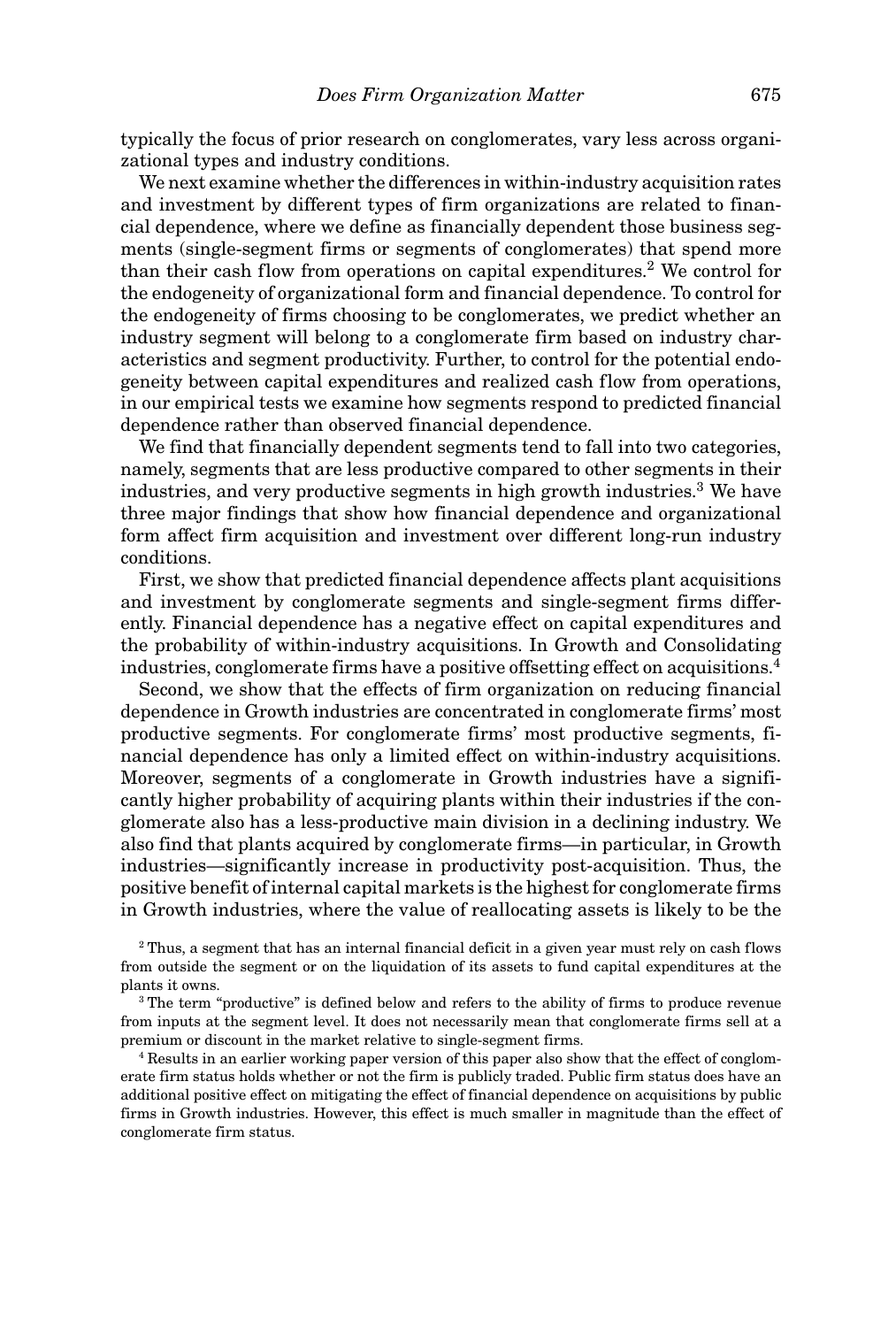highest. These results are consistent with models that stress the benefits of the conglomerate form for the firms that adopt it, such as the model of the benefits of internal capital markets in Stein (1997), and the predictions about the efficient reallocations of assets within conglomerate firms in Maksimovic and Phillips (2002). These results are not consistent with models that predict subsidization of poorly performing divisions or divisions with poor growth prospects. The results are also not consistent with agency or empire building models that predict inefficient expansion.

Third, we find large differences in the effect of organizational form on plant birth and exit across industry categories. In Growth industries, a predicted financial deficit reduces the probability that a single-segment firm will open a new plant, while this effect is mitigated for conglomerate firms. Similar effects on plant births in declining industries do not obtain.

We find that plant exits differ across industry categories. Conglomerate firms are the least likely to close plants when their current segment is predicted to have a financial deficit in Declining industries. In Growth industries the relation between predicted financial dependence and plant exit is similar for conglomerate and single-segment firms, in contrast to the positive effect of conglomerate firms on acquisitions and plant births.

There are several key differences between our approach and the existing literature on investment and internal capital markets. First, we relate the firm's investment and financing needs to long-run changes in industry conditions. We show that long-run industry conditions are of primary importance to understanding the impact of organizational form on acquisitions and plant opening decisions. Second, with the exception of Maksimovic and Phillips (2001), Khanna and Tice (2001), and Schoar (2002), the existing literature examines the relation between capital expenditures and firm organization. By defining investment more generally than the existing literature to encompass acquisitions of plants and assets, we can examine whether firm organization affects investment through acquisition and plant openings differently from regular investment. Since acquisitions require extensive organizational skill in integrating operations while capital expenditures represent decisions with respect to existing operations, we examine whether the effects of organizational form are greater for acquisitions than capital expenditures at existing plants.<sup>5</sup> Third, we are able to obtain direct estimates of the productivity of each business unit, irrespective of whether it is independent or part of a larger firm. Thus, we can determine whether the relation between firms' investment and their organizational structure depends on their productivity and we can examine ex-post changes in the underlying productivity of transacted assets.

We conduct the above analysis using data from the Longitudinal Research Database (LRD), which is maintained by the Center for Economic Studies at the Bureau of the Census. The LRD database contains detailed plant-level data for manufacturing plants. There are several advantages to this database. First,

 $5$  GE, for example, has an extensive staff whose job responsibility is to evaluate acquisitions.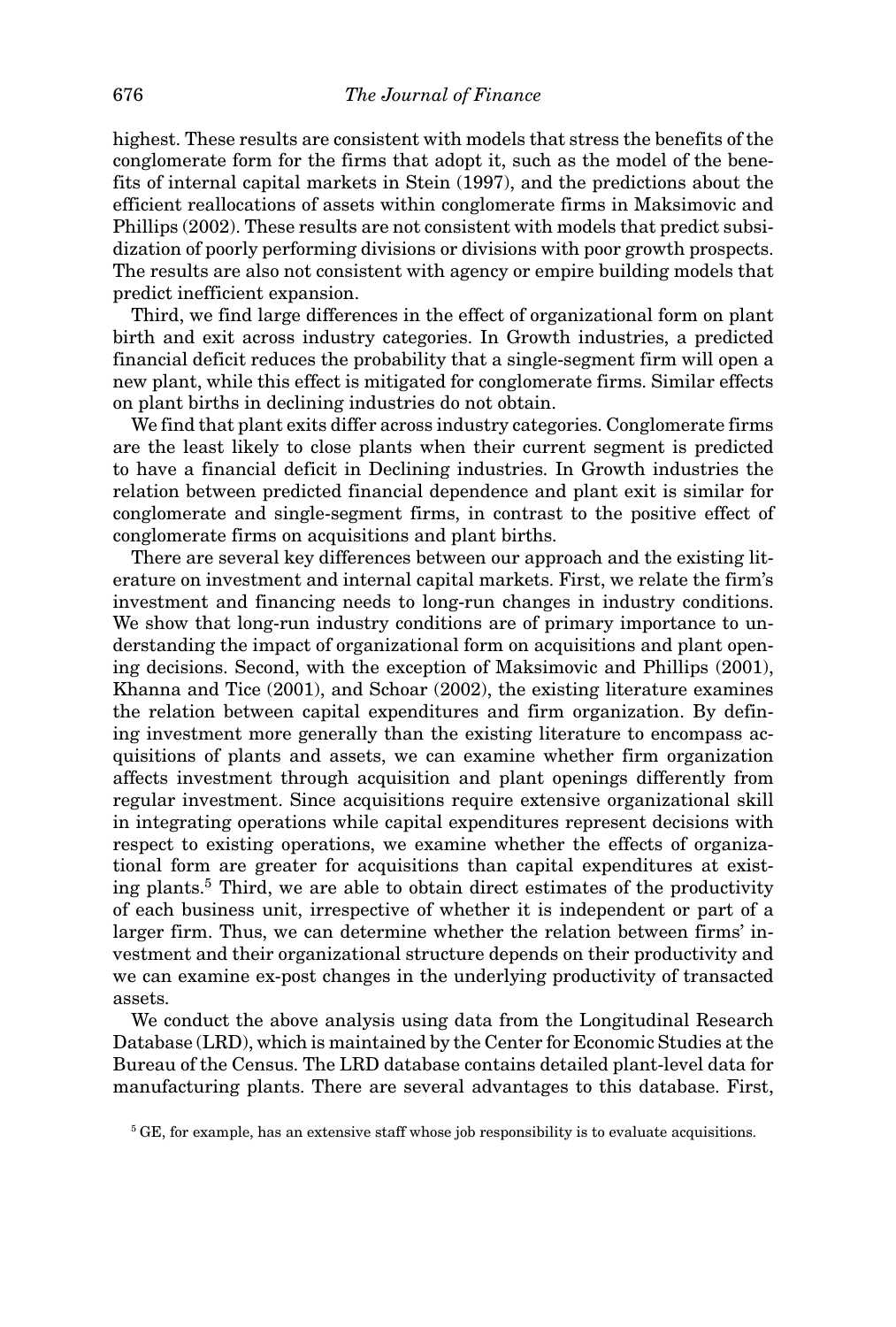it covers both public and private firms in manufacturing industries. Second, coverage is at the plant level, and output is assigned by plants at the fourdigit SIC code level. Thus, firms that produce under multiple SIC codes are not assigned to just one industry. Third, plant-level coverage means that we can track plants even as they change owners. The database contains a plant-level code that identifies when plants change ownership. These features are key to our study as they allow us to identify plants that have changed hands from one year to the next.

The rest of the paper is organized as follows. Section I describes the prior literature and discusses why firm organization may have a differential impact over the industry life cycle. Section II introduces our methodology and Section III describes the data. The results are discussed in Section IV. Section V concludes.

### **I. Industry Conditions and Firm Organization**

Studies of industry evolution by Gort and Klepper (1992) and Klepper and Grady (1990), among others, show that many industries go through life-cycle stages. These stages are characterized by differences in the growth rate of the industry and by dramatic changes in the number of producers in the industry. Many industries undergo periods of intense competition and Consolidating when many, perhaps the majority, of the producers are weeded out. However, firm strategies that work in times of expansion, such as preemptively acquiring large capital intensive plants, may lead to a competitive disadvantage in decline (Ghemawat (1984), Ghemawat and Nalebuff (1985)). These articles therefore emphasize the importance of industry conditions on firms' survival, and by extension on their capital budgeting decisions.

To examine the relation between the number of producers and industry growth, we first present exploratory evidence on long-run industry conditions using Census Bureau data.<sup>6</sup> We classify industries using Census Bureau data for the years 1972 and 1997. These years are used because they span 25 years of industry experience and are Census years that cover all firms. In Figure 1, we classify industries according to the growth in the real value of shipments.<sup>7</sup> Long-run changes in demand are calculated using the change in the real value (1982 dollars) of shipments of industries, classified using three-digit SIC codes. We split industries by the highest and lowest quartiles of real firm shipment growth and graph the long-run changes in the number of firms. In our subsequent tests, we further split these industries by the long-run change in the number of producers into "Declining" and "Technological Change"industries for contracting industries and "Growth" and "Consolidating"industries for growing industries.

<sup>6</sup> Maksmovic and Phillips (1998) explore the asset sale decisions of bankrupt and nonbankrupt firms in industries experiencing different long-run shipment growth. However, they do not analyze changes in the number of producers or control for organizational form.

<sup>7</sup> We later discuss results using classifications based on 10-year intervals.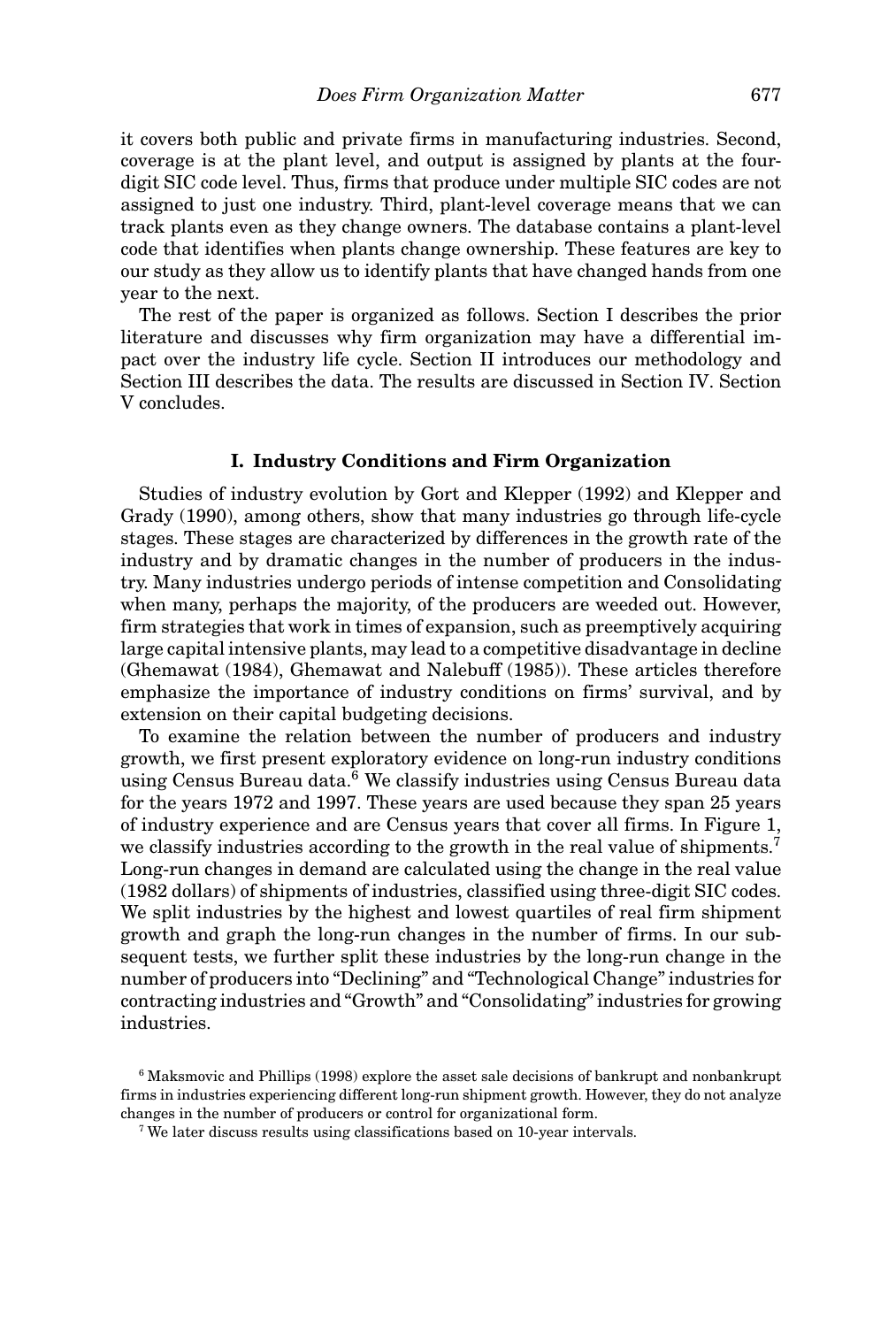

**Figure 1. Long Run Change in the Number of Firms by Industry Classification.**

The histograms in Figure 1 show that among growing industries, while it is not uncommon to see a net increase of 30% in the number of producers, some industries exhibit a decline in the number of producers over the sample period. In contracting industries, a net decrease of 30% is common.

The fact that the number of firms can decrease even in a growing industry suggests that some firms may not possess the resources and/or skills necessary to survive. The resources and skills necessary for a firm to prosper are likely to differ across industries. In a growing industry, new producers are entering at high rates. Given that entrants are often high cost producers (Jovanovic (1982)), established firms in the industry are less likely to face hard competition. Success in this type of industry is likely to depend on the ability to marshal resources to take advantage of growth opportunities. In a consolidating industry, shipments are also growing rapidly but the competitive pressure is likely to be stronger. In these industries new producers are less likely to be entering and some existing producers might be forced out. We would expect that competitive advantages from belonging to a larger organization are likely to be most valuable in a fast-growing consolidating industry.

Numerous studies suggest that the firm's organizational structure affects the way it invests, grows, and sells assets. Conglomerates have internal capital markets that can transfer capital across industries and may have better access to external capital markets than would be available to their constituent divisions if they had remained independent (Bolton and Scharfstein (1990), Khanna and Tice (2001), Stein (1997)). In particular, Stein (1997) models how conglomerate firms can efficiently transfer resources from unprofitable to profitable projects. Moreover, as Peyer (2001) shows empirically, conglomerates have superior ability to obtain external financing, giving divisions of conglomerates a competitive advantage when internally generated funds are not sufficient to finance the desired level of investment. Thus, we would expect the investment by segments of conglomerates to be less affected by the level of internal financing than equivalent single-segment firms.

Note that the effect of conglomerate structure on investment need not be benign. One strand of the literature posits that the firm's investment policy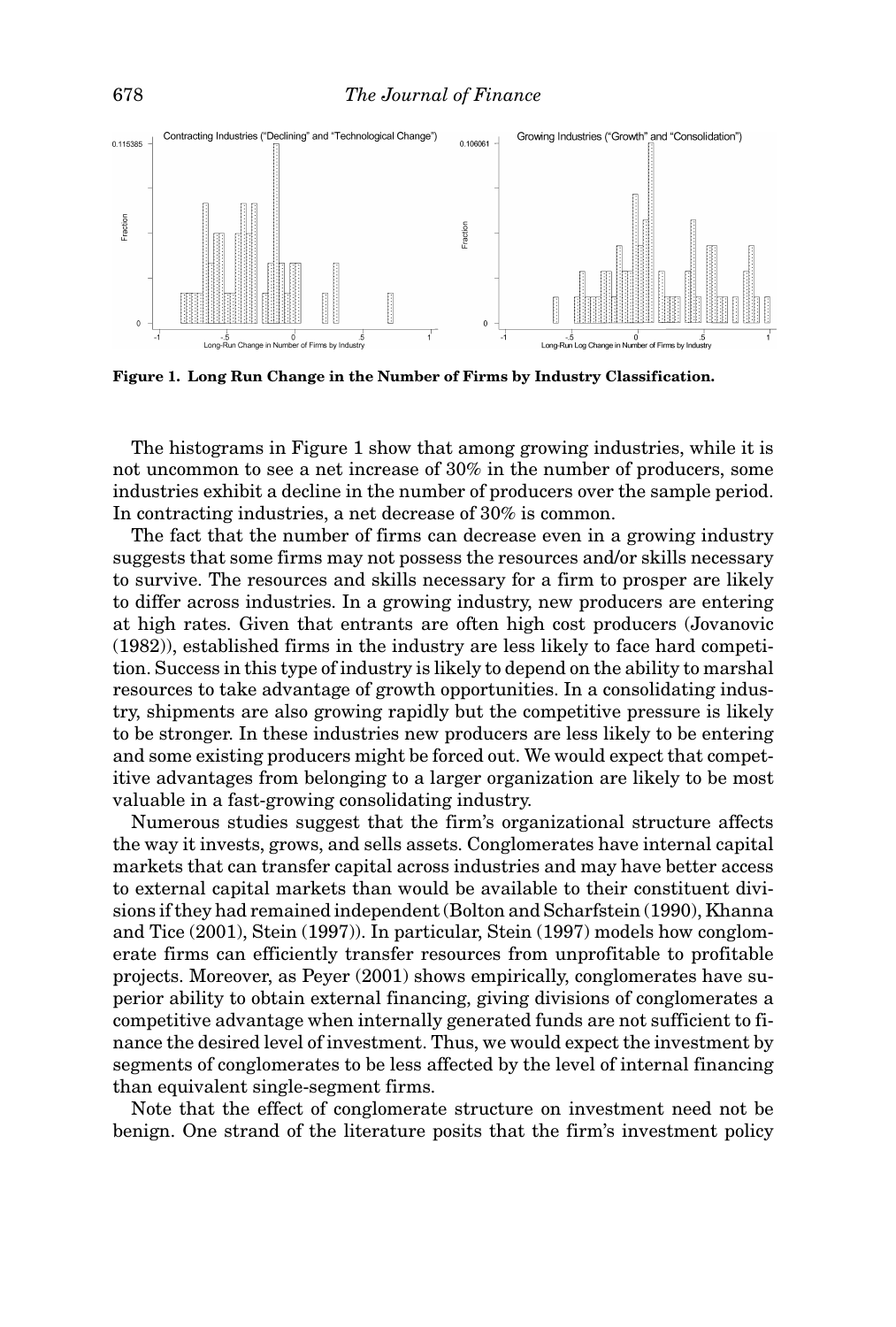is driven by opportunistic agents (usually the managers or the owners of a subset of the firm's securities) who attempt to distort this policy for their private benefit (see Jensen and Meckling (1976) and Jensen (1986)). Thus, managers may obtain a private benefit, for example, from investment in capacity (Jensen (1986) and Matsusaka and Nanda (2001)). Opportunistic behavior by agents may also cause the firms to misallocate resources across industry segments. These possibilities are suggested by Lamont (1997), Shin and Stulz (1998), Rajan, Servaes, and Zingales (2000), and Scharfstein and Stein (2000).

More generally, organizational form may be endogenously determined by a firm's expertise and its ability to exploit opportunities (Campa and Kedia 2002, Maksimovic and Phillips 2002, Villalonga 2004). Maksimovic and Phillips (2002) argue that conglomerates differ from single-segment firms because their organizational skills are not industry specific and thus they find it optimal to operate in several industries. In their model, firm size and scope of operations adjust to economize on the firms' organizational talent. According to this view, as industries experience demand and technology shocks, firms' comparative advantage shifts. Conglomerates and single-industry firms adjust by building, acquiring, or closing plants to maximize value.<sup>8</sup> Because their model predicts a positive correlation between conglomerates' division size and productivity, the adjustments to shocks may depend on the relative size of a division within the conglomerate.

The tasks performed by a head office of a conglomerate are likely to differ across industry types. In Growth industries the head office of a multisegment firm is faced with managing and providing resources for increases in capacity. In Declining industries the focus is likely to be on optimally shrinking operations and reallocating resources to other segments. In Technological Change industries firms have to adapt to increasing competition from new entrants in industries with slowly growing or declining shipments, while in Consolidating industries the decision is whether to remain in the industry. Since the nature of these decisions involves a different mixture of monitoring, winner picking, and financing, the comparative advantage of internal capital markets relative to public markets may differ across these long-run industry conditions.

In our tests we first examine the extent to which conglomerates mitigate the effects of resource constraints across these types of industries. The above discussion suggests that the effects of conglomerate status should be stronger in growing industries. Consider a growth industry in which firms encounter repeated expansion opportunities. Much of the value of such firms consists of unexploited, and therefore intangible, growth opportunities. Corporate finance theory suggests that such firms are most likely to incur agency and asymmetric information costs when obtaining external finance (e.g., Myers (1977), Myers and Majluf (1984)). Internal capital markets are therefore most likely to

<sup>&</sup>lt;sup>8</sup> While not focusing on the industry life cycle, Bernardo and Chowdhry (2002) model how differential skills and opportunities over the firm's life endogenously cause a conglomerate discount given that the firm exercises its growth options as it matures.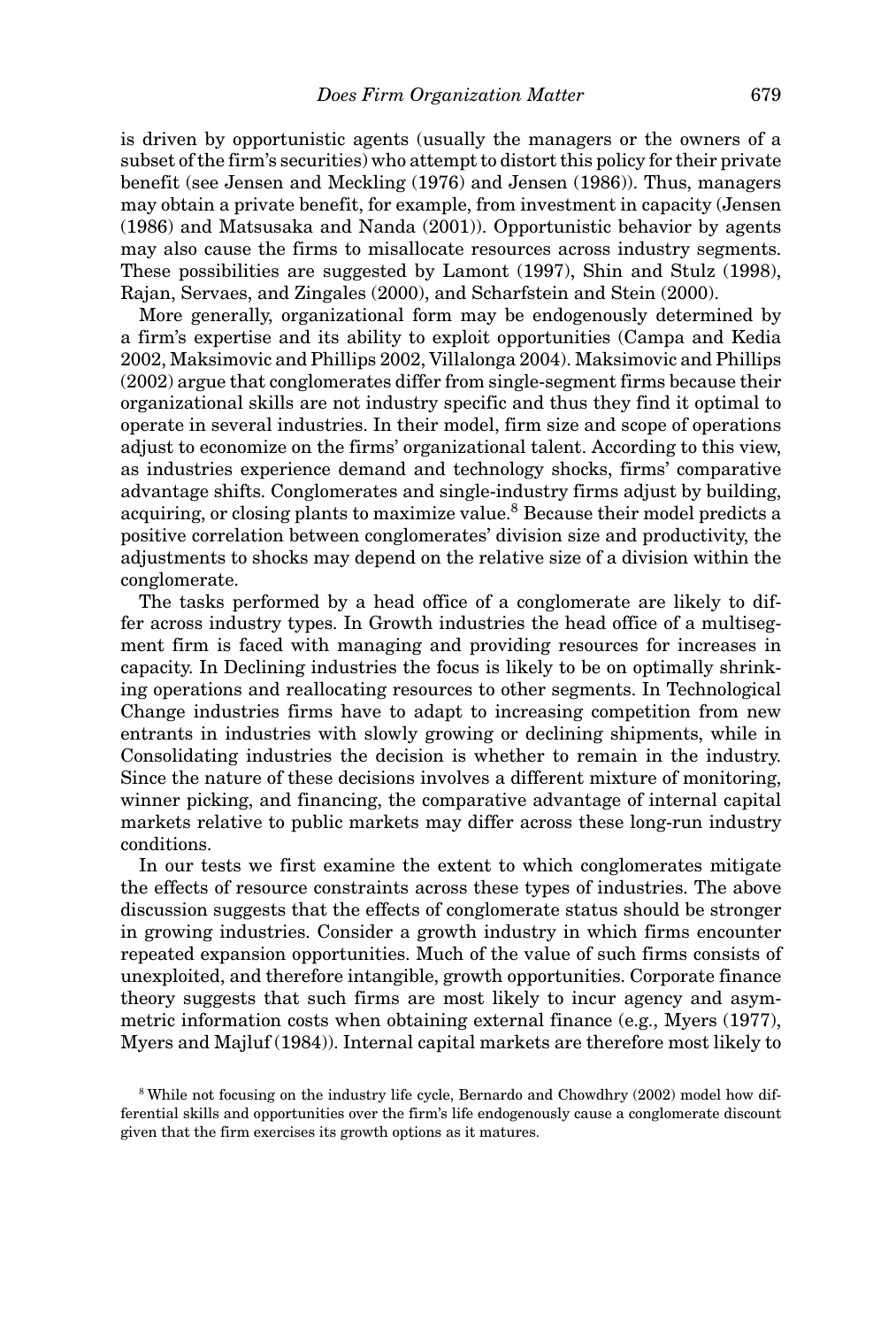be of value in segments in growing industries.<sup>9</sup> Thus, the first hypothesis we investigate is as follows:

H1: *The effects of conglomerate status on mitigating the effects of financial dependence are greater in growing industries.*

Maksimovic and Phillips (2002) show that conglomerate segments reallocate resources from less-productive divisions to more-productive divisions when positive demand shocks are realized. Investment decisions by conglomerate firms in one industry may create opportunity costs for investments in other industries in which they operate. Thus, segments' investment decisions depend on the relative demand growth across industries. In our context, we hypothesize that conglomerate segments are more likely to exploit investment opportunities in growth industries if their other segments are in declining industries. This prediction is summarized in the following hypothesis:

H2: *The effects of conglomerate status on mitigating the effects of financial dependence are greater in growing industries when conglomerate firms have productive segments in growing industries and other large divisions in declining industries.*

Conglomerates operating across multiple industries have experience in allocating resources and integrating operations. Since acquisitions require extensive organizational skill in integrating operations, while capital expenditures typically represent incremental additions to existing operations, we would expect that differences in organizational form affect acquisitions more than capital expenditures at existing plants. In particular, conglomerates' ability to integrate different business units and allocate capital can increase the payoff to providing capital for acquisitions to segments of conglomerate firms compared to single-segment firms, while capital expenditures may involve similar decisions and skills for both conglomerate and single-segment firms. We therefore test the following hypothesis:

H3: *The effects of organizational form and financial dependence are greater for acquisitions than for capital expenditures.*

The effect of financial dependence on conglomerate segments and singlesegment firms may differ because conglomerates efficiently provide resources to segments with insufficient internal resources that permit them to make value increasing acquisitions. However, it is also possible that conglomerate segments overinvest in acquisitions, perhaps due to agency reasons. While we cannot measure the private value created by acquisitions, which depends on the price paid, we can examine the subsequent changes in the acquired assets' productivity. Increases in productivity are consistent with the hypothesis that the acquisitions are economically efficient. We would expect these effects to be particularly important in growing industries. We formalize these predictions in the following hypothesis:

<sup>&</sup>lt;sup>9</sup> See, for example, Fluck and Lynch (1999).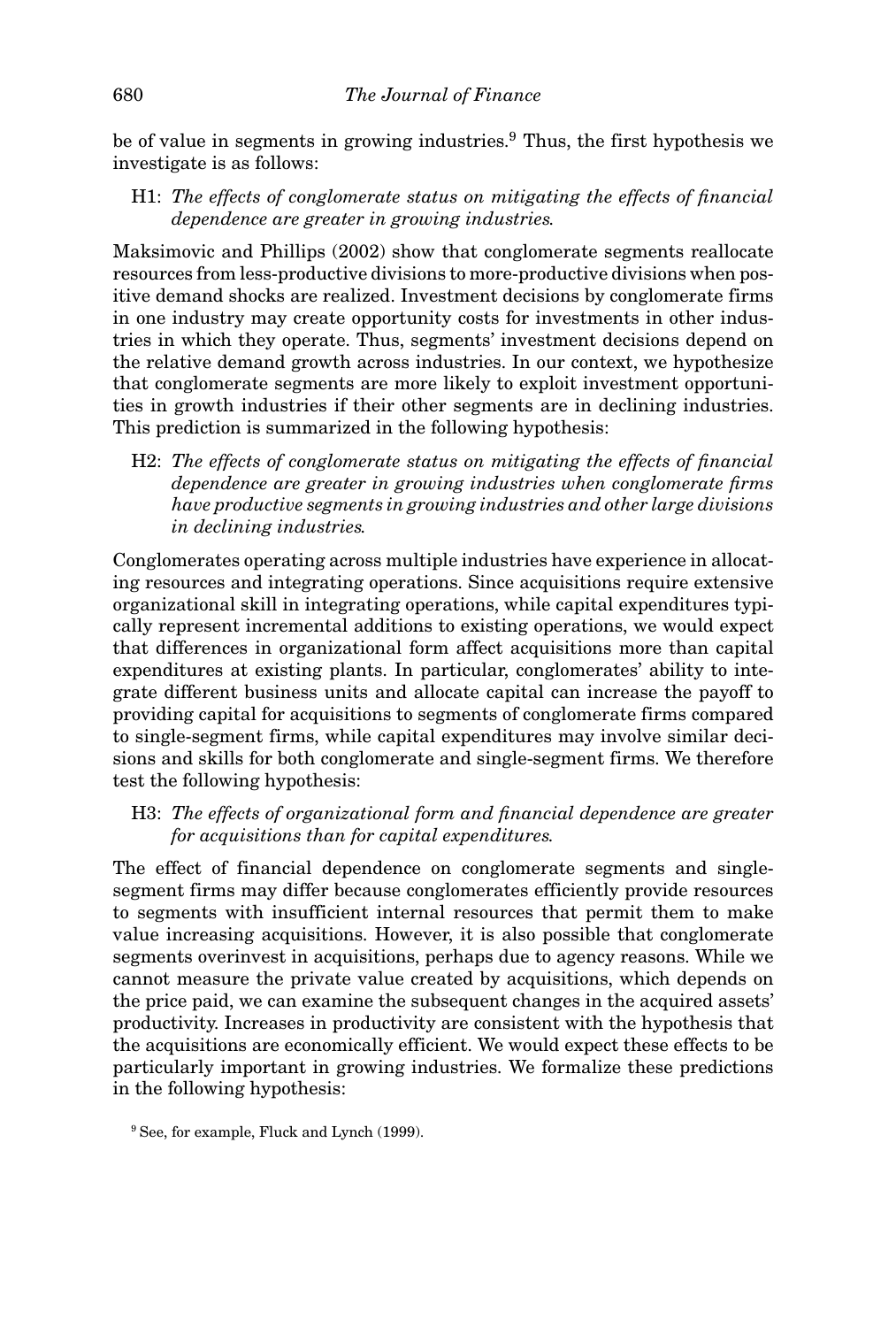H4: *Acquisitions by conglomerate firms result in increases in productivity of acquired segments. The increases in productivity are greatest in growth industries.*

Organizational form and financial dependence may also affect other capital budgeting decisions. Accordingly, we also examine how firms' decisions to build or close plants are affected by financial dependence and organizational form across industry conditions.

## **II. Data, Long-Run Industry Conditions, and Variable Construction**

In this section we describe the data, our classification of long-run industry conditions, and the method we use to calculate the variables employed in the tests of our hypotheses. The primary dependent variables we investigate are a firm's within-industry acquisitions of plants and its segment-level capital expenditures. We also examine plant births and exits. Our first dependent variable, within-industry acquisition, takes the value of one at the segment level if the conglomerate segment or stand-alone firm purchases one or more plants in that existing industry, and the value of zero otherwise. Our second measure, capital expenditures, measures plant-level capital expenditures at the plants owned by each firm at the beginning of each year and not sold during the year.

The primary independent variables we use are segment and plant productivity, the long-run change in aggregate industry conditions, and predicted financial dependence and organizational structure.

#### *A. Data*

We use data from the Longitudinal Research Database (LRD), which is maintained by the Center for Economic Studies at the Bureau of the Census. The LRD database contains detailed plant-level data on the value of shipments produced by each plant, investments broken down by equipment and buildings, and the number of employees.<sup>10</sup>

The LRD tracks approximately 50,000 manufacturing plants every year in the Annual Survey of Manufactures (ASM). The ASM covers all plants with more than 250 employees. Smaller plants are randomly selected every fifth year to complete a rotating 5-year panel. Note that while the annual data are called the ASM, reporting is not voluntary for large plants and is not voluntary once a smaller firm is selected to participate. All data must be reported to the government by law and fines are levied for misreporting.

The data we use cover the period 1974 to 2000. To be included in our sample, firms are required to have manufacturing operations that produce goods in SIC codes 2000–3999. Since we construct measures of productivity (described in Section II) using 5 years of data, our regressions cover the 1979 to 2000 period. We require each plant to have a minimum of 3 years of data. For each

<sup>10</sup> For a more detailed description of the Longitudinal Research Database (LRD) see McGuckin and Pascoe (1988) and Kovenock and Phillips (1997).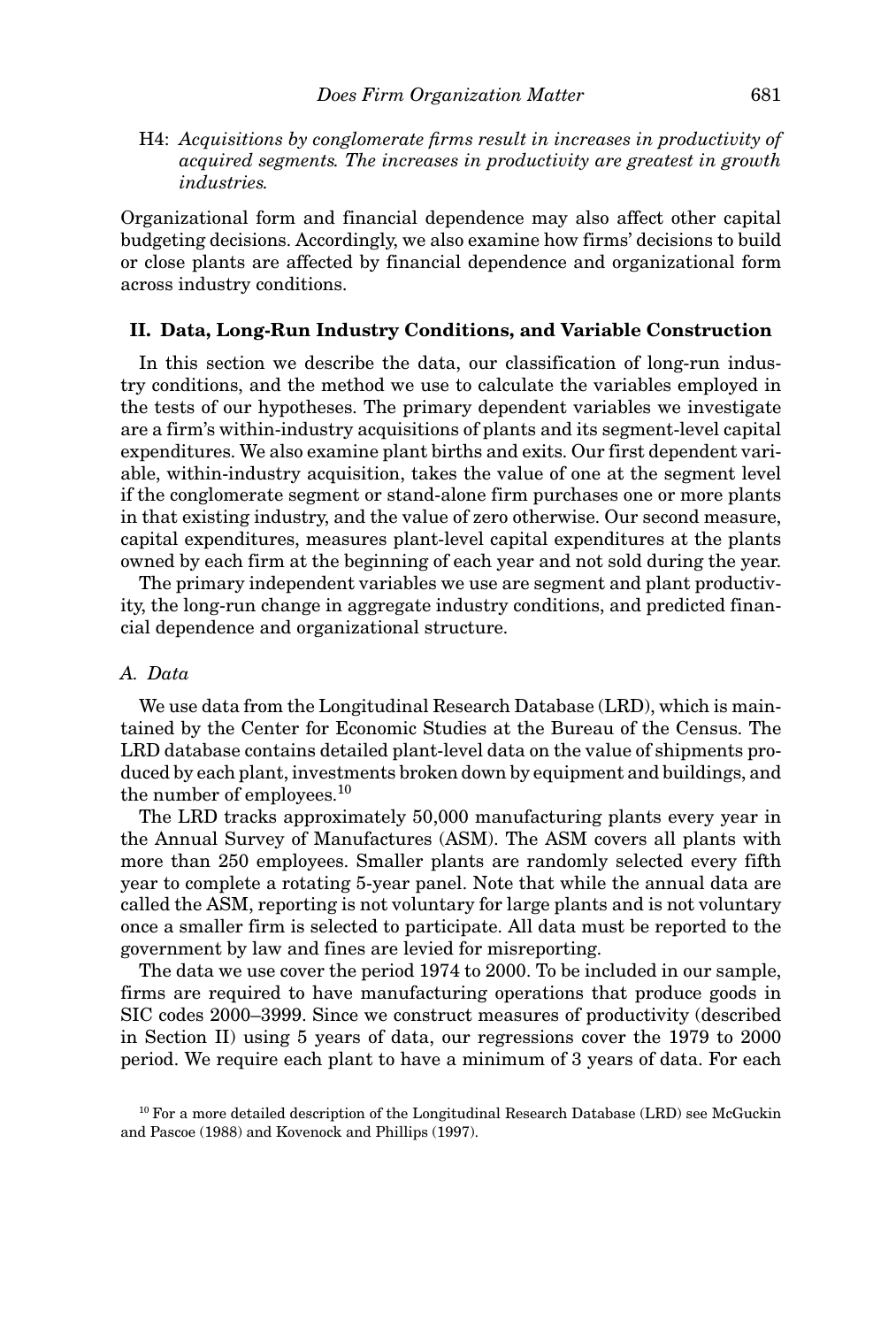firm, we also exclude all its plants in an industry (at the three-digit SIC code) if the firm's total value of shipments in the industry is less than \$1 million in real 1982 dollars.

For changes in ownership, we rely on LRD's identification of plants that change ownership, which is available for all years except 1978 (for an unknown reason coverage codes do not identify ownership changes for this year). Plant births and deaths are identified by John Haltiwanger using payroll records from the Longitudinal Business Database.<sup>11</sup>

To obtain a measure of organizational structure, we aggregate each firm's plant-level data into firm industry segments at the three-digit SIC code level. We refer to these firm-industry portfolios of plants as "segments." Thus, segments defined in this way capture all the plant-level operations of a firm in an industry.<sup>12</sup> We classify firms as single-segment or multisegment firms based on the three-digit SIC code. We classify a firm as a multisegment firm if it produces more than 10% of its sales in a second SIC code outside its principal three-digit SIC code. Using the 10% cutoff facilitates comparison with previous studies as 10% is the cutoff that public firms report. For multiple-segment firms, we also classify each segment as either a main segment or a peripheral segment. Main segments are segments whose value of shipments is at least 25% of the firm's total shipments. Given we calculate growth rates and also divide capital expenditures by lagged capital stock, we lose the initial year a firm or firm segment enters the database. We also lose observations that are noncontiguous.

We include a firm's lagged size and the lagged number of plants in the segment as control variables. We also include an industry's capital intensity, calculated as the sum of all capital expenditures divided by the sum of all industry shipments. Finally, we adjust for industry and year effects for all capital expenditure and productivity data, subtracting out the industry-year averages.

#### *B. Long-Run Industry Conditions*

We classify industries on the basis of exogenous shifts in their operating environments. Such shifts may require different financial and organizational capabilities of firms, and may therefore enable us to identify the advantages of different organizational forms.

Given the differences in industry conditions previously depicted in Figure 1, we capture the stages in an industry life cycle by classifying threedigit SIC manufacturing industries into four categories using both growth in shipments and changes in the number of firms producing in the United States. The first classification divides industries into those in which the growth of the

<sup>11</sup> We thank John Haltiwanger for providing us these linkages.

 $12$  The segments we construct do not correspond to those reported by COMPUSTAT. However, segment data reported by COMPUSTAT are subject to reporting biases. Firms have considerable flexibility in how they report segments, as shown by Pacter (1993). Firms may also have strategic reasons for the specific segments they choose or choose not to report, as Hayes and Lundholm (1996) show. Hyland (1999) finds that only 72% of the firms that report under the FASB standards that go from one segment to more than one segment actually increase their number of industries in which they produce.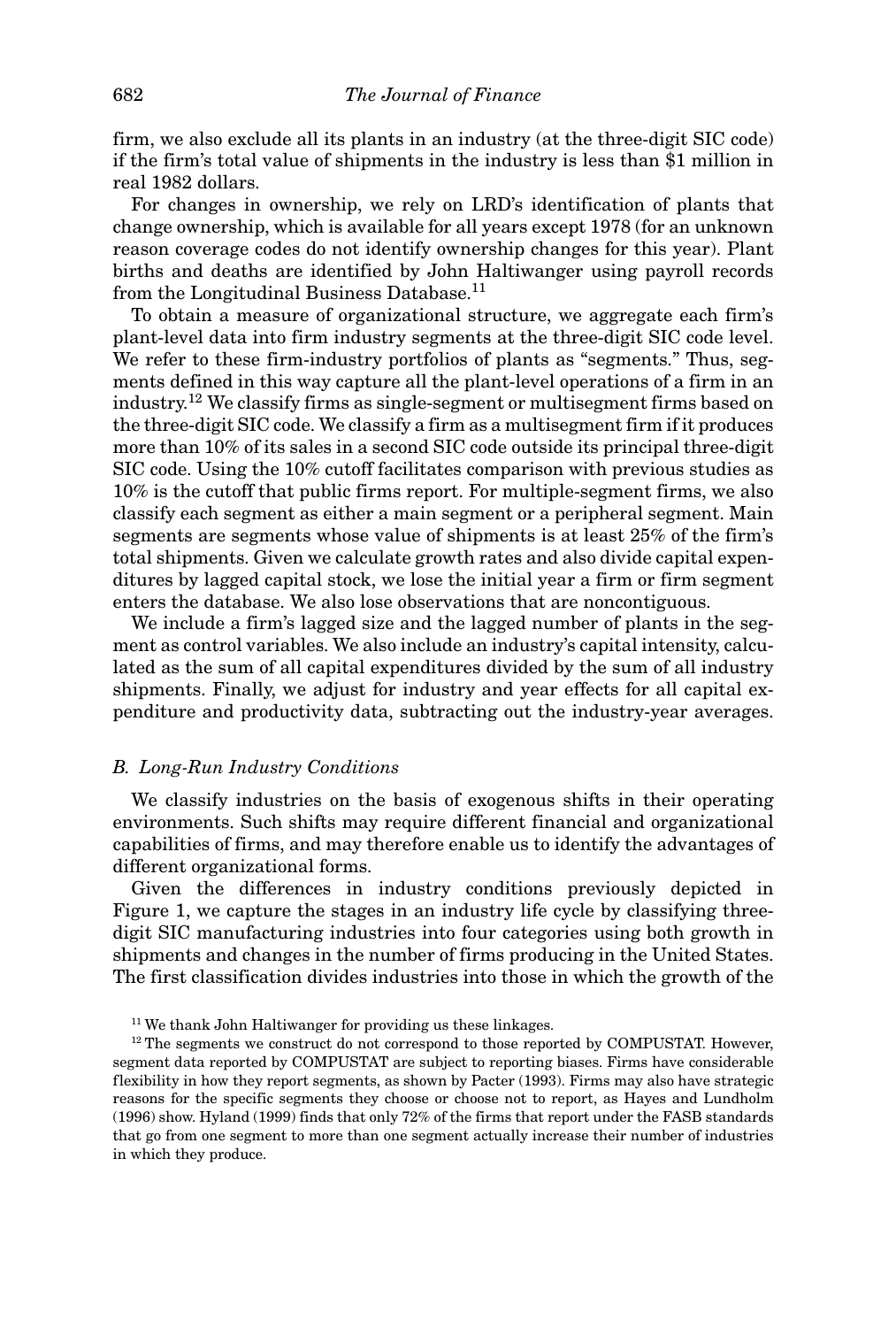real value of shipments during our sample period, 1972 to 1997, exceeds the median growth of all manufacturing industries and those in which the growth of shipments is below the median. Many industries in the latter category experience an actual decline in shipments. Our second classification divides industries into those in which the growth of the number of producers exceeds the median growth in the number of producers for a manufacturing industry and those in which the number of producers is lower than the median, again for the 1972 to 1997 period.13 We label these four industry categories as follows:

- 1. *Growth industries*—the change in long-run industry shipments and the change in the long-run number of firms are each above the median industry change.
- 2. *Consolidating industries*—the change in the long-run shipments is above and the change in the number of firms is below the median industry.
- 3. *Technological Change industries*—the change in long-run demand is below and the change in the number of firms is above the median industry.
- 4. *Declining industries*—the change in long-run demand and the long-run number of firms are both below the median industry change.

We also classify industries using 10-year floating windows, thereby allowing an industry to switch between life-cycle classifications over time (for example, from Growth to Declining). We use Census year data for these industry classifications because an accurate count of the number of firms is available in the Census years, which in our sample are every 5 years beginning with 1972. To classify an industry in a particular year using floating windows, we use the Census year following a particular year and calculate the change to that Census year from the Census 10 years prior. Thus, for 1993 we would calculate the change in the real value of shipments from 1987 to 1997. We also examine subperiods, specifically the 1980s and 1990s, and find no material differences versus the 10-year analysis that we report.

Table I presents summary statistics by industry category. The table shows that the industries in our four categories differ significantly. Over the 1972 to 1997 period, real shipments increase by an average of 43% in Growth industries and decrease by 42% in Declining industries. Real shipments in Consolidating industries change little (a 2% increase). Shipments fall by 28% in Technological Change industries. As expected, the number of producers increases  $(+83.6\%)$ in Growth industries and decreases (−34.6%) in Declining industries. Technological Change and Consolidating industries present a contrast. Despite a large drop in real output, the number of producers in the former increases by 45%. In the latter, despite a stationary output level, there is a drop of 10.2% in the number of producers.

In each category, we also present long-run statistics for the five industries surrounding the average change to give a more detailed description of which

 $13$  Our classifications are based on changes to firms producing in the United States (including private and foreign firms producing in the United States). We do not determine the causes of these changes. However, we note that many Declining production industries are industries that have been subject to increasing import competition. We believe the exact attribution of what drives industries to decline and grow over the long run is an important topic for future research.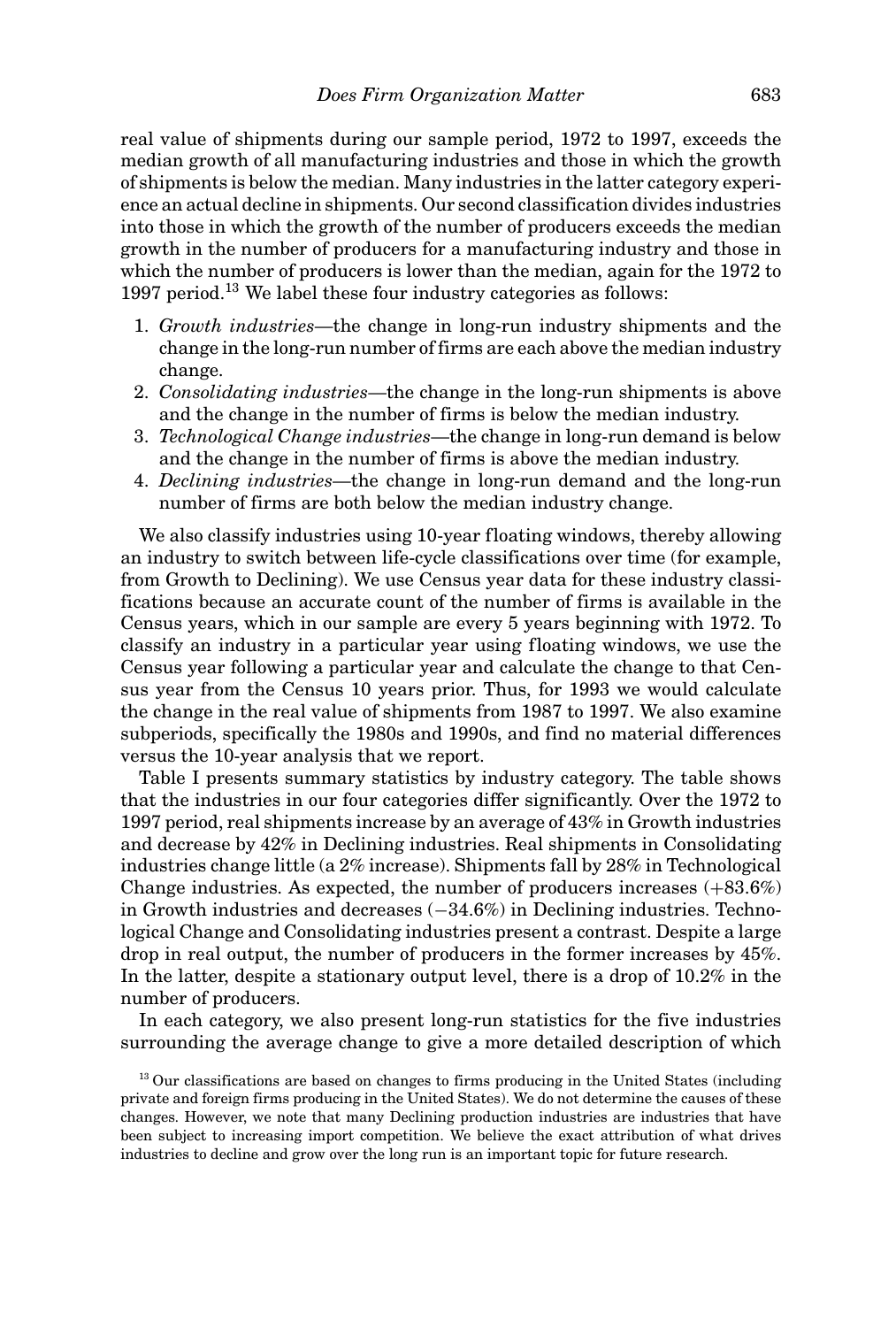# **Table I Long-Run Industry Conditions**

The table presents summary statistics by long-run industry changes and organization over 25 years. Declining (Technological Change, Consolidating, Growth) industries are industries whose long-run change in the real value (PPI deflated) of industry shipments over 1972 to 1997 is in the lowest (lowest, highest, highest) 50th percentile and whose long-run change in the number of firms is in the lowest (highest, lowest, highest) 50th percentile. All average changes are significantly different across industry categories.

|                                                        | Long-run $(25 \text{ year})$ change in: |           |  |
|--------------------------------------------------------|-----------------------------------------|-----------|--|
| Industry classification/SIC code                       | Industry shipments Number of firms      |           |  |
| All Declining Industries—Average Change                | $-41.95%$                               | $-34.64%$ |  |
| Industries surrounding the average change in shipments |                                         |           |  |
| 332 Iron and Steel Foundaries                          | $-52.56%$                               | $-25.79%$ |  |
| 302 Rubber and Plastics Footwear                       | $-47.35%$                               | $-37.25%$ |  |
| 311 Leather Tanning and Finishing                      | $-47.15%$                               | $-47.88%$ |  |
| 271 Newspapers: Publishing and Printing                | $-41.88%$                               | $-40.48%$ |  |
| 341 Metal Cans and Shipping Containers                 | $-37.22%$                               | 1.42%     |  |
| All Technological Change Industries—Average Change     | $-28.41%$                               | 44.96%    |  |
| Industries surrounding the average change in shipments |                                         |           |  |
| 281 Industrial Inorganic Chemicals                     | $-30.53%$                               | 54.09%    |  |
| 329 Abrasive, Asbestos, and Miscellaneous              | $-28.59%$                               | 41.46%    |  |
| 354 Metalworking Machinery and Equipment               | $-25.92%$                               | 44.60%    |  |
| 342 Cutlery, Hand Tools, and General Hardware          | $-22.55%$                               | 28.93%    |  |
| 356 General Industrial Machinery and Equipment         | $-17.73%$                               | 54.00%    |  |
| All Consolidating Industries—Average Change            | 1.75%                                   | $-10.22%$ |  |
| Industries surrounding the average change in shipments |                                         |           |  |
| 228 Yarn and Thread Mills                              | $-2.20%$                                | $-28.23%$ |  |
| 203 Canned, Frozen, and Preserved Fruits, Vegetables   | $-0.87%$                                | $-8.45%$  |  |
| 201 Meat Products                                      | 4.90%                                   | $-26.62%$ |  |
| 262 Paper Mills                                        | 6.88%                                   | $-23.46%$ |  |
| 227 Carpets and Rugs                                   | 15.97%                                  | $-15.72%$ |  |
| All Growth Industries—Average Change                   | 42.99%                                  | 83.55%    |  |
| Industries surrounding the average change in shipments |                                         |           |  |
| 282 Plastics Materials and Synthetic Resins            | 17.24%                                  | 61.43%    |  |
| 381 Search, Detection, Navigation, Guidance            | 36.39%                                  | 198.89%   |  |
| 283 Drugs                                              | 61.89%                                  | 123.85%   |  |
| 308 Plastic Products                                   | 129.45%                                 | 161.42%   |  |
| 366 Communications Equipment                           | 202.02%                                 | 90.84%    |  |

industries are in each category. Declining industries include iron and steel foundries, rubber, and plastics footwear. Technological Change industries include metalworking machinery and equipment. Consolidating industries include paper mills and carpet and rugs. Growth industries include plastics, drugs, and communications equipment.

In a Declining industry both the number of firms and real shipments are growing more slowly than in a median industry. In many such industries the number of producers is falling and firms face the task of managing decline or optimally exiting. Cash flow may be low or negative and firms belonging to a conglomerate may be able to use its resources to obtain a competitive advan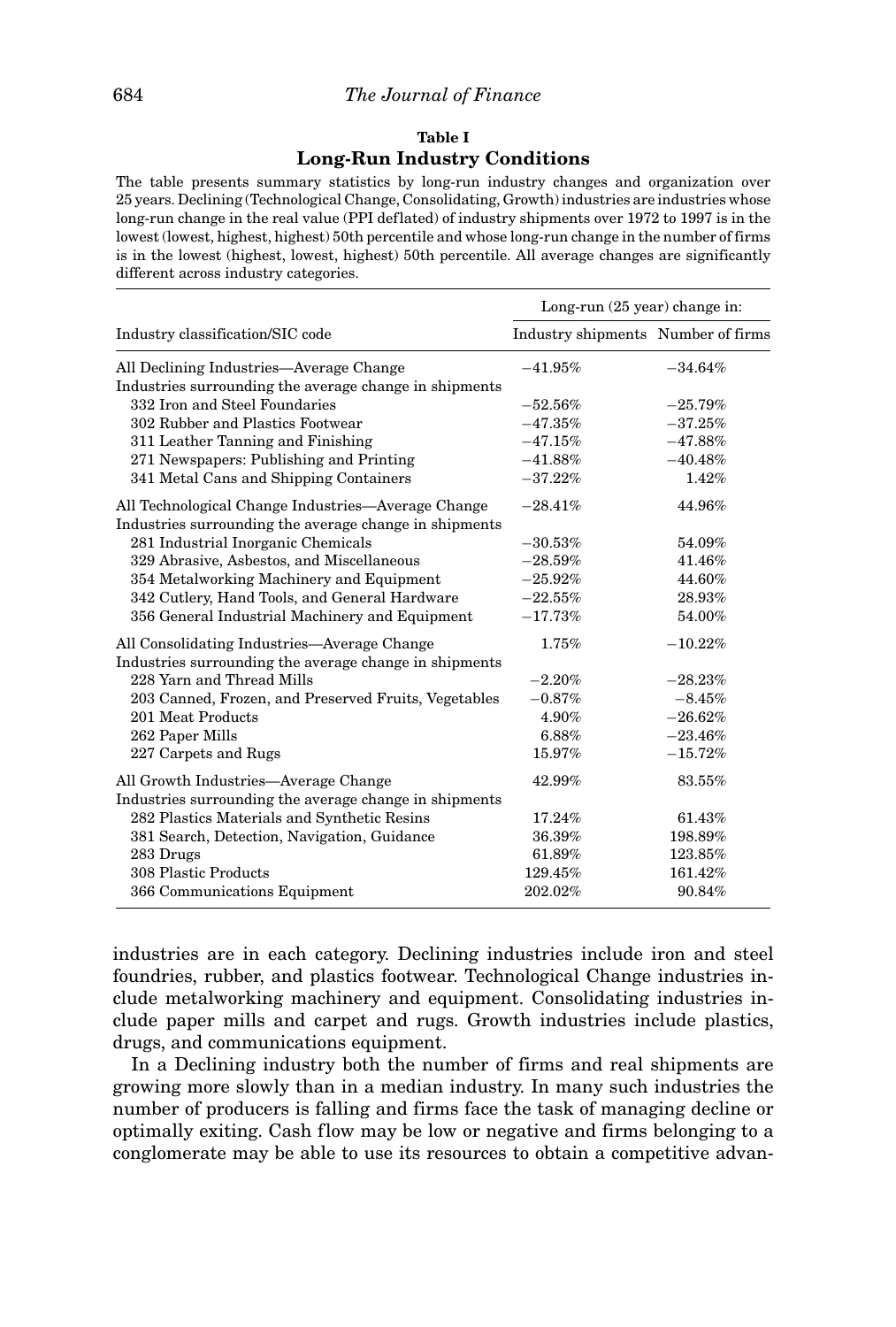tage. By examining differences in the investment and acquisition activity of conglomerates and single-segment firms in these industries, we can determine whether conglomerates shift resources away from industries with declining shipments.

Real shipments are also declining or growing slowly in Technological Change industries. However, the high rate of growth of new producers in these industries implies that there exist growth opportunities. Thus, by comparing the differences in investment patterns of conglomerates and single-segment firms in Declining and Technological Change industries, we can examine whether conglomerate firms' response to decline in shipments depends on the existence of growth opportunities in an industry.

## *C. Variable Construction: Financial Dependence and Productivity*

## *C.1. Financial Dependence*

We define a segment to be financially dependent (independent) in a particular year if the sum of the capital expenditures reported by all its plants exceeds (is less than) the total cash flow reported by these same plants. Cash flow is defined as the gross margin adjusted for inventory changes. A conglomerate segment or stand-alone firm that is financially independent is able to fund its plant-level capital expenditures directly from cash flow without obtaining resources from the head office, other divisions, or the financial markets.

To control for endogeneity in our subsequent regressions that examine acquisitions and investment, we first predict financial dependence and use the predicted financial dependence in our regressions. In any given year *t*, segment *i* is defined to be financially dependent if its capital expenditure is greater than its internal cash flow in period  $t (y_{it} = 1)$ , and zero otherwise. We estimate the probability of financial dependence by regressing  $y_{it}$  on industry- and segmentlevel variables that capture a segment's anticipated need for additional financing that exceeds that segment's internal cash flow. Thus, for a given segment *i* in year *t*, we estimate

$$
pr(y_{it}|x_{it-1}\alpha,z_{it}\beta,v_i), \qquad (1)
$$

where  $x_{it-1}$  is a vector of lagged characteristics of segment *i*,  $z_{it}$  is a vector of industry characteristics in which the segment operates,  $v_i$  is a segment random effect, and  $\alpha$  and  $\beta$  are parameter vectors. We estimate these probabilities using a panel logit specification forming the log-likelihood for all observations.

We present the results of estimating financial dependence for all segments as a function of industry and segment-specific variables in Table III (see Section III) and then use the estimated coefficients  $(\alpha, \beta)$  and individual segment characteristics  $(x_{it-1}, z_{it})$  to predict the probability a segment will be financially dependent in period *t*. In the regression estimated to predict financial dependence, our choice of independent variables is motivated by the summary statistics presented later in Table II of Section III. To begin, we include firm size and lagged segment productivity (discussed in the next section). We also include squared values of these variables to allow for nonlinearities and the possibility that highly productive firms invest more than their cash flows.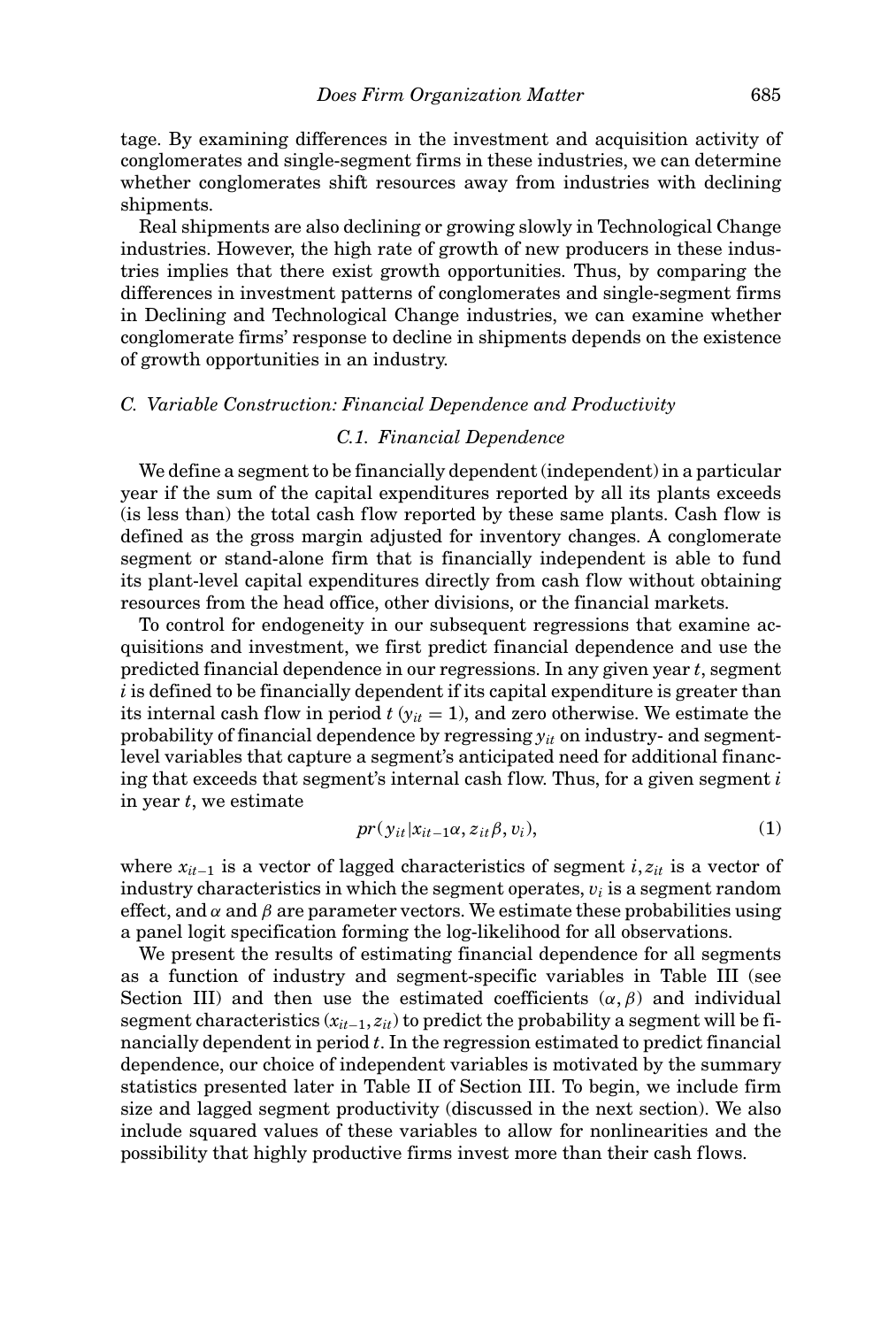The summary statistics presented in the next section also show that a segment's cash flow depends on industry characteristics, in particular, on shipment growth. To capture industry-level differences we therefore include several control variables. To control for potential growth in the industry we use the change in industry shipments. To capture the amount of internal cash available to a segment in a particular industry, we use industry value added, measured as the difference between gross sales of the industry and the cost of materials, labor, and energy used in production, divided by industry sales. To control for industry-specific use of large amounts of fixed assets, we use industry capital intensity, measured as the sum of industry capital expenditures divided by industry sales. The industry value added and industry capital intensity measures are computed annually. All segment- and industry-level variables are at the three-digit SIC code level.

Our measure of predicted financial dependence is thus the *predicted* probability a segment will have investment greater than the segment's internal cash flow controlling for industry-level growth, internal cash flows and capital intensity, and firm-level productivity and size. This predicted financial dependence is then used to examine how the relation between investment and predicted financial dependence is affected by its ownership status (conglomerate or stand-alone), size, productivity, and industry type.<sup>14</sup>

#### *C.2. Productivity of Industry Segments*

We calculate productivity for all firm segments at the plant level and aggregate this data into segments using weighted averages. Our primary measure of performance is total factor productivity (TFP). TFP takes the actual amount of output a plant produces with a given amount of inputs and compares it to a predicted amount of output, where "predicted output" is what the plant is expected to have produced given the amount of inputs it used. A plant that produces more than the predicted amount of output has greater-than-average productivity. This measure does not impose the restrictions of constant returns to scale and constant elasticity of scale that a "dollar in, dollar out" cash flow measure requires. For robustness and comparability with prior studies, we also explore how segment growth is related to segment operating margin, both of the segment in question and of the conglomerates' other segments. However, this operating margin differs from a typical cash flow number because our plantlevel data do not measure indirect segment-level costs such as advertising and research and development

To calculate a plant's predicted output, we assume that the plants in each industry have a translog production function. This functional form is a seconddegree approximation to any arbitrary production function, and therefore takes into account interactions among inputs. In estimating the production function

<sup>&</sup>lt;sup>14</sup> In the working paper version of this paper (available on SSRN), we investigate the effect of listing status on predicted dependence.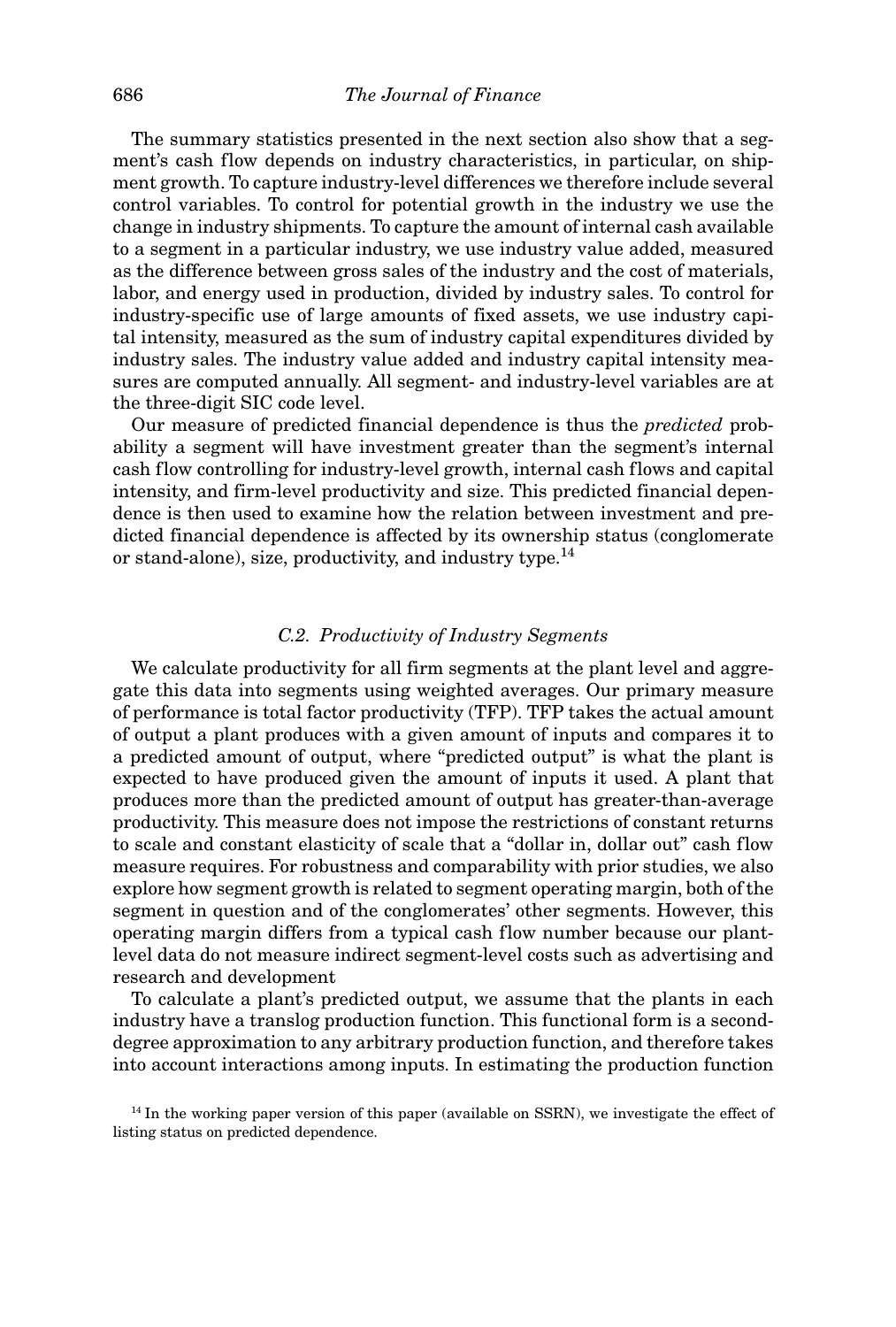we use the last 5 years of data for each plant, thus the first year for which we calculate productivity is 1979. For each industry we estimate this production function using an unbalanced panel with plant-level fixed effects. To estimate productivity, we take the translog production function and run a regression of the log of the total value of shipments on the log of inputs, including crossproduct and squared terms

$$
\ln Q_{it} = A + f_i + \sum_{j=1}^{N} c_j \ln L_{jit} + \sum_{j=1}^{N} \sum_{k=j}^{N} c_{jk} \ln L_{jit} \ln L_{kit}, \tag{2}
$$

where  $Q_{it}$  represents year *t* output of plant *i* and  $L_{jit}$  is the year *t* quantity of input *j* used in production for plant *i*. The parameter *A* is a technology shift parameter, assumed to be constant by industry,  $f_i$  is a plant-firm-specific fixed effect (if a plant changes owners a new fixed effect is estimated; we leave off the firm subscript for tractability), and  $c_j = \sum_{i=1}^{N} c_{ji}$  indexes returns to scale. We deflate for industry price at the four-digit level.

We obtain two measures of plant-level TFP from equation (2). First, we obtain a firm-industry segment fixed effect,  $f_i$ , which we use in the regression to predict segment financial dependence. The segment fixed effect captures persistent productivity effects, such as those arising from managerial quality (Griliches 1957; Mundlak 1961, 1978). It also captures a segment's ability to price higher than the industry average. Second, we obtain a firm-plant residual that we aggregate into segments using predicted output to construct a segment-weighted productivity measure that we use in our regressions examining acquisitions, investment, and plant birth.

In each case we standardize plant-level TFP by subtracting out industry average TFP in each year and dividing by the standard deviation of TFP for each industry. We standardize to control for differences in precision with which productivity is estimated within industries. This correction is analogous to a simple measurement error correction and is similar to the procedure used to produce standardized cumulative excess returns in event studies.<sup>15</sup> In computing the segment-level productivity in our regressions we construct a weighted average of the individual plant productivities, with weights equal to the predicted output of each plant.

We also include other firm- and segment-level variables in our regressions to provide additional control for unmeasured productivity differences and other factors, such as size, that can influence firm investment. We include the log of firm size and the number of plants operating in an industry segment at the beginning of the year. We define firm size as the total deflated (using industry price deflators) value of shipments in 1982 dollars.

In estimating the TFPs in our sample, we use data for over 1,000,000 plant years, and for approximately 50,000 plants each year. In the productivity regression for each industry, we include three different types of inputs, namely,

<sup>15</sup> This standardization does not affect the results we report. The results have similar levels of significance when we do not standardize productivity in this manner.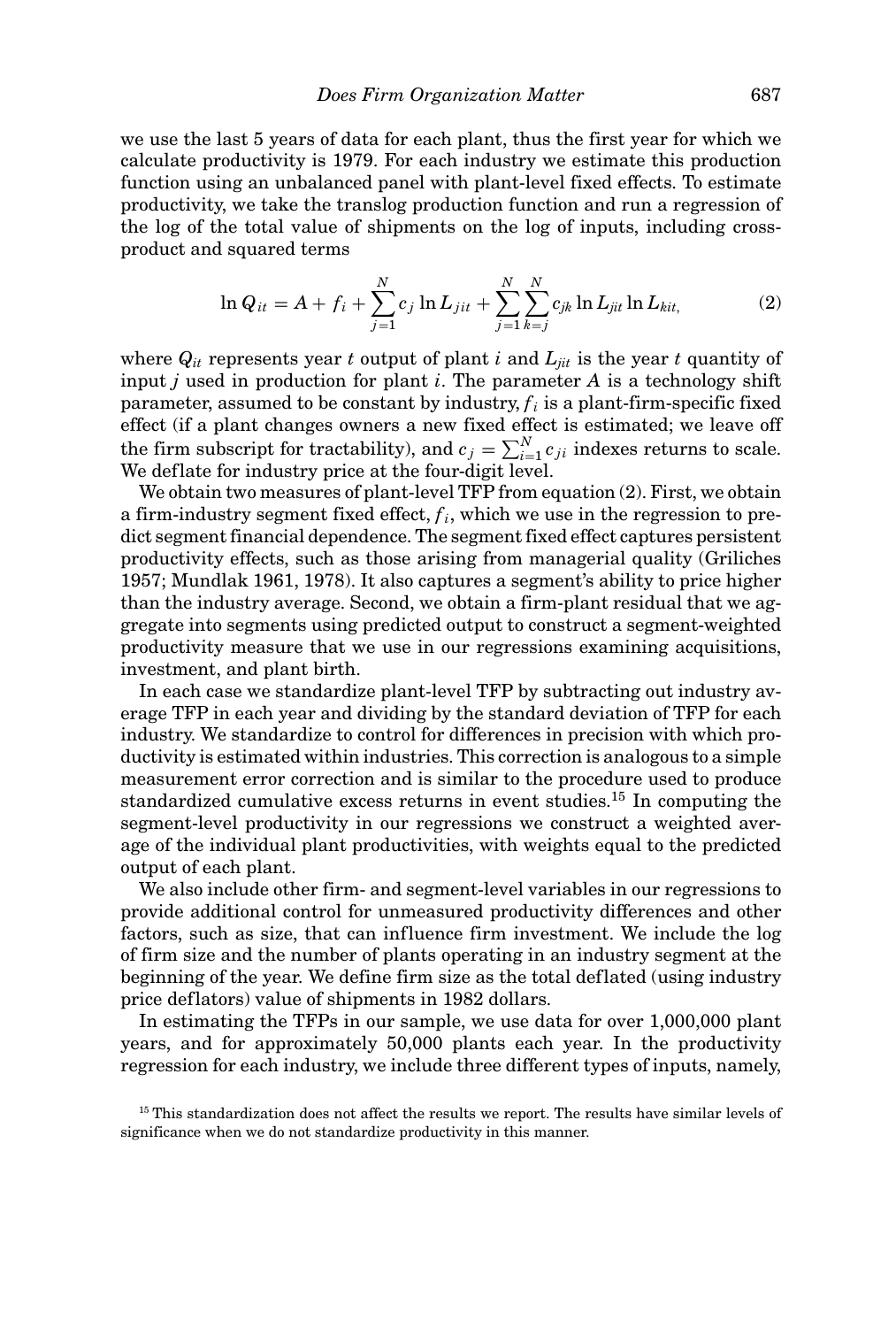capital, labor, and materials, as explanatory variables. All these data exist at the plant level. Our productivity calculations do not capture any headquarters or divisional-level costs that are not reported at the plant level (i.e., overhead, research and development). The ASM also does not state the actual quantity shipped by each plant, but shows only the value of shipments. We thus deflate the value of shipments by 1982 price deflators to get a real value of shipments. For all inputs and outputs measured in dollars, we adjust for inflation by using four-digit SIC deflator data from the Bartelsman and Gray (1994) database. Each input has to have a nonzero reported value. Kovenock and Phillips (1997) describe these inputs and the method for accounting for inflation and depreciation of capital stock in more detail.

# **III. Results**

#### *A. Summary Statistics*

We first present summary statistics by both industry classification and organization type. In particular, we examine the relation between industry type and three variables of interest, namely, cash flows, capital expenditures, and plant acquisition.

Table II shows that the number of single-segment firms is far greater than the number of conglomerate firms. However, the number of segments operated by conglomerate firms and the percent of industry output produced by conglomerate firms is greater, with the exception of Growth industries, than that produced by single-segment firms. Interestingly, in Growth industries conglomerate firms operate 38% of the industry segments but produce a far greater percentage, 63.2%, of industry output. Segment size of conglomerate firms relative to single-segment firms is the largest in Growth industries.

The second panel of Table II shows that for segments as a whole the ratio of average annual cash flow to sales is positively related to the real rate of growth of shipments. The ratio is highest in Growth industries at 7.30% and lowest in Declining industries at 4.13%. The difference in these two ratios is statistically significant at the 5% level. Examining the cash flow statistics by organizational type, Table II shows that plants of conglomerate segments consistently realize substantially higher cash flows than those of stand-alone firms for all industry categories. Segment size and organizational type affect the differences in cash flows between segments of single- and multiple-segment firms. Large segments consistently realize substantially higher cash flows than small segments. The difference is approximately 5–7 percentage points, and is particularly striking in Declining industries, where small segments are barely breaking even at the segment level.<sup>16</sup> When we focus on large segments only and vary the organizational form, the table shows that conglomerate segments consistently realize cash flows that are 1.5–3 percentage points higher than single-segment firms.

<sup>16</sup> This suggests that models that predict early exit of larger producers in declining industries may be missing an important empirical difference between small and large segments.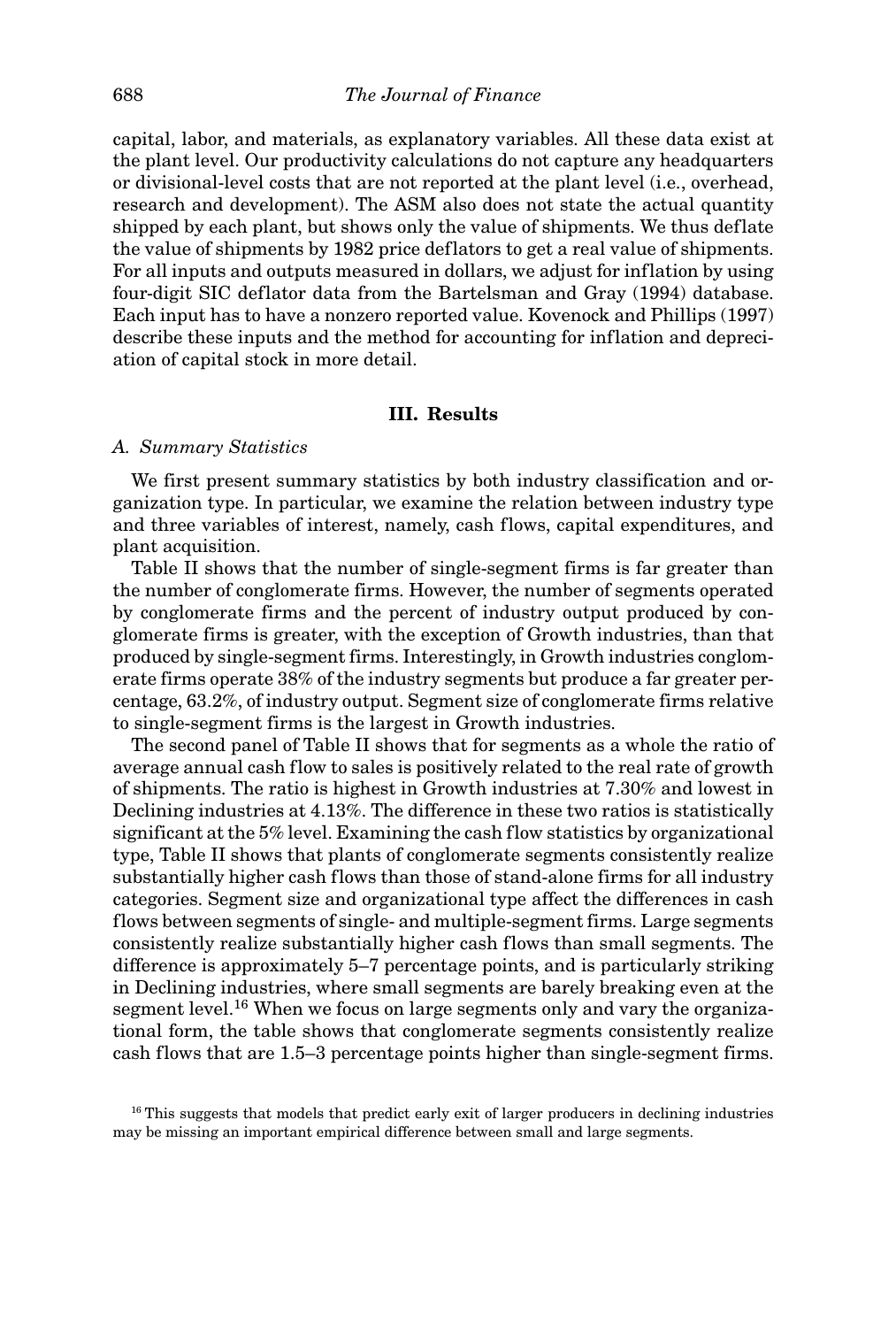#### **Table II**

#### **Investment, Acquisitions and Industry Conditions**

The table presents investment and acquisition statistics by long-run industry changes and organization over 25 years. Declining (Technological Change, Consolidating, Growth) industries are industries that have long-run change in the real value (PPI deflated) of industry shipments over 1972—1987 in the lowest (lowest, highest, highest) 50th percentile and the long-run change in the number of firms in the lowest (highest, lowest, highest) 50th percentile. ∗ and ∗∗ denote that the difference between Declining and Growth industries is significantly different from zero at the 1% and 5% level, respectively.

|                                                                      | Industry classifications |        |               |             |  |  |
|----------------------------------------------------------------------|--------------------------|--------|---------------|-------------|--|--|
|                                                                      | Technological            |        |               |             |  |  |
|                                                                      | Declining                | Change | Consolidating | Growth      |  |  |
| Summary statistics by organizational form<br>Number of firms:        |                          |        |               |             |  |  |
| Single-segment firms                                                 | 3,731                    | 3,378  | 2,855         | 11,322      |  |  |
| Multiple-segment firms                                               | 675                      | 867    | 577           | 1,463       |  |  |
| Average number of segments for multiple<br>firm segment firm         | 6.53                     | 6.17   | 5.62          | 4.81        |  |  |
| Percent of total segments of<br>multiple-segment firms               | 54.16%                   | 61.29% | 53.18%        | 38.33%      |  |  |
| Percent of industry output produced by<br>multiple-segment firms     | 64.70%                   | 69.18% | 67.18%        | 63.18%      |  |  |
| Average annual plant-level cash flow/sales                           |                          |        |               |             |  |  |
| Plants of: All firms                                                 | 4.13%                    | 4.96%  | 6.72%         | $7.30\%$ *  |  |  |
| Single-segment firms                                                 | 3.65%                    | 3.11%  | 5.54%         | $5.61\%$    |  |  |
| Multiple-segment firms                                               | 5.35%                    | 7.87%  | 9.76%         | $10.43\%$ * |  |  |
| Small firms                                                          | 0.53%                    | 1.76%  | 2.60%         | $3.71\%$ *  |  |  |
| Large firms                                                          | 7.69%                    | 8.13%  | 10.82%        | 10.87%*     |  |  |
| Large single-segment firms                                           | 7.48%                    | 6.59%  | 9.90%         | $9.26\%$ *  |  |  |
| Large multi-segment firms                                            | 8.02%                    | 9.49%  | 12.17%        | 12.56%*     |  |  |
| Average annual plant-level capital expenditures/lagged capital stock |                          |        |               |             |  |  |
| Plants of: All firms                                                 | 16.93%                   | 17.31% | 17.59%        | 19.39%*     |  |  |
| Single-segment firms                                                 | 17.24%                   | 18.10% | 18.02%        | 20.09%*     |  |  |
| Multiple-segment firms                                               | 16.17%                   | 16.10% | 16.49%        | 18.14%*     |  |  |
| Small firms                                                          | 16.14%                   | 17.33% | 16.45%        | 18.88%*     |  |  |
| Large firms                                                          | 17.29%                   | 17.30% | 18.03%        | 19.63%*     |  |  |
| Percent of total shipment's growth accounted for by acquisitions     |                          |        |               |             |  |  |
| Single-segment firms                                                 | 5.31%                    | 7.42%  | 8.85%         | $9.05\%**$  |  |  |
| Multiple-segment firms                                               | 26.07%                   | 30.17% | 30.71%        | 36.08%*     |  |  |
| Small firms                                                          | 15.95%                   | 21.25% | 20.30%        | 24.61%*     |  |  |
| Large firms                                                          | 20.08%                   | 24.56% | 24.43%        | 28.52%*     |  |  |

Next, we examine the ratio of average annual plant-level capital expenditures to lagged capital stock. This ratio is highest in Growth industries and lowest in Declining industries. The single-segment firms' capital expenditure to lagged capital stock ratio exceeds that of the mean segment of multisegment firms in all industry categories. However, overall, the capital expenditure rates are similar across organizational forms.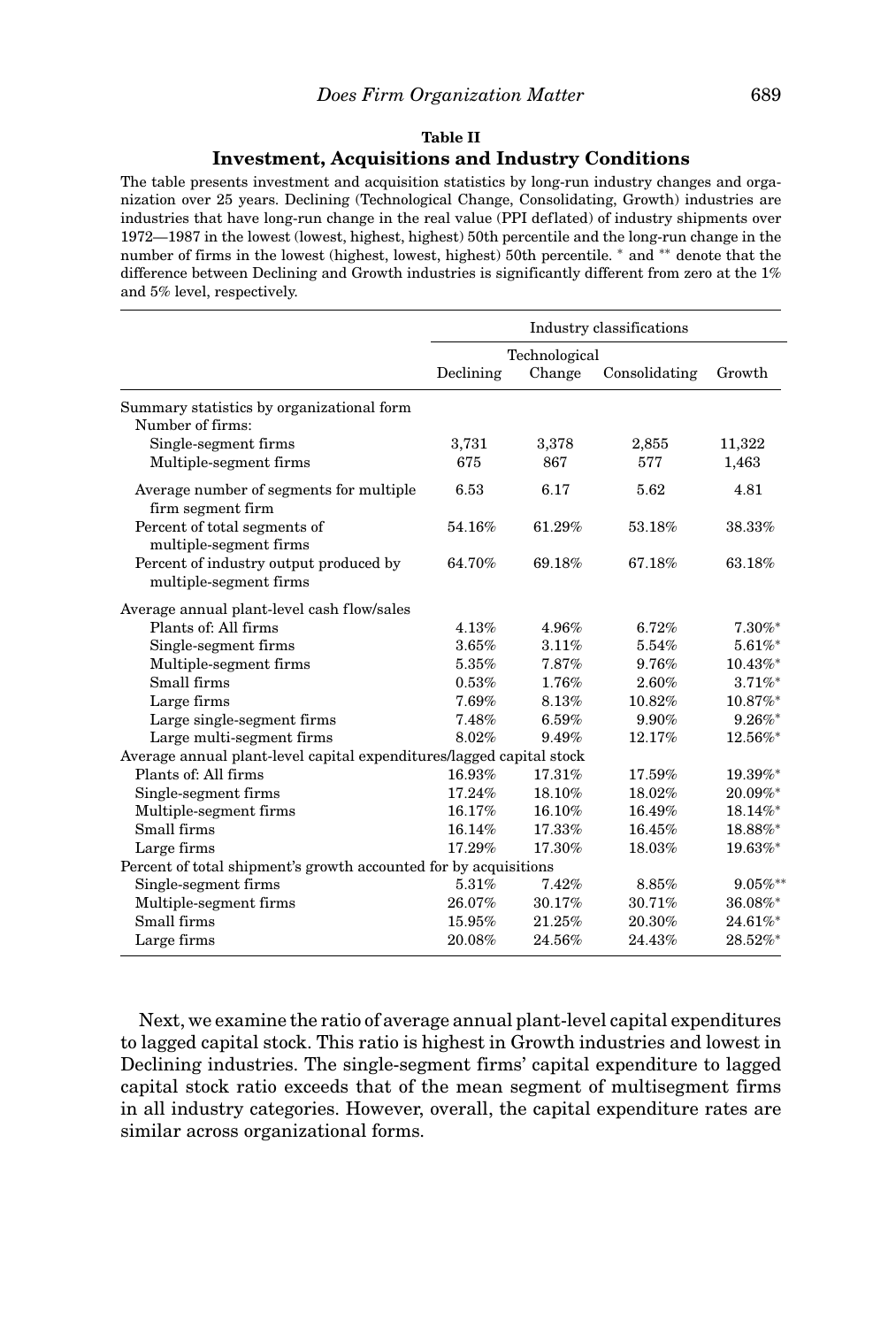The last block of numbers in Table II shows the percentage of total segment growth accounted for by within-segment acquisitions. The results show that the proportion of firm growth accounted for by acquisitions is substantially higher for multiple-segment firms than for single-segment firms. In Declining industries, within-industry growth by acquisitions for multiple-segment firms is 26.07%, whereas it is only 5.31% of firm growth for single-segment firms. In Growth industries the difference is even larger. In Growth industries the within-industry growth via acquisitions by multiple-segment firms is 36.08%, 25 percentage points more than the proportion of growth of single-segment firms accounted for by acquisitions. Across industry categories, we see that within-industry growth via acquisitions for multiple-segment firms in Growth industries is also 10 percentage points higher than the corresponding number for multiple-segment firms in Declining industries.<sup>17</sup>

These summary statistics show that differences in acquisition rates between multiple- and single-segment firms are substantial. Capital expenditure rates are fairly stable across industries, segment size, and firm organization, while acquisition rates vary sharply across different firm sizes and organizational forms. The literature on the relation between conglomerate cash flow and investment has focused on whether conglomerates' capital expenditures are efficient or whether they are too high as a result of unresolved agency conflicts. Although the data sources are not directly comparable because most previous studies use COMPUSTAT data, these initial results show that capital expenditures are not very different for single- and multiple-segment firms, and are, if anything, a bit higher for single-segment firms. However, these summary statistics show that plant acquisitions are sensitive to industry conditions, and segment size, and are significantly greater for multiple-segment firms. The finding that the effect of organizational form is greater for acquisitions than capital expenditures at existing plants is consistent with Hypothesis 3.

We next investigate segments' capital expenditures and plant acquisitions in a multivariate framework and examine how financial dependence of industry segments impacts acquisitions and investment.

## *B. Financial Dependence and Firm Organizational Status*

We begin our analysis of financial dependence in Table III. Our goal is to analyze how financial dependence and industry factors affect a firm's investment and acquisition decisions. However, given that a firm segment's financial deficit may be endogenous, we begin by running a first-stage regression where we predict the financial dependence of a firm's segment at the three-digit SIC code. We use predicted dependence in our later regressions that examine investment and acquisitions.

 $17$  When we calculate the importance of acquisition using the number of plants purchased, we also find that conglomerate firms' acquisition rate in terms of number of plants purchased divided by the number of existing plants is also two to three times greater than that of single-segment firms. In particular, the rate of acquisition by conglomerate firms in Consolidating and Growth industries is, respectively, 3.1 and 2.6 times the rate of single-segment firms.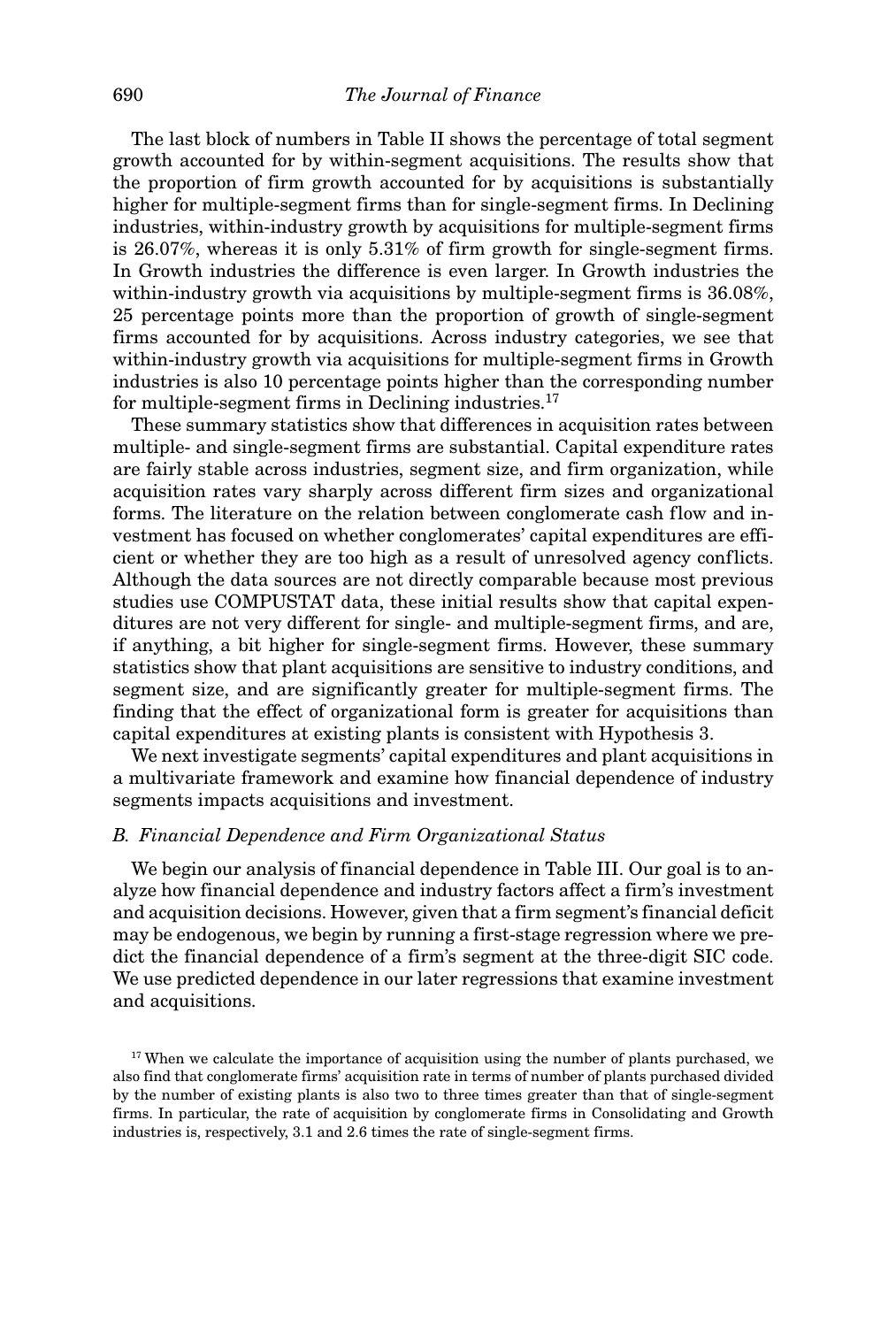#### **Table III Financial Dependence**

The table presents results of panel logit regressions examining the probability that a division of a firm will invest more than its divisional cash flow. Annual change in industry shipments is the change in industry shipments at the three-digit SIC code level deflated by industry price deflators to give the real change in industry shipments. Industry capital intensity is capital expenditures divided by industry sales at the three-digit SIC code level. Firm-industry productivity is a firm-industry fixed effect from a production equation estimated using 5 years of lagged data. Relative-odds ratio is the change in the relative likelihood of financial dependence from a one-unit increase in the variable. All regressions contain industry and year fixed effects. Robust standard errors that correct for autocorrelation within segments are in parentheses. <sup>∗</sup> and ∗∗ denote significantly different from zero at the 1% and 5% level, respectively. Dependent Variable:  $Dependence = 1$  if Divisional Investment  $>$  Divisional Cash Flow.

|                                                          |                | Change in long-run shipments |            |
|----------------------------------------------------------|----------------|------------------------------|------------|
|                                                          | All industries | Declining $(-)$              | $Group(+)$ |
| Variables:                                               |                |                              |            |
| Long-run (25-year) change in industry shipments          | $-0.202*$      | $-0.221*$                    | 0.112      |
| standard error                                           | (0.054)        | (0.076)                      | (0.081)    |
| relative-odds ratio                                      | 0.798          | 0.802                        | 1.119      |
| Annual (short-run) change in industry shipments          | $-0.699*$      | $-1.014*$                    | $-0.458**$ |
| standard error                                           | (0.158)        | (0.238)                      | (0.213)    |
| relative-odds ratio                                      | 5.896          | 0.363                        | 0.633      |
| Lagged industry profitability<br>(value added/shipments) | $2.115*$       | $5.614*$                     | $0.819**$  |
| standard error                                           | (0.350)        | (0.395)                      | (0.412)    |
| relative-odds ratio                                      | 5.896          | 274.239                      | 2.268      |
| Industry capital intensity                               | $-0.779*$      | $-0.772*$                    | $-0.789*$  |
| standard error                                           | (0.005)        | (0.007)                      | (0.006)    |
| relative-odds ratio                                      | 0.459          | 0.462                        | 0.454      |
| Firm-industry productivity: Fixed effect (lagged)        | $0.044*$       | 0.005                        | $0.071*$   |
| standard error                                           | (0.003)        | (0.005)                      | (0.003)    |
| relative-odds ratio                                      | 1.044          | 1.005                        | 1.074      |
| (Firm-industry productivity) <sup>2</sup> (lagged)       | $-0.577*$      | $-0.582*$                    | $-0.576*$  |
| standard error                                           | (0.013)        | (0.022)                      | (0.017)    |
| relative-odds ratio                                      | 0.562          | 0.559                        | 0.562      |
| $log(firm size)$ (lagged)                                | $0.022*$       | $0.022*$                     | $0.022*$   |
| standard error                                           | (0.001)        | (0.001)                      | (0.001)    |
| relative-odds ratio                                      | 0.562          | 1.001                        | 1.001      |
| Number of observations                                   | 409,815        | 159,382                      | 250,433    |
| Pseudo $R$ -squared                                      | 0.14           | 0.133                        | 0.13       |

In Table III, we use a panel logit specification to estimate the probability that a segment is financially dependent. A segment is classified as financially dependent, with financial dependence equal to one, when its capital expenditures exceed the segment's cash flow, and zero otherwise. We regress financial dependence on lagged firm- and industry-level variables that capture the segment's need for external (to the segment) financial capital.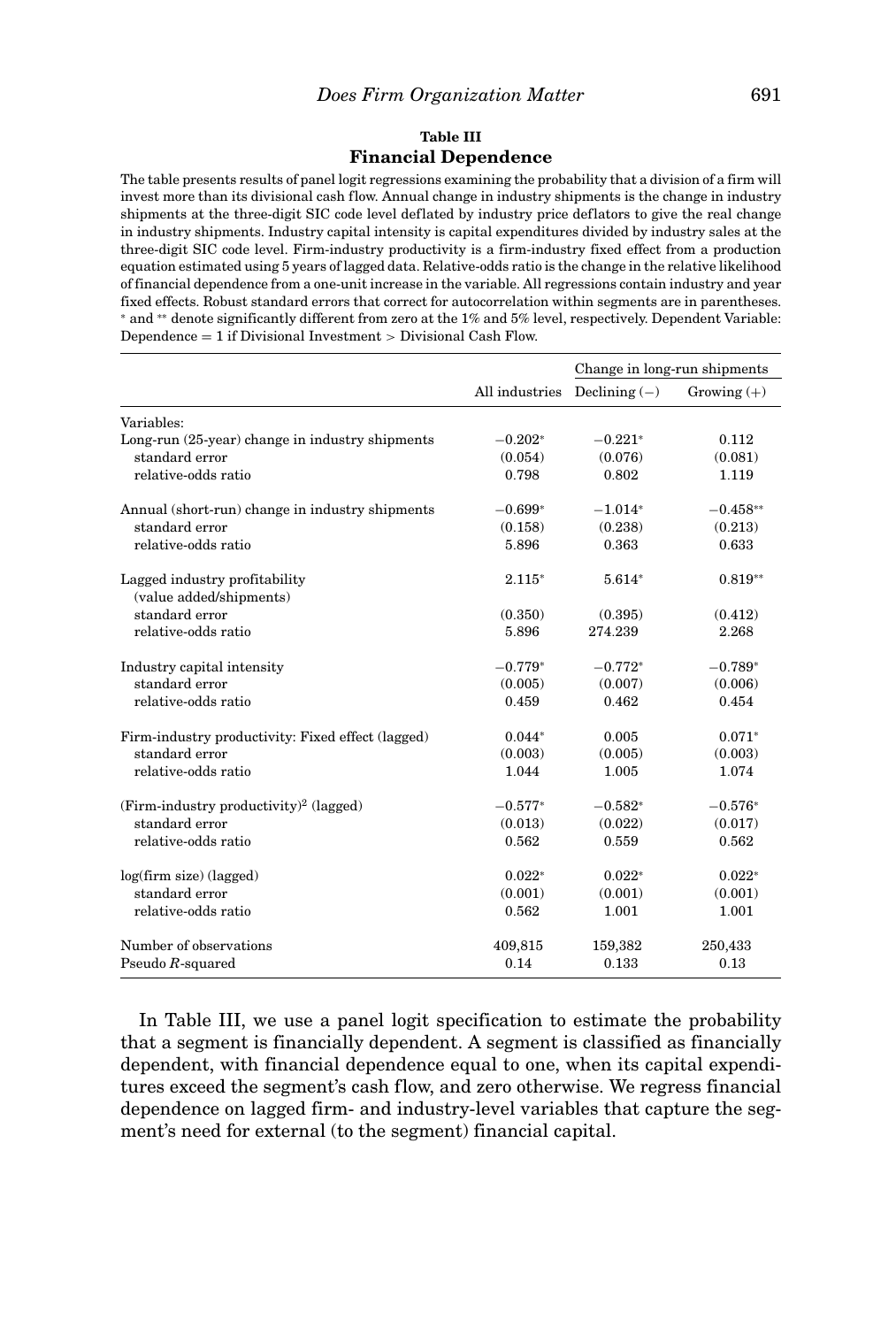Column 1 of Table III shows that a segment in a fast-growing industry is less likely to be financially dependent than a segment in a slow-growing industry. The table's results show that segments in capital intensive industries are more likely to be financially dependent. The relation between the probability of financial deficit and a segment's productivity is convex as there is a negative coefficient on productivity and a positive coefficient on productivity squared. Very high productivity therefore increases the likelihood of financial dependence. This convexity causes a firm to be financially dependent at the 87th percentile of productivity, holding other characteristics at their median values. Lastly, segments of large firms are less likely to be financially dependent.

In Table II, Columns 2 and 3, we estimate this specification on two subsamples: segments in industries with above median and below median change in real shipments over the long-run 25-year period considered. The subsample results are similar to those for the whole sample with several exceptions. The coefficient on the change in industry shipments changes from negative to positive (albeit insignificant) in growing industries. Second, the coefficient of lagged industry profitability is approximately one-third smaller in high growth industries than in low growth industries. Thus, while growing industries are more profitable, they demand even more capital to meet industry growth as profitability has a smaller impact on financial dependence in these industries. Third, the squared productivity term remains positive and highly significant in high growth industries but is basically zero for slow-growth industries. Thus, in slow-growth industries there is no partial offsetting effect that makes highly productive segments more likely to be financially dependent. In these industries, productive segments are less likely to be financially dependent than in high-growth industries. These results are consistent with highly productive firm segments demanding more capital to invest in growing industries, thereby increasing their likelihood of financial dependence.

To control for endogeneity of organizational status, we conduct a similar analysis to examine the predicted decision to become a conglomerate. We use the predicted firm status in our subsequent regressions.<sup>18</sup> In Table IV we examine whether individual segments are more likely to be part of conglomerate firms. We undertake this analysis for two reasons. First, we recognize that firm status is endogenous and thus wish to use predicted firm status in subsequent regressions that examine investment and acquisitions. Second, the influence of industry factors on whether segments belong to conglomerate firms is of independent interest.

We estimate a logistic regression where the dependent variable is equal to one if the segment is part of a conglomerate firm in Column 1 of Table IV. Because we are exploring the role of financial dependence on the decision to be a conglomerate segment, our specification is similar to the one predicting

<sup>&</sup>lt;sup>18</sup> In a previous draft, available from the authors, we use actual firm status in the regressions. The coefficients on the actual firm status indicator variables (not instrumented) are more significant for acquisitions and are significant for plant exits. The significance of key interaction variables is similar in all cases. Thus, we view the results reported here as more conservative.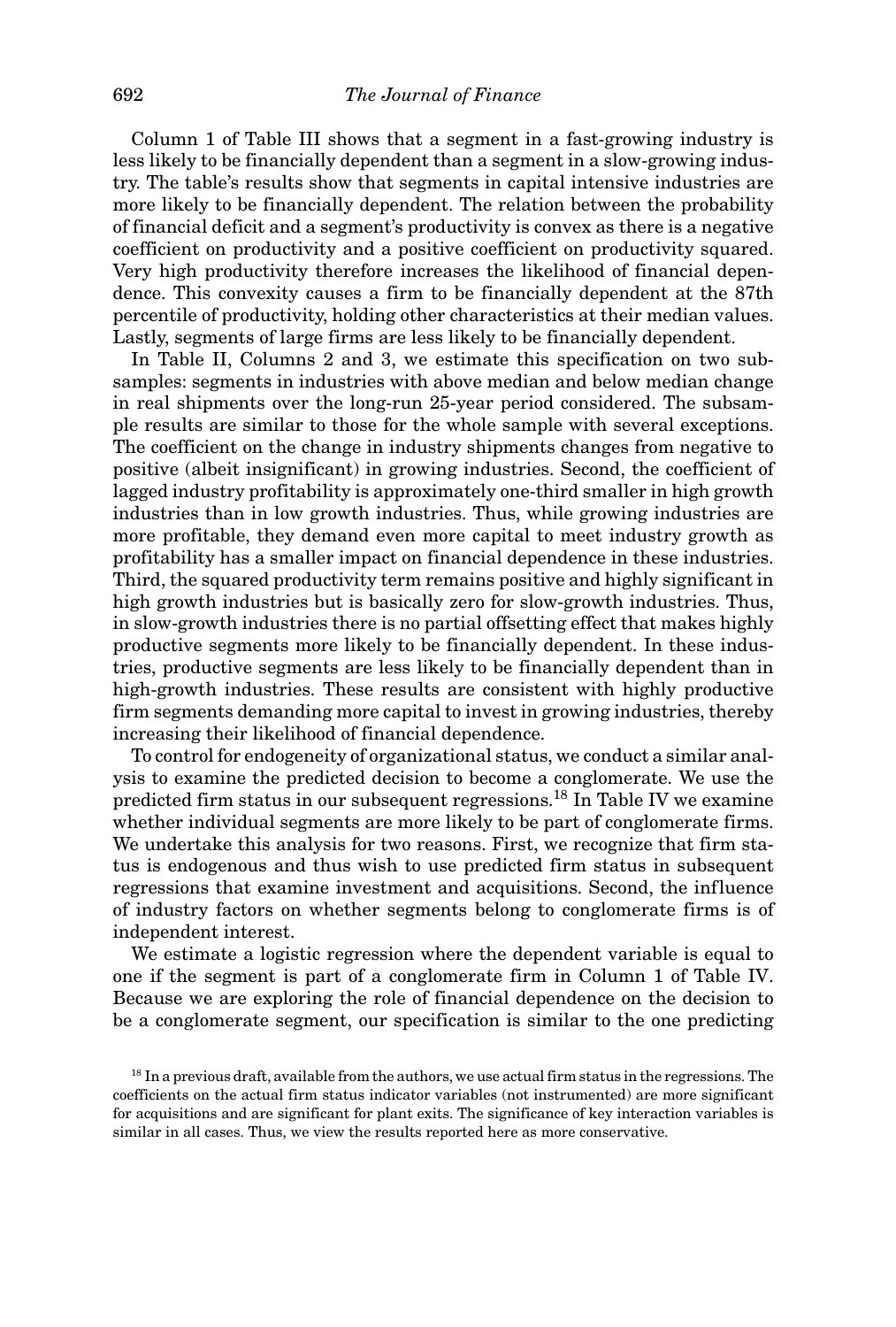# **Table IV Firm Organization Status**

The table presents results of panel logit regressions examining the probability that a segment of a firm will be part of a conglomerate firm. Long-run change in industry shipments is the change in industry shipments at the three-digit level over 1972 to 1997 divided by industry price deflators to give the real change. Annual change in industry shipments is the annual change in industry shipments. Industry capital intensity is capital expenditures divided by industry sales at the threedigit SIC code level, calculated in each year. Firm-industry productivity is a firm-industry fixed effect from a production equation estimated using 5 years of lagged data. Relative-odds ratio is the change in the relative likelihood of financial dependence from a one-unit increase in the variable. All regressions contain industry and year fixed effects. Robust standard errors that correct for autocorrelation within segments are in parentheses. ∗ denotes significantly different from zero at the 1% level.

|                                                       | Dependent variable<br>conglomerate<br>$firm = 1$ |
|-------------------------------------------------------|--------------------------------------------------|
| Variables:                                            |                                                  |
| Long-run (25-year) change in industry shipments       | $0.243*$                                         |
| standard error                                        | (0.019)                                          |
| relative-odds ratio                                   | 1.275                                            |
| Annual (short-run) change in industry shipments       | $-0.619*$                                        |
| standard error                                        | (0.085)                                          |
| relative-odds ratio                                   | 0.538                                            |
| Lagged industry profitability (value added/shipments) | $5.175*$                                         |
| standard error                                        | (0.546)                                          |
| relative-odds ratio                                   | 176.797                                          |
| Industry capital intensity                            | $-0.119*$                                        |
| standard error                                        | (0.018)                                          |
| relative-odds ratio                                   | 0.888                                            |
| Firm-industry productivity: Fixed effect (lagged)     | $0.158*$                                         |
| standard error                                        | (0.019)                                          |
| relative-odds ratio                                   | 1.171                                            |
| (Firm-industry productivity) <sup>2</sup> (lagged)    | $3.024*$                                         |
| standard error                                        | (0.042)                                          |
| relative-odds ratio                                   | 20.573                                           |
| $log(firm size)$ (lagged)                             | $-0.074*$                                        |
| standard error                                        | (0.002)                                          |
| relative-odds ratio                                   | 0.929                                            |
| Number of Observations                                | 409,815                                          |
| Pseudo $R$ -squared                                   | 0.57                                             |

financial dependence in Table III. However, since our hypotheses predict that conglomerate segments have advantages in some industry categories, we include long-run changes in industry shipments as a predictor. Since we do not split the sample by long-run changes in industry shipments, the inclusion of this variable is permitted.

The results show that in industries with high long-run growth industry shipments, segments are more likely to be part of a conglomerate firm. Short-run (annual) changes do not increase the probability that a segment belongs to a conglomerate firm. Industry capital intensity is a particularly important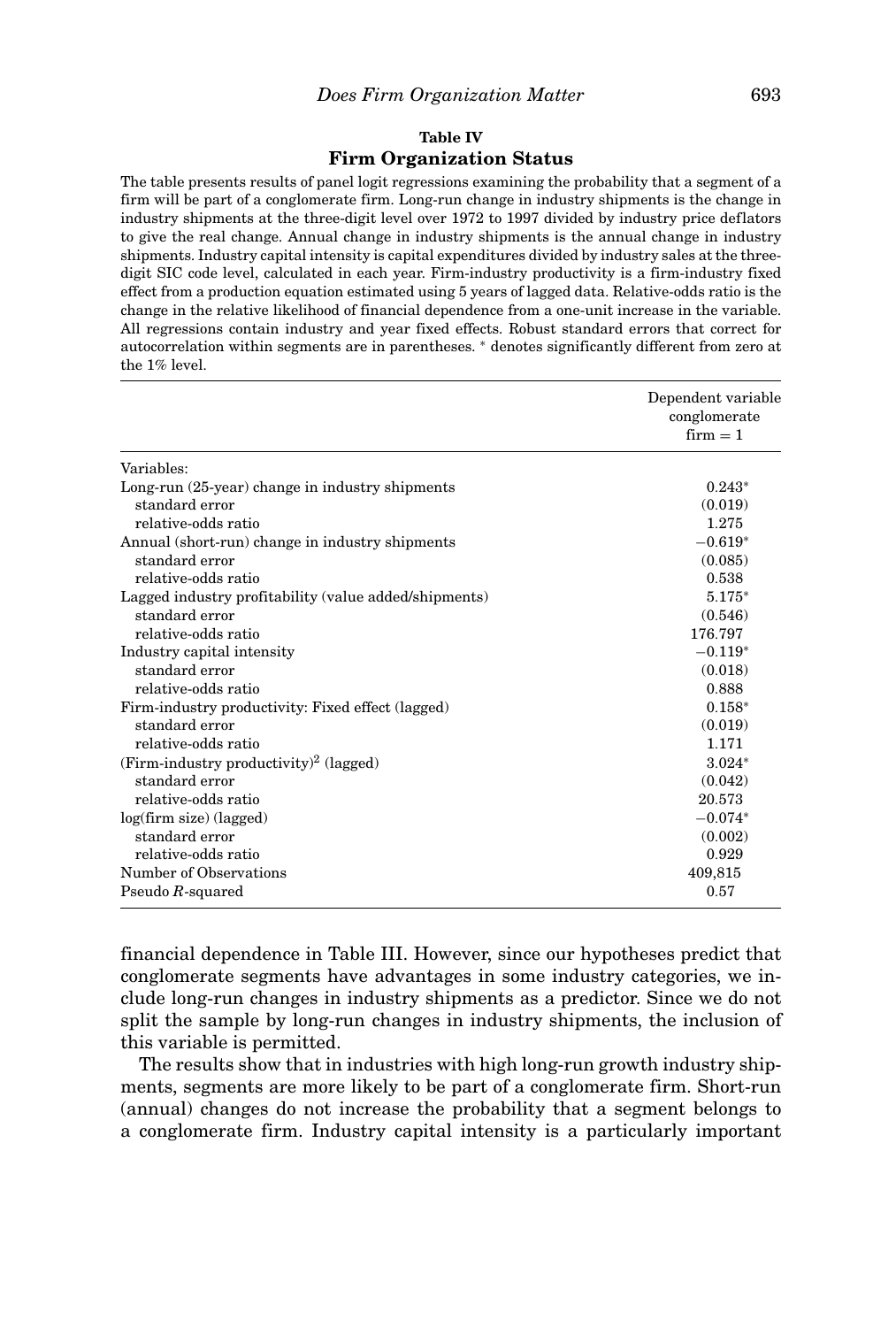predictor of whether a segment belongs to a conglomerate firm, with a relativeodds ratio of 176. Thus, a 10% increase in industry capital intensity increases the likelihood of a segment belonging to a conglomerate 17.6 times. Productivity also has a significant impact on the status of a firm segment. Segments with low productivity and segments that are highly productive are relatively more likely to be part of a conglomerate firm, yielding a U-shaped relation between productivity and conglomerate status.

### *C. Plant Acquisitions*

## *C.1. Financial Dependence and Acquisitions*

This section analyzes the effect of predicted financial dependence and firm organization on within-industry plant acquisitions. Table V examines the effect of our different long-run industry categories using both 10- and 25-year windows. The 25-year window captures long-run trends in the industry. The 10-year window allows an industry to switch categories over time. For any given year, the industry category for the 10-year window is calculated using the change in the real value of industry shipments from surrounding Census years.<sup>19</sup>

We estimate the predicted financial dependence of segments using the second and third specifications of Table III. We use the second (third) specification for predicted dependence in the first and second (third and fourth) quadrants. We estimate the predicted probability of conglomerate status using the specification of Table IV. As a measure of segment productivity we construct a weighted average of each plant's productivity, with weights equal to plant-predicted shipments. We include the lagged number of firm plants in each segment as a control variable.<sup>20</sup>

In order to examine whether the effects are statistically different from each other for different industry categories, we form a triple-interaction variable. To form this variable we interact the predicted probability that a segment is part of a conglomerate with its predicted dependence and with the quadrant indicator variable.<sup>21</sup>

Table V reveals several patterns. First, for all industry categories except Declining industries in the 10-year window, single-segment firms that are predicted to be financially dependent have a lower probability of acquiring

<sup>19</sup> We also estimate this specification using continuous measures of the changes in industry conditions—instead of the four separate quadrant indicators used here. We include the change in the number of firms and the change in industry shipments in separate specifications, over both 10 and 25-year periods to examine the effect of each of these long-run changes separately. The results are very similar and are available in a previous version of the paper.

 $20$  We also verify whether the results are robust to including firm size as a substitute for the number of firm plants. The results are similar and the conclusions are unaffected by this change.

 $21$  We also construct a similar interaction variable for public firm status. The version of this paper available on SSRN shows that public firm status also offsets part of the negative effect of predicted dependence in Growth industries. The public variable interacted with predicted dependence is positive and significant in Growth industries for the 25-year period. However, this effect is much smaller than that for conglomerate firms, thus here we focus on organizational form.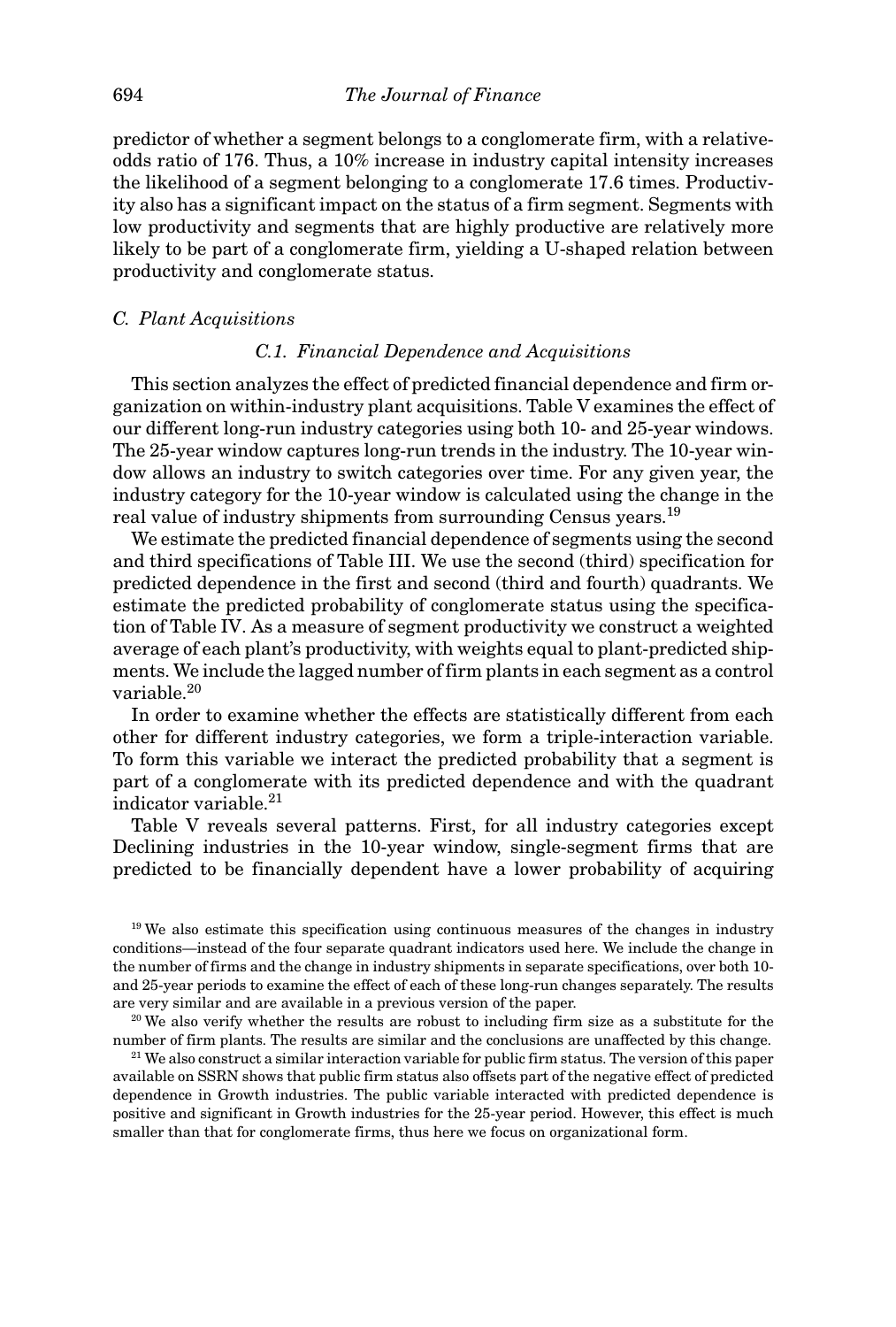### **Table V Plant Acquisition**

The regressions examine the relation between plant acquisition, predicted financial dependence, and firm organization. Predicted dependence is the predicted probability of financial dependence using the specifications of Table III. We use the second (third) specification for predicted dependence in the first and second (third and fourth) quadrants. The growth (Consolidating, Technological Change, Declining) quadrant corresponds to industries where the change in real value of shipments is in the upper (upper, lower, lower) 50th percentile and the change in the number of firms is in the upper (lower, upper, lower) 50th percentile of industries over 10- and 25-year periods. Conglomerate firm status is the predicted probability using the specifications of Table IV. Productivity of segment is the weighted average of plant-specific productivity for that segment. All righthand-side variables represent values prior to the year of acquisition. Relative-odds ratios, which represent a change in the relative odds of acquisition, can be obtained by taking the natural exponent of reported coefficients. All regressions contain industry and year fixed effects. Robust standard errors correct for autocorrelation within segments. <sup>∗</sup> and ∗∗ denote significantly different from zero at the 1% and 5% level, respectively.

|                                                                 | Length of time used to determine life-cycle quadrants |                                                       |            |                |
|-----------------------------------------------------------------|-------------------------------------------------------|-------------------------------------------------------|------------|----------------|
| Dependent variable: plant acquisition                           |                                                       | 10-year window                                        |            | 25-year window |
| Variables:                                                      |                                                       | coefficient standard error coefficient standard error |            |                |
| Predicted financial dependence                                  |                                                       |                                                       |            |                |
| Quadrant 1 indicator: Declining                                 | 0.334                                                 | 0.244                                                 | 0.179      | 0.162          |
| Quadrant 2 indicator: Tech. Change                              | $-0.278**$                                            | 0.131                                                 | $-0.250*$  | 0.113          |
| Quadrant 3 indicator: Consolidating                             | $-0.355**$                                            | 0.156                                                 | $-0.214$   | 0.198          |
| Quadrant 4 indicator: Growth                                    | $-1.066**$                                            | 0.485                                                 | $-1.037**$ | 0.456          |
| Conglomerate multi-industry indicator<br>(predicted)            | $3.135*$                                              | 0.070                                                 | $3.110*$   | 0.080          |
| Segment rank within firm $(1 = \text{largest})$                 | $-0.070*$                                             | 0.005                                                 | $-0.069*$  | 0.005          |
| $Conglomerate \times dependence \times Quadrant$<br>1 indicator | $-0.042$                                              | 0.244                                                 | 0.085      | 0.203          |
| Quadrant 2 indicator: Tech. Change                              | $0.512*$                                              | 0.177                                                 | $0.330*$   | 0.120          |
| Quadrant 3 indicator: Consolidating                             | $0.555*$                                              | 0.152                                                 | $0.779*$   | 0.230          |
| Quadrant 4 indicator: Growth                                    | $1.319*$                                              | 0.440                                                 | $1.420*$   | 0.412          |
| Average plant-level productivity of segment<br>(lagged)         | 0.021                                                 | 0.083                                                 | 0.022      | 0.083          |
| Diversity: Standard deviation of growth<br>across segments      | $-0.129$                                              | 0.120                                                 | $-0.047$   | 0.068          |
| Number of Plants in Segment (lagged)                            | $0.028*$                                              | 0.002                                                 | $0.028*$   | 0.002          |
| Quadrant 2 indicator: Tech. Change                              | 0.020                                                 | 0.150                                                 | 0.387      | 0.714          |
| Quadrant 3 indicator: Consolidating                             | 0.171                                                 | 0.116                                                 | 2.786*     | 1.015          |
| Quadrant 4 indicator: Growth                                    | 0.089                                                 | 0.115                                                 | $-0.186$   | 1.426          |
| Constant                                                        | $-4.785*$                                             | 0.155                                                 | $-7.434*$  | 1.012          |
| Number of segment-years                                         | 408,430                                               |                                                       |            | 408,430        |
| Pseudo $R$ -squared                                             | 14.96%                                                |                                                       |            | 15.05%         |

plants in their industry from other firms. Second, in all categories except for Declining industries, this negative effect of financial dependence on acquisitions is offset for conglomerate firms. This offsetting effect is shown by the positive coefficient on the interaction of predicted financial dependence with conglomerate firm status and the quadrant indicator variable. The interaction effect is greatest in growing industries (Growth and Consolidating). The coefficient of the interaction variable for Growth industries is statistically greater than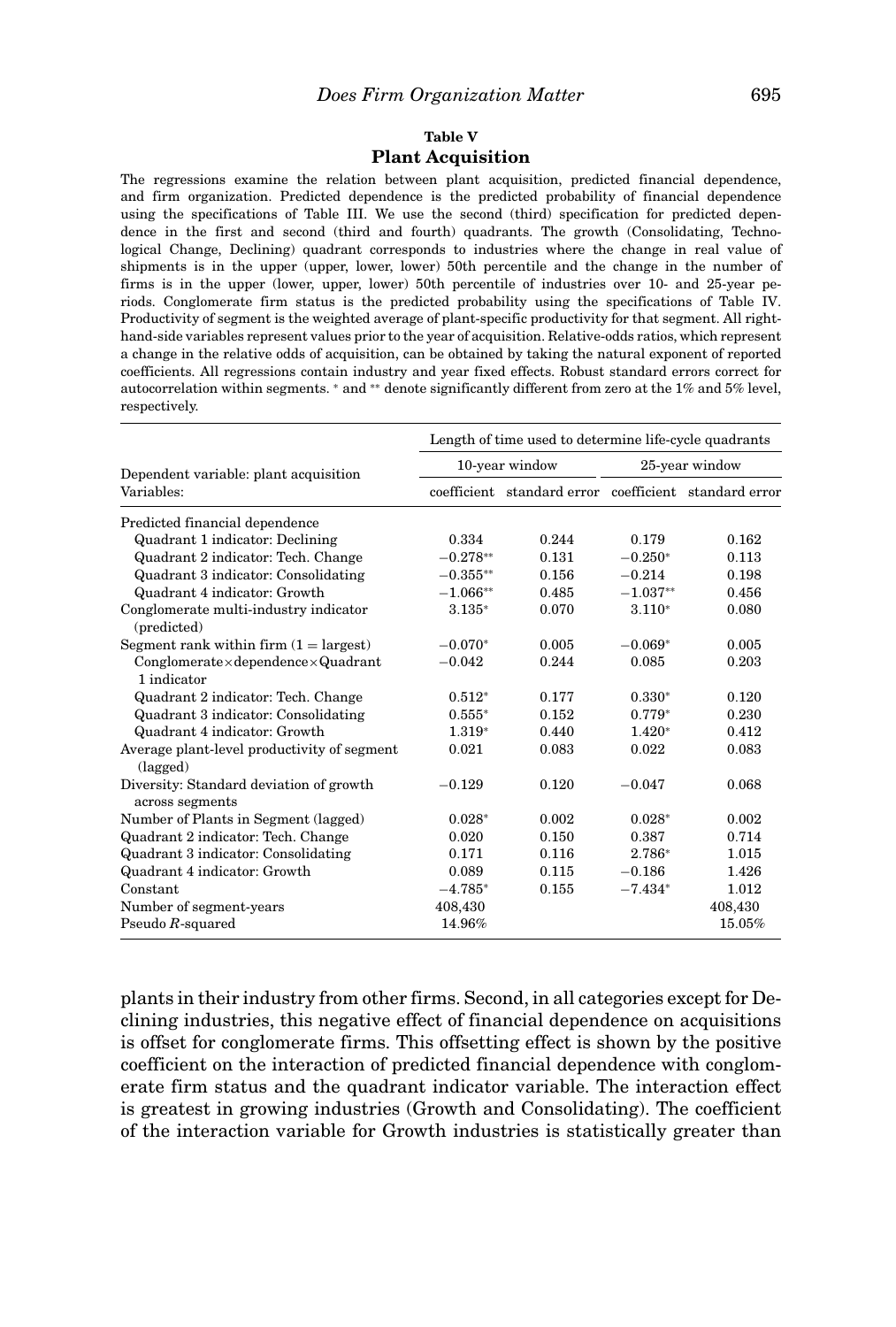## **Table VI Plant Acquisition in Growth Industries**

The regressions examine the relation between plant acquisition, predicted financial dependence, and firm organization. Predicted dependence is the predicted probability of financial dependence using the third specification of Table III for growing industries. Conglomerate firm status is the predicted probability using the specifications of Table IV. Productivity of segment is the weighted average of plant-specific productivity residuals for that segment. All independent variables represent values prior to the year of the acquisition. Relative odds ratios, which represent a change in the relative odds of acquisition, can be obtained by taking the natural exponent of reported coefficients. All regressions contain industry and year fixed effects. Robust standard errors that correct for autocorrelation within segments are in parentheses. \*,\*\*, and \*\*\* denote significantly different from zero at the 1%, 5%, and 10% level, respectively.

|                                                 |           |                   |            | Productivity split |           |
|-------------------------------------------------|-----------|-------------------|------------|--------------------|-----------|
| Dependent variable: plant acquisition           |           | Growth industries |            | Bottom 50% Top 50% |           |
| Predicted financial dependence                  | $-0.272*$ | $-0.661*$         | $-0.664*$  | $-0.460*$          | $-0.915*$ |
|                                                 | (0.080)   | (0.129)           | (0.129)    | (0.177)            | (0.190)   |
| Conglomerate multi-industry indicator           | $3.689*$  | $3.504*$          | $3.507*$   | $3.626*$           | $3.398*$  |
| (predicted)                                     | (0.063)   | (0.080)           | (0.081)    | (0.116)            | (0.113)   |
| Segment rank within firm $(1 = \text{largest})$ | $0.044*$  | $0.044*$          | $0.044*$   | $0.044*$           | $0.043*$  |
|                                                 | (0.003)   | (0.003)           | (0.003)    | (0.004)            | (0.004)   |
| $Conglomerate\times predicted\ dependence$      |           | $0.545*$          | $0.547*$   | 0.237              | $0.898*$  |
|                                                 |           | (0.138)           | (0.138)    | (0.186)            | (0.208)   |
| Relative productivity versus declining          |           |                   | $0.145***$ | $-0.022$           | $0.352*$  |
| division                                        |           |                   | (0.081)    | (0.107)            | (0.117)   |
| Average plant-level productivity of             | $0.090**$ | $0.093**$         | 0.044      | 0.064              | 0.061     |
| segment (lagged)                                | (0.045)   | (0.045)           | (0.050)    | (0.096)            | (0.088)   |
| Lagged number of plants                         | $-0.0004$ | $-0.0001$         | $-0.0002$  | $-0.0079$          | 0.0041    |
|                                                 | (0.004)   | (0.005)           | (0.004)    | (0.007)            | (0.005)   |
| Number of segment-years                         | 185,281   | 185,281           | 185,281    | 92,106             | 93,175    |
| Pseudo $R$ -squared                             | $21.8\%$  | $21.8\%$          | 21.8%      | 21.7%              | 22.3%     |

for the other industry categories for the 10-year window, and for all industry categories except Consolidating industries for the 25-year window (chi-squared tests not reported). Thus, these results support the prediction in Hypothesis 1 that the mitigating effects of organizational form on financial dependence are greatest in growing industries.

Lastly, given Lamont and Polk's (2002) finding that the diversity of a conglomerate's operations across industries affects its value, we include a variable capturing a firm's diversity of opportunities. We include the standard deviation of industry growth across a conglomerate firm's segments. The regressions show that this variable is unrelated to the probability of a firm making an acquisition.<sup>22</sup>

<sup>&</sup>lt;sup>22</sup> Using the input–output matrix we also examine whether these results vary by whether or not the conglomerate's divisions are in related versus unrelated industries. We find that the results for financial dependence are not affected much by whether the conglomerate segments are unrelated or related.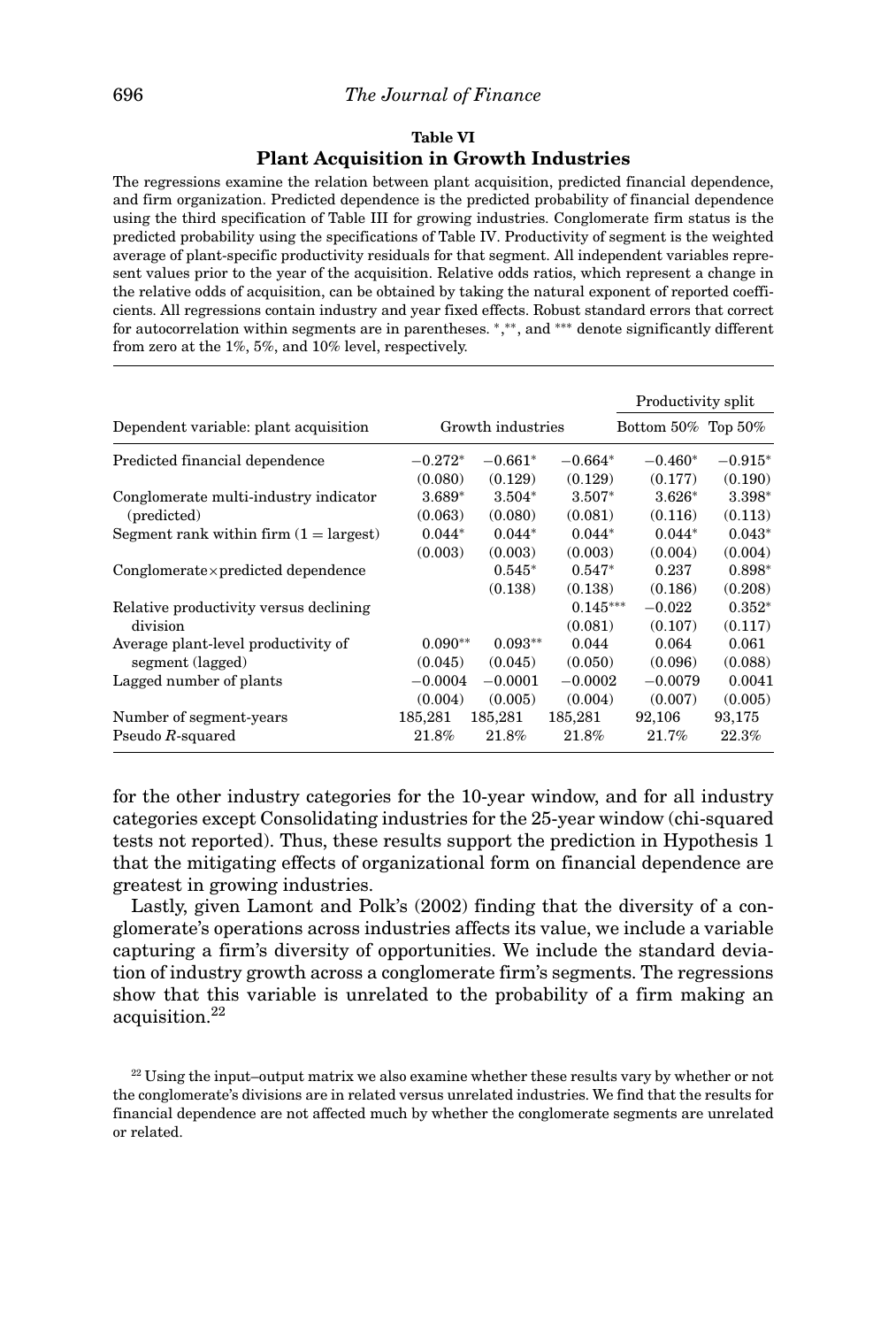Table VI further investigates the effects of organizational form in Growth industries. We examine Growth industries in detail because our previous results indicate that organizational form has a particularly large effect in these industries. Column 1 of this table examines the effect of conglomerate firm status by itself when the interaction term between conglomerate status and predicted dependence is not included. In the third column we include a variable that measures the relative productivity of the firm's division in the growth industry relative to that of main divisions, if any, that the firm has in declining industries. This variable is calculated as the simple difference in productivity between these divisions. If a firm has no division in a declining industry, this variable is set equal to zero. We use this variable to examine whether productive conglomerate segments in growth industries grow faster if the conglomerate has a less-productive division in a declining industry, as predicted by Hypothesis 2. Finally, Columns 4 and 5 split the segments into high- and low-productivity subsamples. This enables us to determine whether high- and low-productivity segments of conglomerates in growth industries have different acquisition patterns.

Column 1 of Table VI shows that conglomerate firm status is positively related to the rate of acquisitions. As the second column shows, the coefficient on the interaction variable between predicted conglomerate status and the predicted financing dependence is also positive and significant. Columns 3 and 5 in Table VIa show that conglomerate segments in Growth industries have a significantly higher probability of acquiring plants if the conglomerate also has a less-productive main division in a declining industry. These results show that multisegment firms acquire plants in their productive segments in growth industries and that they mitigate the effects of financial dependence for these segments. As predicted by Hypothesis 2, this effect is greater when conglomerate firms also have a division in a declining industry.

## *C.2. Economic Significance of Our Results*

To investigate the economic significance of these effects, we compute the probability that a segment belonging to different subsamples of single-segment and multisegment firms acquires a plant. For each subsample we use the median value of each variable and then vary the predicted probability that a segment is financially dependent from the 10th to the 90th percentile. We report the predicted probability of within-industry acquisitions for conglomerate and singlesegment firms using the specification in Table VI, Column 2 and the coefficients from Table VI, Column 5 for the predicted probability for high-productivity segments. Each of the coefficients in Column 2 are multiplied by the sample medians except for predicted financial dependence, which is varied from the 10th to the 90th percentile. For example, for the 50th percentile in the "Multisegment firms" row in Table VII, we set all right-hand side variables equal to their medians in the subsample of all the multisegment firms in our sample. Using these data medians from the subsample of multisegment firms, the coefficients from Table VII, and the unreported year and industry fixed effects, we compute the predicted probability of an acquisition using the logit specification. We also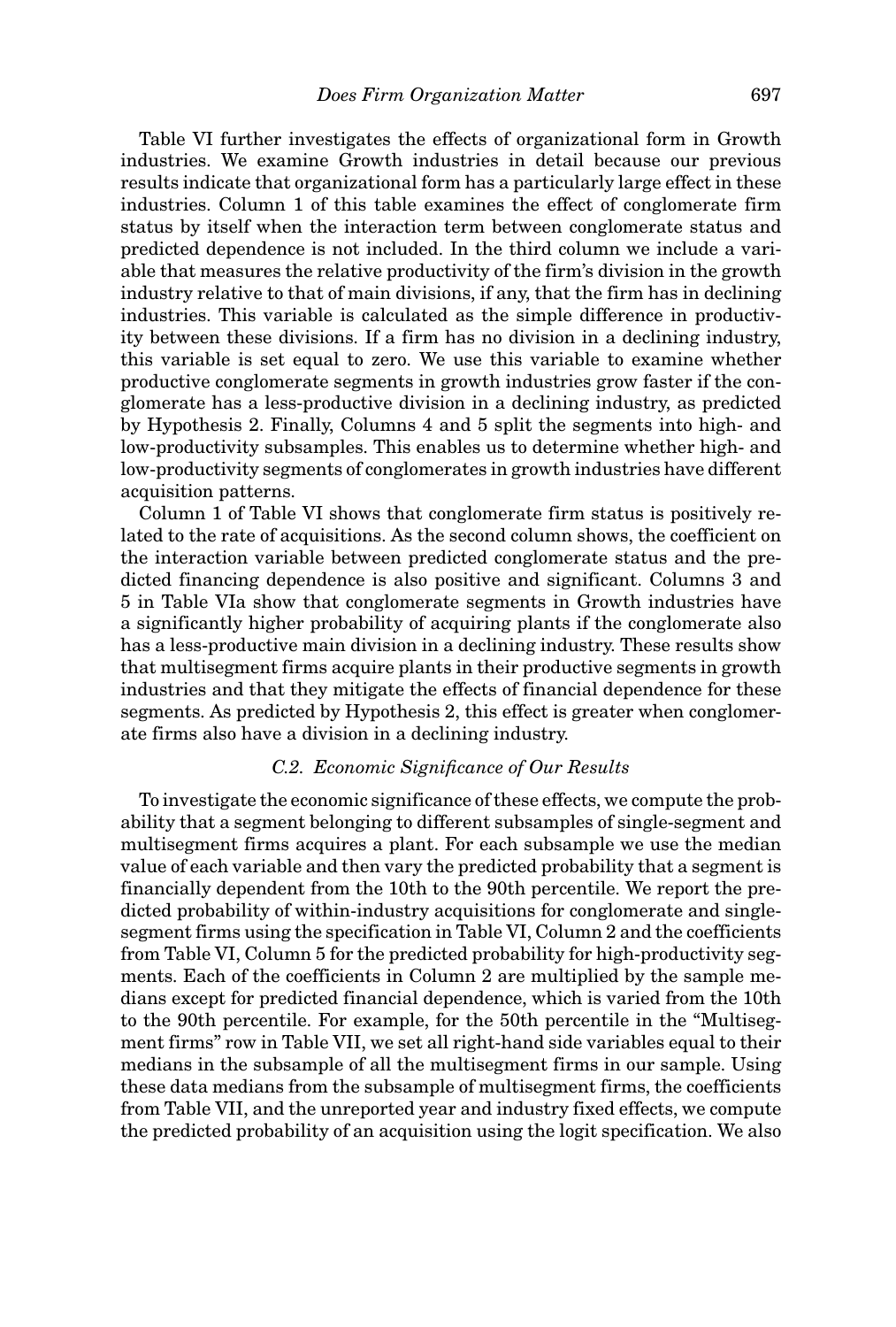## **Table VII Economic Significance**

The table presents predicted probabilities of within-segment acquisition, varying the predicted probability of financial dependence from the 10th to the 90th percentile. All other variables are held at the sample medians for the respective subset of data (multi- and single-segment). Predicted probabilities are calculated using coefficients from Table VI, Column 2 for Growth industries and a similar specification for Declining industries. High (low) productivity segments are segments above (below) the industry-year median. Predicted probabilities for high-productivity segments use coefficients from Table VI, Column 5. The last row for each quadrant uses the medians of the data from the multisegment firm subset but assumes the firm is single segment, thus setting the multisegment firm indicator equal to zero.

| Predicted financial dependence at the following percentiles: 10th 25th |  | 50 <sub>th</sub>                             | 75th | 90 <sub>th</sub> |
|------------------------------------------------------------------------|--|----------------------------------------------|------|------------------|
| Panel A: Declining Industries: Quadrant 1                              |  |                                              |      |                  |
| Multisegment firms                                                     |  | $4.38\%$ 3.88% $3.52\%$ 3.96% $4.54\%$       |      |                  |
| Single-segment                                                         |  | $0.66\%$ $0.41\%$ $0.18\%$ $0.10\%$ $0.10\%$ |      |                  |
| Single-segment using medians of<br>data from multisegment firms        |  | 3.49% 2.34% 1.11% 0.40% 0.19%                |      |                  |
| Panel B: Growth Industries: Quadrant 4                                 |  |                                              |      |                  |
| Multisegment firms                                                     |  | $6.08\%$ 5.94\% 6.26\% 6.58\% 7.30\%         |      |                  |
| Multisegment firms: High-productivity segments                         |  | $6.32\%$ 6.15\% 6.52\% 7.07\% 7.97\%         |      |                  |
| Single-segment                                                         |  | $0.69\%$ $0.64\%$ $0.57\%$ $0.50\%$ $0.44\%$ |      |                  |
| Single-segment firms: High-productivity segments                       |  | $0.65\%$ $0.62\%$ $0.57\%$ $0.52\%$ $0.49\%$ |      |                  |
| Single-segment using medians of<br>data from multisegment firms        |  | 5.46\% 4.95\% 4.55\% 4.10\% 3.28\%           |      |                  |

report economic effects for the Declining industry quadrant using a similar specification for comparability.

Table VII reports the economic significance of our results. The table shows that multisegment firms have substantially higher probabilities of making an acquisition than single-segment firms. Thus, for example, in Growth industries a conglomerate segment with median levels of all variables for the subsample of conglomerate segments has a 6.26% probability of making an acquisition in any given year, whereas the single-segment firm has a 0.57% probability of making an acquisition at the median levels of the variables for the subsample of single-segment firms. As the probability of being financially constrained increases from the 10th percentile to the 90th percentile, the probability of acquisitions increases for multisegment firms but decreases for single-segment firms. Thus, financially dependent single-segment firms are less likely to acquire plants, whereas financially dependent conglomerate segments are more likely to acquire plants. Given that financial dependence occurs when a segment's investment is high relative to its cash flow, this suggests that segments of conglomerate firms acquire plants when capital expenditures exceed segment cash flow, while single-segment firms have difficulty in making acquisitions when capital expenditures exceed cash flow.

To investigate the causes of these differences in acquisition probabilities between single-segment firms and conglomerate segments we recompute the probability of acquisition for single-segment firms using the median values of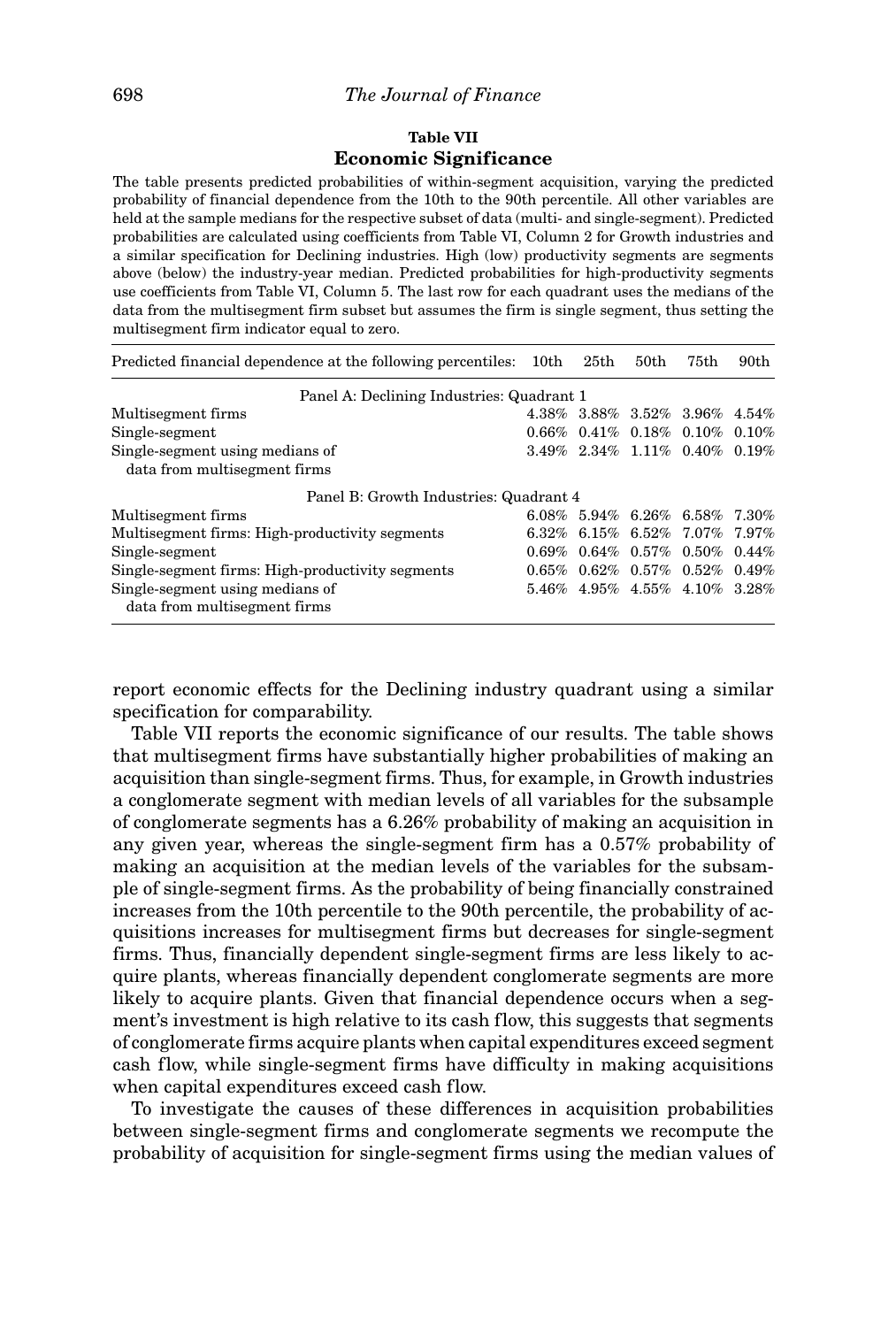the data from conglomerate segments and the coefficient estimates for singlesegment firms. The estimates show that a substantial proportion of the difference in estimated probabilities is explained by differences in characteristics of single-segment and conglomerate firms. Thus, in Growth Industries, the median single-segment firm would have had 4.55% probability of making an acquisition if it had the data corresponding to the median of the subsample of multisegment firms (as opposed to the actual median single-segment firm, which has a  $0.57\%$  probability of acquisition). The difference between the median conglomerate segment's 6.26% estimated probability of making an acquisition and the 4.55% probability the single-segment firm would have had if it had the median values of conglomerate firm can be attributed to differences in organizational form. The results show that organizational form makes a larger difference for segments predicted to be financially dependent than for segments not predicted to be financially dependent. Comparing the first and last rows for Declining and Growth industries (comparing conglomerate segments to singlesegment firms with the data from conglomerate segments), it is striking that organizational form makes a larger difference (almost twice as large) in Growth industries than in Declining industries.

In the third and fourth panels, we also split the data into high- and lowproductivity segments and compute the predicted probability of an acquisition using the specifications in Columns 5 and 6 of Table VII. The results show that the previous effects of organizational form are higher for more-productive segments of conglomerate firms. As the third panel shows, the probability of a within-industry acquisition for multisegment firms increases to 7.97% when predicted financial dependence is at the 90th percentile. This evidence is consistent with conglomerate firms helping acquire plants in productive business segments.

These results show that within-industry acquisition probabilities depend on firm organizational form in several ways. First, conglomerate firms acquire more within their industries than single-segment firms overall. Second, particularly in Growth industries, acquisition probabilities increase with predicted financial dependence for conglomerate firms' productivity segments, while they decrease with financial dependence for single-segment firms. This finding is consistent with conglomerate firms providing resources to segments with growth opportunities. Third, the acquisition probability of a conglomerate firm's most-productive segments in growth industries increases when it has a division in a declining industry—a result that is consistent with the theoretical prediction in Stein (1997) and Maksimovic and Phillips (2002) and also with Boston Consulting Group's prescription for nongrowth industries to help fund "shining stars." The results are not consistent with theories that predict that conglomerate firms subsidize their less-efficient divisions because of influence costs.

### *C.3. Post-acquisition Changes in Productivity*

To examine whether these acquisitions are associated with value creation, Table VIII presents the ex-post changes in productivity for the acquired plants.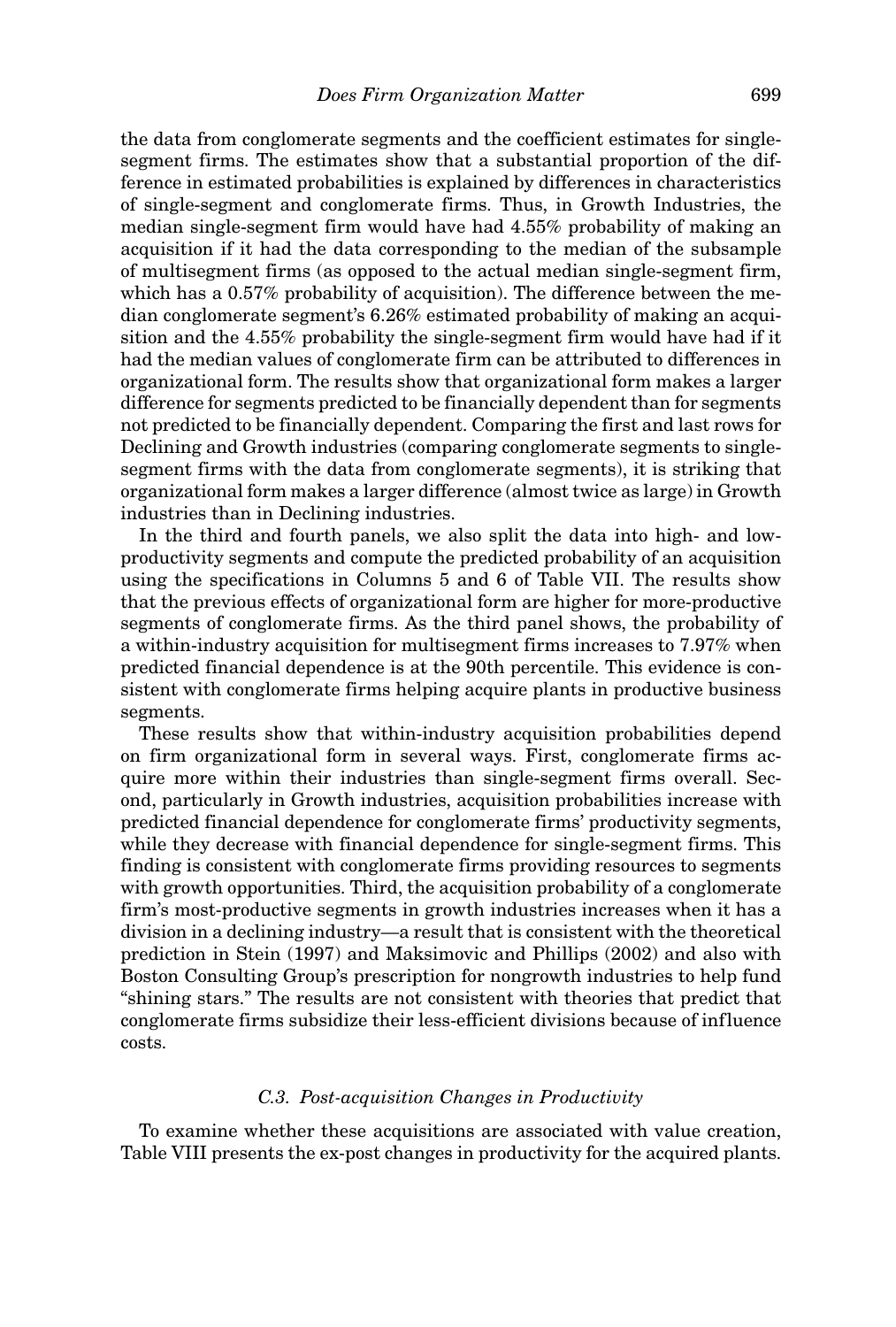# **Table VIII Productivity Changes Post Acquisition**

The table presents changes in plant productivity post-acquisition. Productivity is the sum of a firm fixed effect plus the residual from an estimated industry production function. Changes in productivity are industry and year adjusted. Declining (Technological Change, Consolidating, Growth) industries are industries that have long-run change in industry shipments over 1972 to 1987 in the lowest (lowest, highest, highest) 50th percentile and the long-run change in the number of firms in the lowest (highest, lowest, highest) 50th percentile. Standard errors of the means are in parentheses. \*,\*\*, and \*\*\* denote significantly different from zero at the 1%, 5%, and 10% level, respectively.

| <b>Industry Category</b>                 | Years<br>$-1$ to 1 | $\rm Years$<br>$-1$ to 2 | Years<br>$-1$ to 3 | Years<br>$-1$ to 4 |
|------------------------------------------|--------------------|--------------------------|--------------------|--------------------|
| <b>Declining Industries</b>              |                    |                          |                    |                    |
| Plants purchased by conglomerate firms   |                    |                          |                    |                    |
| Average productivity change              | 0.007              | 0.009                    | 0.029              | $0.052^{\ast\ast}$ |
| Standard error                           | (0.020)            | (0.023)                  | (0.025)            | (0.027)            |
| Number of plants                         | 1,365              | 1,146                    | 1,011              | 888                |
| Plants purchased by single-segment firms |                    |                          |                    |                    |
| Average productivity change              | 0.028              | 0.022                    | 0.007              | 0.001              |
| Standard error                           | (0.021)            | (0.024)                  | (0.029)            | (0.034)            |
| Number of plants                         | 1,057              | 882                      | 690                | 552                |
| <b>Technological Change Industries</b>   |                    |                          |                    |                    |
| Plants purchased by conglomerate firms   |                    |                          |                    |                    |
| Average productivity change              | $0.034*$           | $0.045*$                 | $0.039*$           | 0.032              |
| Standard error                           | (0.012)            | (0.013)                  | (0.012)            | (0.016)            |
| Number of plants                         | 3,681              | 3,305                    | 2,980              | 2,626              |
| Plants purchased by single-segment firms |                    |                          |                    |                    |
| Average productivity change              | $-0.012$           | $-0.029$                 | $-0.042***$        | $-0.042$           |
| Standard error                           | (0.018)            | (0.021)                  | (0.024)            | (0.027)            |
| Number of plants                         | 1,554              | 1,289                    | 1,004              | 822                |
| <b>Consolidating Industries</b>          |                    |                          |                    |                    |
| Plants purchased by conglomerate firms   |                    |                          |                    |                    |
| Average productivity change              | 0.010              | 0.016                    | 0.017              | 0.022              |
| Standard error                           | (0.012)            | (0.014)                  | (0.015)            | (0.016)            |
| Number of plants                         | 3,400              | 3,006                    | 2,710              | 2,454              |
| Plants purchased by single-segment firms |                    |                          |                    |                    |
| Average productivity change              | 0.004              | 0.002                    | $-0.012$           | $-0.007$           |
| Standard error                           | (0.017)            | (0.020)                  | (0.024)            | (0.025)            |
| Number of plants                         | 1,829              | 1,458                    | 1,167              | 941                |
| <b>Growth Industries</b>                 |                    |                          |                    |                    |
| Plants purchased by conglomerate firms   |                    |                          |                    |                    |
| Average productivity change              | $0.041*$           | $0.053*$                 | $0.048*$           | $0.046*$           |
| Standard error                           | (0.008)            | (0.009)                  | (0.010)            | (0.011)            |
| Number of plants                         | 8,016              | 6,922                    | 6,068              | 5,191              |
| Plants purchased by single-segment firms |                    |                          |                    |                    |
| Average productivity change              | 0.005              | $-0.025**$               | $-0.018$           | 0.007              |
| Standard error                           | (0.011)            | (0.012)                  | (0.015)            | (0.017)            |
| Number of plants                         | 4,600              | 3,720                    | 2,820              | 2,186              |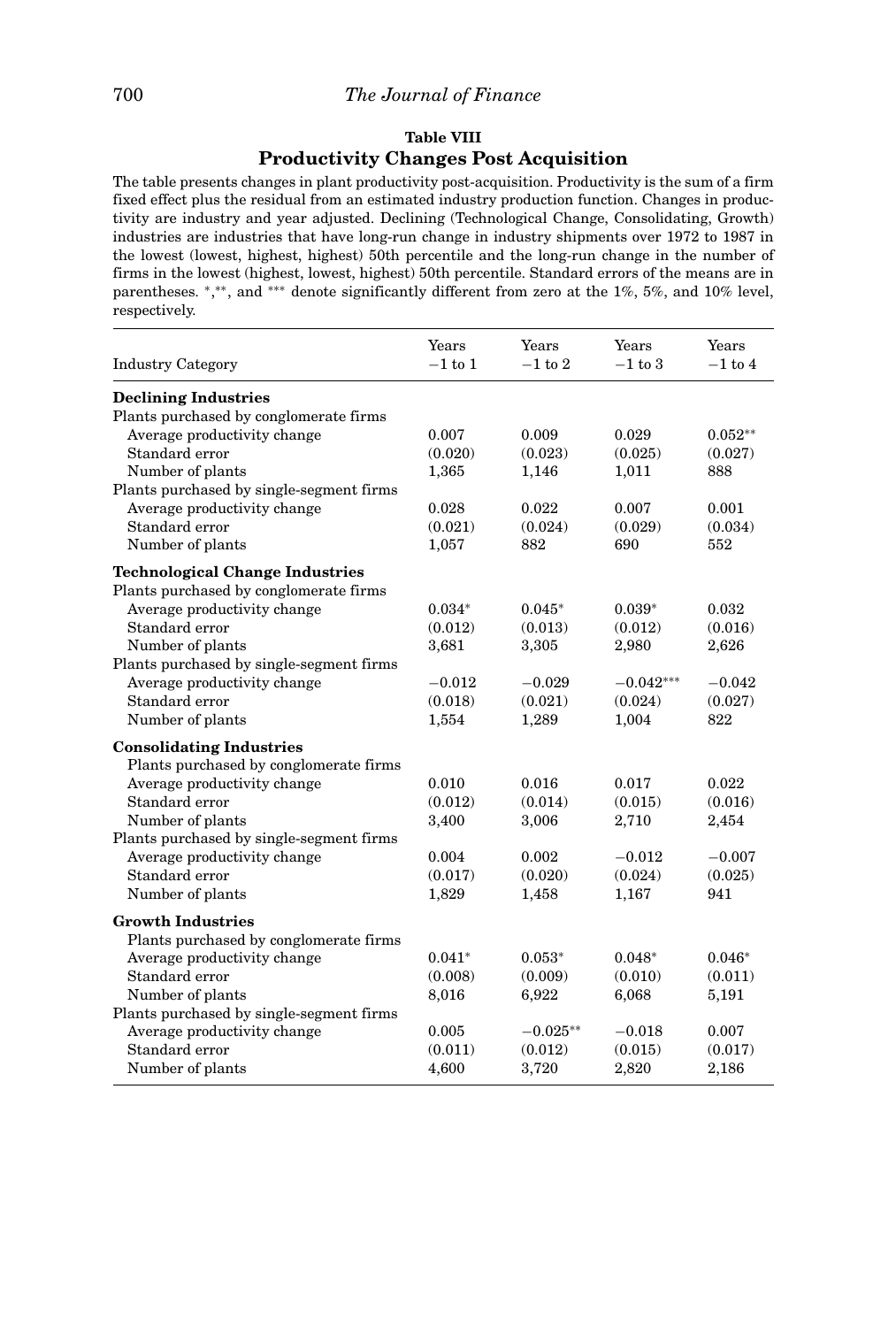We compute the changes in productivity over a 4-year window. These changes in productivity are industry and year adjusted.

Table VIII shows that productivity changes for conglomerate acquisitions are significantly greater than zero in Technological Change industries and, in particular, in Growth industries. In all windows,  $-1$  to  $+1$ ,  $+2$ ,  $+3$ , and  $+4$  we find that industry-adjusted productivity significantly increases. In contrast, plants purchased by single-segment firms in these industries either show no significant increase or a slight decrease in productivity.

In sum, growth by acquisition is greater for segments of firms that are organized as conglomerates. Predicted financial dependence reduces the probability that a single-segment firm grows by acquisition, but has a considerably smaller, if any, effect on conglomerate segments. Consistent with Hypothesis 4, plants acquired by conglomerate firms in Technological Change and Growth industries experience significant increases in productivity post-acquisition. These results are not consistent with agency theories that predict that conglomerates overexpand into industries without good growth prospects and in which they have little expertise.

Overall, the analysis suggests that acquisition activity of conglomerates is consistent with Stein's (1997) model of the benefits of internal capital markets and with Maksimovic and Phillips's (2002) predictions about the efficient reallocation of assets within conglomerate firms. These results contradict models that predict subsidization of poorly performing divisions or divisions with poor growth prospects. The results are also not consistent with agency or empire building models that predict expansion into industries without considering the ex-post prospects and productivity in these industries.

## *D. Capital Expenditures*

We next examine the impact of predicted financial dependence and organizational form on capital expenditures. To test the effect of financial dependence and organizational form on capital expenditures, we interact predicted conglomerate firm status with predicted financial dependence. In Table IX, we estimate our capital expenditures regression for the four different industry categories separately. Alternative specifications using industry interaction variables, as in Table V, yield similar results.

Table IX shows that the effects of financial dependence and conglomerate structure depend on industry categories. Predicted financial dependence negatively affects capital expenditures in all categories. However, the negative effect of financial dependence is greater for single-segment firms than for conglomerate segments, as the interaction term, conglomerate status times predicted dependence, is positive and significant for all categories. We find that this interaction term is significantly higher for Consolidating and Growth industries versus Declining and Technological Change categories.

Finally, the weighted average plant-level productivity of a segment is significantly related to investment in all industry categories. This finding contrasts with the case of acquisitions, where the effect is only present in Growth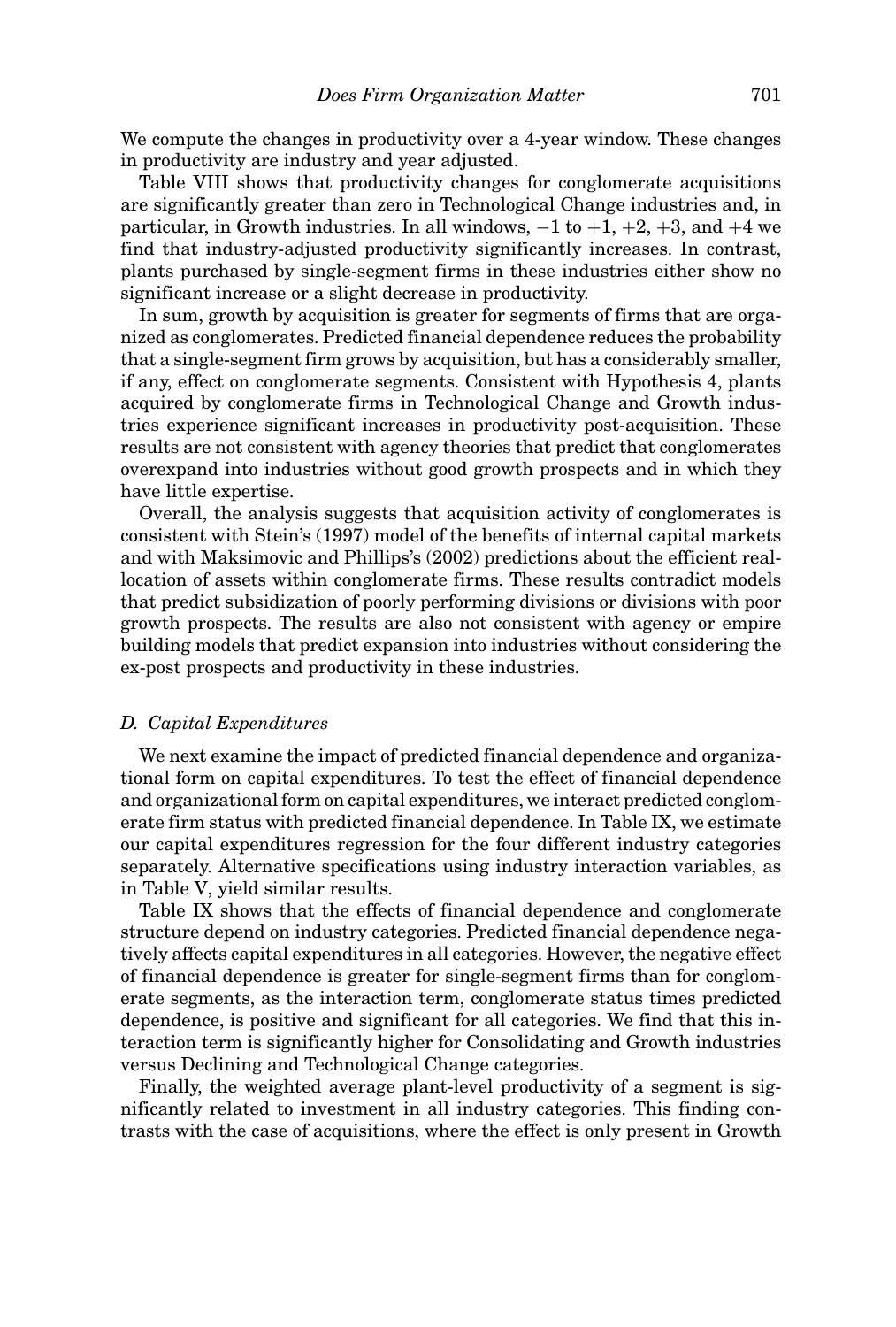# **Table IX Capital Expenditures**

The table presents the results of logistic regressions examining the relation between firm organization, predicted financial dependence, and firm segment-level investment. Predicted dependence is the predicted probability of financial dependence using the specifications of Table III. We use the second (third) specification for predicted dependence in the first and second (third and fourth) quadrants. Conglomerate firm status is the predicted probability using the specifications of Table IV. Productivity of plant is the plant-specific productivity. Declining (Technological Change, Consolidating, Growth) industries are industries that have long-run change in industry shipments over 1972 to 1997 in the lowest (lowest, highest, highest) 50th percentile and the long-run change in the number of firms in the lowest (highest, lowest, highest) 50th percentile. All regressions contain industry and year fixed effects. Robust standard errors that correct for autocorrelation within segments are in parentheses. ∗, ∗∗, and ∗∗∗ denote significantly different from zero at the 1%, 5%, and 10% level, respectively. Dependent Variable: Capital expenditures/Lagged capital stock (Industry-year adjusted)

| Industry category                               | Declining   | Tech. change | Consolidating | Growth     |
|-------------------------------------------------|-------------|--------------|---------------|------------|
| Variables:                                      |             |              |               |            |
| Predicted financial dependence                  | $-0.038$    | $-0.038**$   | $-0.066**$    | $-0.071*$  |
|                                                 | (0.057)     | (0.018)      | (0.028)       | (0.028)    |
| Conglomerate multi-industry indicator           | 0.014       | 0.002        | 0.006         | 0.003      |
| (predicted)                                     | (0.012)     | (0.002)      | (0.006)       | (0.003)    |
| $Conglomerate\times predicted\ dependence$      | 0.019       | $0.020*$     | $0.092*$      | $0.119*$   |
|                                                 | (0.013)     | (0.004)      | (0.015)       | (0.013)    |
| Segment rank within firm $(1 = \text{largest})$ | $-0.001***$ | $-0.002*$    | $0.0010*$     | $0.002*$   |
|                                                 | (0.0004)    | (0.0005)     | (0.0003)      | (0.0003)   |
| Average plant-level productivity of             | $0.025*$    | $0.012*$     | $0.038*$      | $0.062*$   |
| segment (lagged)                                | (0.006)     | (0.002)      | (0.012)       | (0.011)    |
| Number of industry plants (lagged)              | $-0.003*$   | $-0.0002b$   | $-0.0001$     | $-0.0020*$ |
|                                                 | (0.0003)    | (0.0001)     | (0.0003)      | (0.0003)   |
| Constant                                        | $0.301*$    | $0.382*$     | $0.291**$     | $0.352*$   |
|                                                 | (0.021)     | (0.024)      | (0.029)       | (0.029)    |
| Number of observations                          | 92,282      | 74,472       | 68,869        | 195,266    |
| Number of firm-industry segments                | 18,091      | 14,235       | 14,289        | 39,672     |
| Adj. $R$ -squared                               | 0.20        | 0.19         | 0.21          | 0.26       |

industries. The relation between a segment's productivity and its capital expenditures is more robust than the relation between its productivity and the probability of within-industry acquisitions.

As a robustness test, we also check whether the same results hold when we consider only major investments by firms. We rerun the regressions taking as our dependent variable an indicator variable that takes the value one if the ratio of capital expenditures over lagged capital stock employed by the segment exceeds the 90th percentile of this variable, industry adjusted. These regressions are more likely to pick up major investments by smaller segments because large segments with many plants are more likely to be able to smooth their investment flows across time. These unreported regressions show that our results are robust across all industry categories. We also continue to find that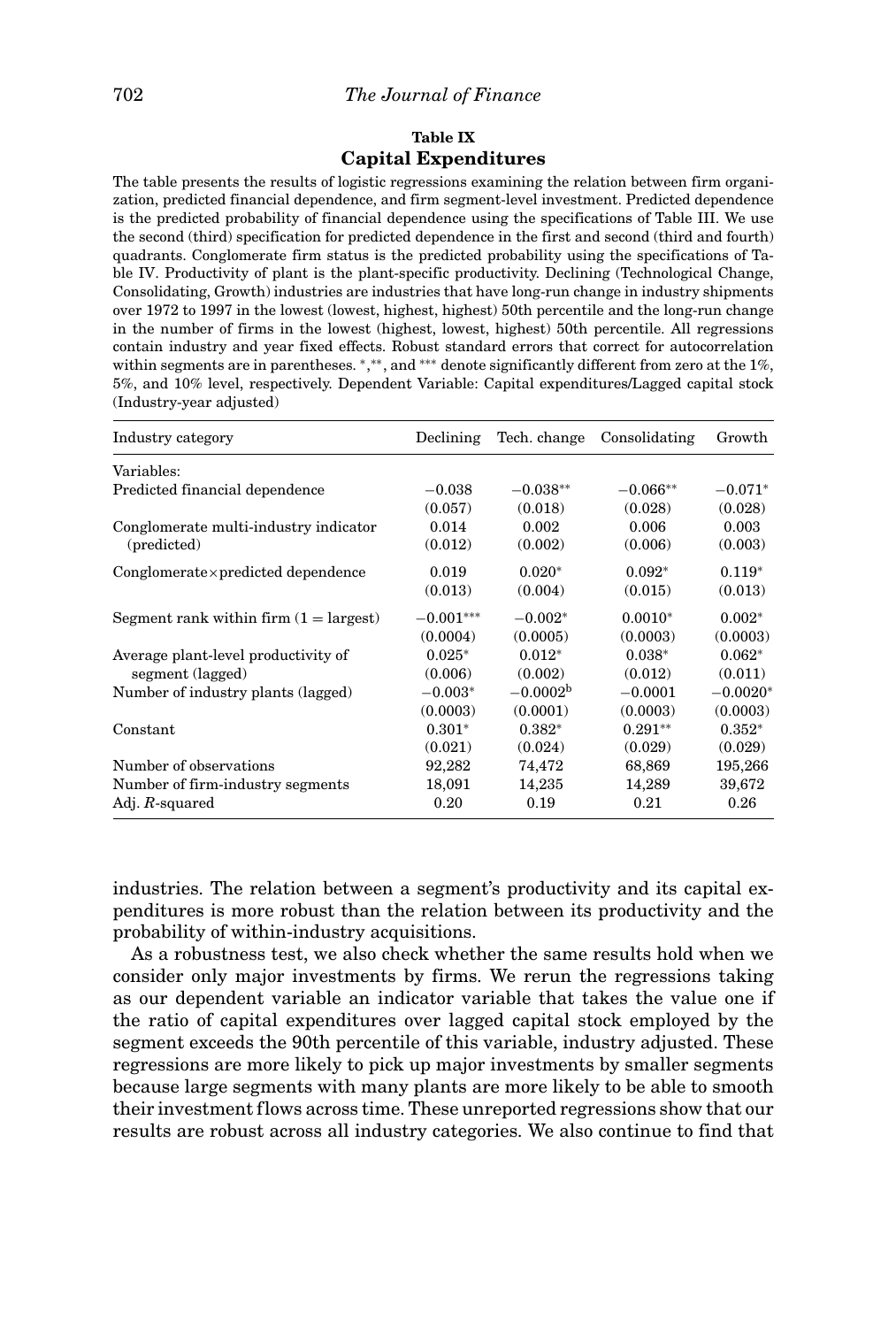# **Table X Plant Openings**

The table presents the results of logistic regressions examining the relation between firm organization, predicted financial dependence, and new plant openings. Predicted dependence is the predicted probability of financial dependence using the specifications of Table III. We use the second (third) specification for predicted dependence in the first and second (third and fourth) quadrants. Conglomerate is the predicted probability that the firm produces in at least two different three-digit industries using the specification of Table IV. Productivity of plant is the plant-specific productivity. Declining (Technological Change, Consolidating, Growth) industries are industries that have long-run change in industry shipments over 1972 to 1997 in the lowest (lowest, highest, highest) 50th percentile and the long-run change in the number of firms in the lowest (highest, lowest, highest) 50th percentile. Odds ratio is the change in the relative likelihood of plant exit from a one unit increase in the variable. All regressions contain industry and year fixed effects. Robust standard errors that correct for autocorrelation within segments are in parentheses. ∗, ∗∗, and ∗∗∗ denote significantly different from zero at the 1%, 5%, and 10% level, respectively. Dependent Variable: New Plant Opening

| Industry category                                       | Declining  | Tech. change Consolidating Growth |           |           |
|---------------------------------------------------------|------------|-----------------------------------|-----------|-----------|
| Variables:                                              |            |                                   |           |           |
| Predicted financial dependence                          | 0.023      | 0.119                             | $-0.557*$ | $-0.461*$ |
| standard error                                          | (0.128)    | (0.137)                           | (0.158)   | (0.101)   |
| relative odds ratio                                     | 1.023      | 1.126                             | 0.573     | 0.631     |
| Conglomerate multi-industry<br>indicator<br>(predicted) | $2.032*$   | $2.084*$                          | $2.203*$  | 1.818*    |
| standard error                                          | (0.094)    | (0.105)                           | (0.122)   | (0.075)   |
| relative odds ratio                                     | 7.629      | 8.037                             | 9.052     | 6.160     |
| Conglomerate * predicted dependence                     | $-0.240$   | 0.367                             | $1.248**$ | $0.780*$  |
| standard error                                          | (0.255)    | (0.294)                           | (0.252)   | (0.146)   |
| relative odds ratio                                     | 0.787      | 1.443                             | 3.483     | 2.181     |
| Segment rank within firm $(1 = \text{largest})$         | $-0.066*$  | $-0.068*$                         | $-0.107*$ | $-0.084*$ |
| standard error                                          | (0.012)    | (0.107)                           | (0.020)   | (0.007)   |
| relative odds ratio                                     | 0.936      | 0.934                             | 0.899     | 0.920     |
| Average plant-level productivity of<br>segment (lagged) | $0.153***$ | 0.118                             | 0.130     | 0.062     |
| standard error                                          | (0.088)    | (0.092)                           | (0.097)   | (0.056)   |
| relative odds ratio                                     | 1.165      | 1.125                             | 1.139     | 1.064     |
| Number of plants in segment (lagged)                    | $0.052*$   | $0.078*$                          | $0.046*$  | $0.096*$  |
| standard error                                          | (0.004)    | (0.009)                           | (0.004)   | (0.005)   |
| relative odds ratio                                     | 1.053      | 1.081                             | 1.047     | 1.101     |
| Number of segment-years                                 | 86,968     | 71,358                            | 66,875    | 189,221   |
| Number of firm-industry segments                        | 18,210     | 14,322                            | 14,473    | 39,891    |
| Pseudo $R$ -squared                                     | 0.124      | 0.130                             | 0.144     | 0.125     |

in every industry category the more-productive firms have a higher probability of a major investment than the less-productive firms.

Comparing these results for capital expenditures with the results for acquisitions (Tables V and VI), we find evidence consistent with Hypothesis 3, which predicts that the effect of conglomerate organization on acquisitions is stronger than it is on capital expenditures. This evidence is of interest since it suggests that capital expenditures have received disproportionate attention in previous research.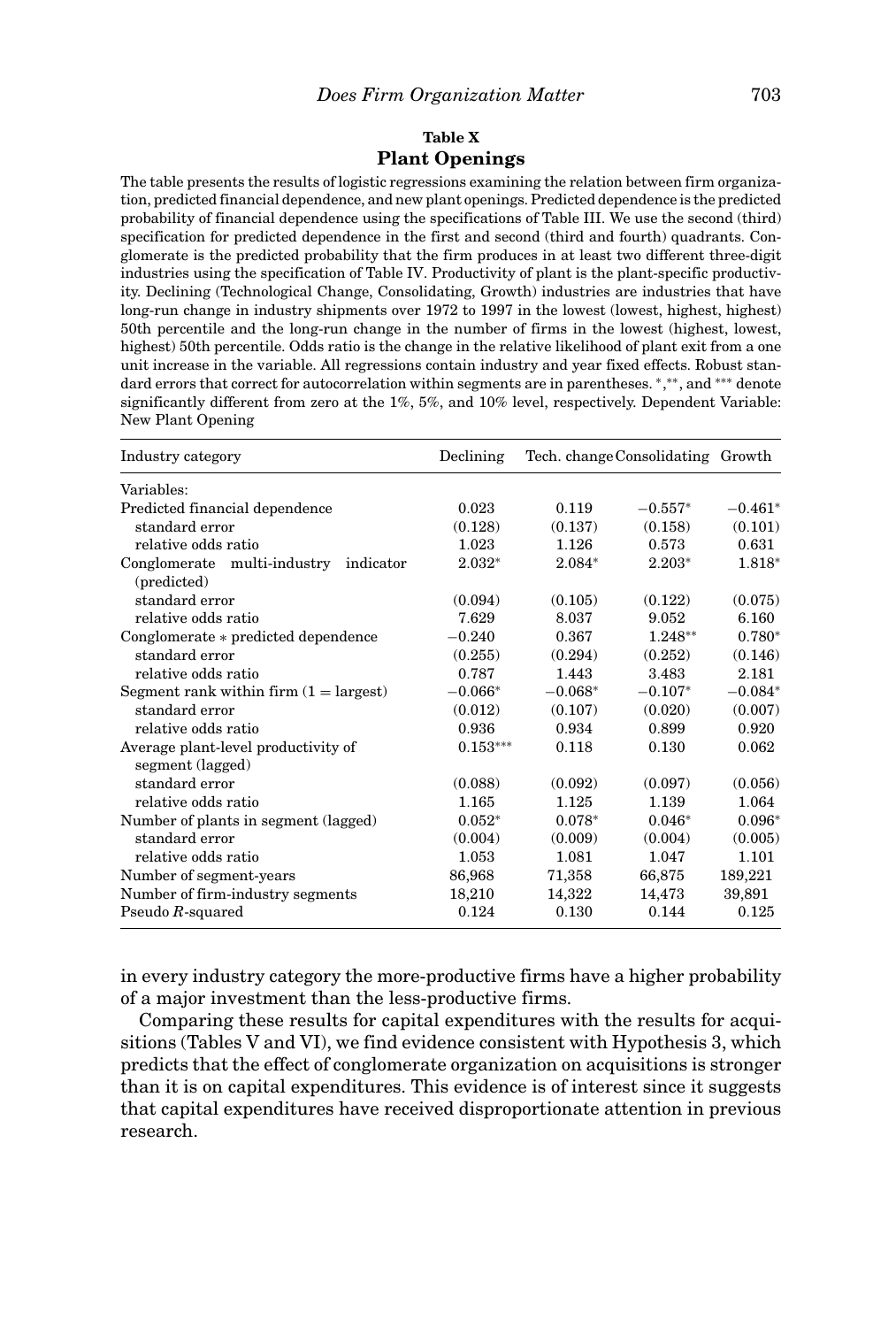#### *E. New Plant Openings and Exits*

We next examine the effect of predicted financial dependence and firm organization on new plant openings and exits across our industry categories. For new plant openings, we aggregate a firm's plants into three-digit industries to examine whether a particular firm-segment acquires an additional plant.

Table X shows that in Growth and Consolidating industries, predicted financial dependence has a significantly negative effect on plant openings for singlesegment firms. Conglomerate firms mitigate the effects of predicted financial dependence on new plant openings for their segments in Growth industries. Table X shows that the key conglomerate interaction variable only affects plant births in Growth industries and Consolidating industries.<sup>23</sup> As expected, we also find that segments with a higher number of plants are more likely to open plants in all industry categories.

Table XI examines plant exits across the different industry categories. We run these regressions at the plant level and assign the dependent variable equal to one if the plant exits in a given year and zero otherwise. Table XI shows that the effect of predicted financial dependence on plant exits is insignificant in all categories except for Growth industries. The effect of conglomerate firm status is limited. Plants of conglomerate firms that belong to segments predicted to be financially dependent are less likely to close in Declining industries as shown by the interaction variable *conglomerate* × *predicted dependence*. In other industry categories this effect is insignificant. More efficient plants are also less likely to be closed down. Finally, segment size affects closure in two ways. As the number of plants in a segment increases, closure probabilities increase. However, plants in bigger segments are less likely to be closed down, as shown by the coefficient on segment rank.24

Overall, the results for plant openings and plant exits differ over our longrun industry categories. Plant openings and exits depend on firm organizational form in several different ways. First, in growth industries, conglomerate firms that are predicted to be financially dependent have a significantly higher probability of new plant openings compared to dependent single-segment firms. Second, the probability of new plant openings by private, single-segment firms is the most adversely affected by predicted financial dependence. Third, there is a more limited effect of conglomerate organizational form and financial dependence on plant exits. In Declining industries, conglomerate firms are less likely to close plants of segments predicted to be financially dependent. However, this effect is insignificant in other industry categories. These results suggest that organizational form affects plant exits and plant openings differently, most likely because plant openings require significant resources, including the ability to integrate the new plant into existing operations, while plant exits do not. The

<sup>&</sup>lt;sup>23</sup> Results in the working paper version of this paper available on SSRN show that this effect is robust to including a public firm status variable.

 $24$  Unreported regressions show that public firms are more likely to close plants, significantly so in Consolidating and Growth industries. However, the interaction effect of predicted public status with financial dependence is insignificant for all industry categories.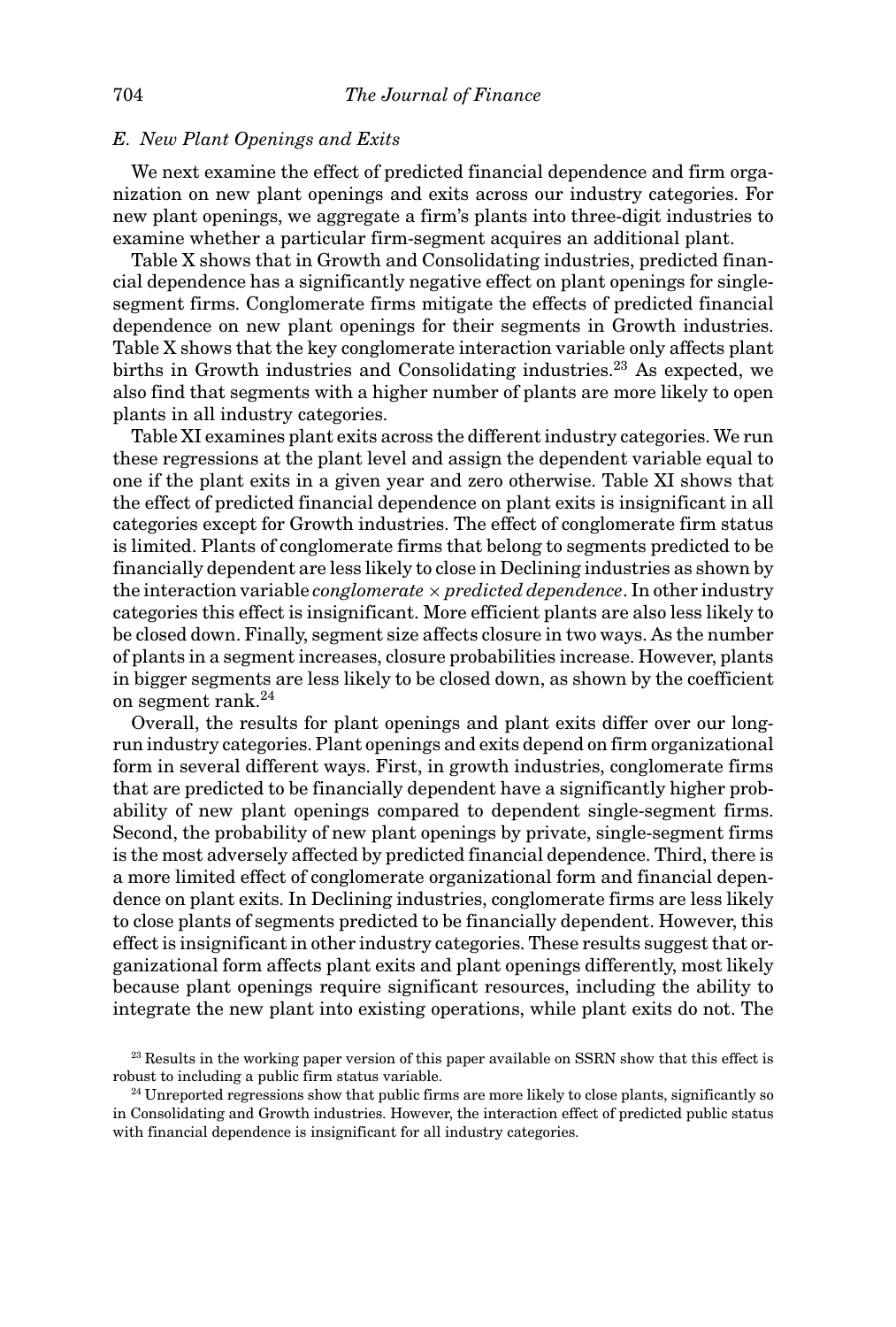## **Table XI Plant Exit**

The table presents the results of plant-level logit regressions examining the relation between firm organization, predicted financial dependence, and plant closing. Predicted dependence is the predicted probability of financial dependence using the specifications of Table III. We use the second (third) specification for predicted dependence in the first and second (third and fourth) quadrants. Conglomerate is the predicted probability that the firm produces in at least two different three-digit industries using the specification of Table IV. Productivity of plant is the plant-specific productivity. Declining (Technological Change, Consolidating, Growth) industries are industries that have longrun change in industry shipments over 1972 to 1997 in the lowest (lowest, highest, highest) 50th percentile and the long-run change in the number of firms in the lowest (highest, lowest, highest) 50th percentile. Odds ratios are the change in the relative likelihood of plant exit from a one unit increase in the variable. All regressions contain industry and year fixed effects. Robust standard errors that correct for autocorrelation within segments are in parentheses. \* denotes significantly different from zero at the 1% level.

Dependent variable: Plant Exit

| Industry category                                       | Declining        |           | Tech. change Consolidating | Growth    |
|---------------------------------------------------------|------------------|-----------|----------------------------|-----------|
| Variables:                                              |                  |           |                            |           |
| Predicted financial dependence                          | 0.187            | 0.031     | $-0.041$                   | $-0.200$  |
| standard error                                          | (0.166)          | (0.232)   | (0.174)                    | (0.123)   |
| relative odds ratio                                     | 1.206            | 1.031     | 0.960                      | 0.819     |
| Conglomerate multi-industry indicator<br>(predicted)    | $-0.080$         | $-0.125$  | $-0.428*$                  | $-0.509*$ |
| standard error                                          | (0.139)          | (0.166)   | (0.139)                    | (0.090)   |
| relative odds ratio                                     | 0.923            | 0.882     | 0.652                      | 0.601     |
| $Conglomerate \times predicted\ dependence$             | $-1.255^{\rm a}$ | $-0.345$  | $-0.363$                   | $-0.120$  |
| standard error                                          | (0.325)          | (0.358)   | (0.371)                    | (0.215)   |
| relative odds ratio                                     | 0.285            | 0.708     | 0.696                      | 0.887     |
| Segment rank within firm $(1 = \text{largest})$         | $0.044*$         | $0.030*$  | $0.044*$                   | $0.031*$  |
| standard error                                          | (0.004)          | (0.005)   | (0.005)                    | (0.003)   |
| relative odds ratio                                     | 1.045            | 1.030     | 1.045                      | 1.031     |
| Average plant-level productivity of<br>segment (lagged) | $-0.369*$        | $-0.441*$ | $-0.386*$                  | $-0.444$  |
| standard error                                          | (0.015)          | (0.016)   | (0.016)                    | (0.011)   |
| relative odds ratio                                     | 0.691            | 0.643     | 0.680                      | 0.641     |
| Number of plants in segment (lagged)                    | $0.009*$         | $0.008*$  | $0.004*$                   | $0.015*$  |
| standard error                                          | (0.001)          | (0.001)   | (0.001)                    | (0.002)   |
| relative odds ratio                                     | 1.009            | 1.008     | 1.004                      | 1.015     |
| Number of plant-years                                   | 151,247          | 115,495   | 128,401                    | 276,658   |
| Number of firm-industry segments                        | 18,209           | 14,322    | 14,472                     | 38,891    |
| Pseudo $R$ -squared                                     | 0.03             | 0.04      | 0.04                       | 0.04      |

results are consistent with Hypotheses 2 and 4, which posit that conglomerate firms have skills in integrating new acquisitions and providing resources that affect large decisions such as acquisitions and plant openings in productive industry segments.

# **IV. Conclusions**

A growing literature in corporate finance examines how multi-industry firms allocate investment across divisions. This literature tacitly assumes that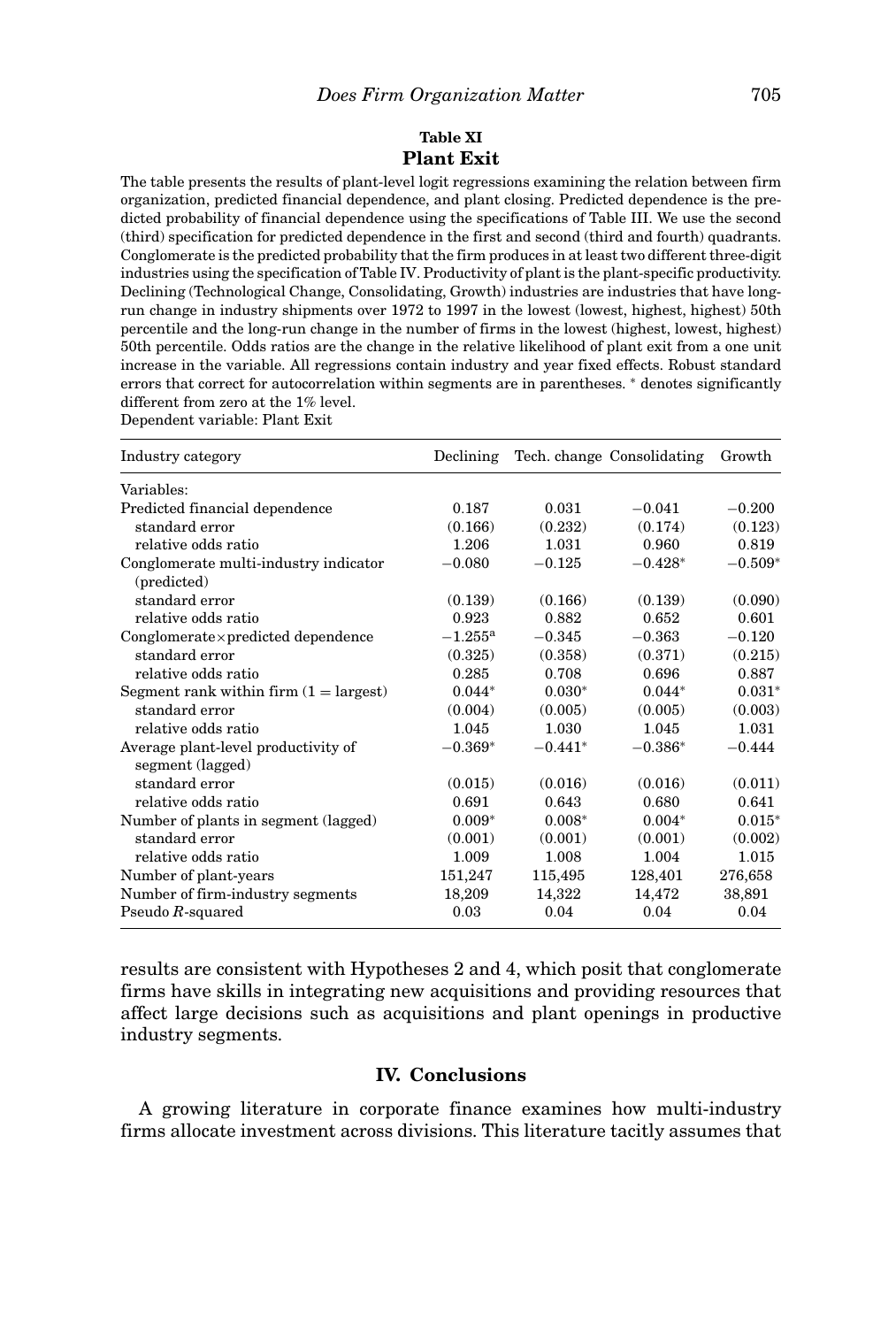industries do not differ much and that the relevant differences can be summarized by simple measures of investment opportunities. We argue that the competitive environment of an industry depends on changes in long-run industry conditions. Industries in different stages of their life cycle differ in the opportunities for profitable restructuring and in exploitable growth opportunities. These differences in the competitive environment have the potential to alter the comparative advantage of conglomerate multi-industry firms relative to single-industry firms. A comparative analysis of investment by segments of conglomerates and single-industry firms has to take these differences into account. Toward this end, we classify U.S. manufacturing industries into four different long-run industry categories based on both the growth rates of real shipments and changes in the number of producers.

We find evidence that the effects of firm organization, both actual organizational form and controlling for the endogeneity of organizational form, vary across these long-run industry changes. We have four major results that show the importance of long-run industry conditions:

- (1) In industries in which shipments are growing, within-industry acquisitions and new plant openings are significantly affected by firm organizational form. Conglomerates' segments are much more likely to purchase a plant, adding to their existing segments, than are single-industry firms. By contrast, capital expenditure rates are fairly stable across industries, segment size, and firm organization.
- (2) Examining acquired plants post-acquisition, we find that plants acquired by conglomerate firms in Technological Change industries and, in particular, in Growth industries significantly increase in productivity postacquisition.
- (3) We find evidence that within-industry acquisition rates are higher for highproductivity segments of conglomerates in Growth industries than for their business segments in Declining industries. Since the conglomerate effect on acquisitions is stronger for high-productivity segments, there does not appear to be subsidization of a conglomerate's less-efficient segments.
- (4) For new plant openings, we find that there is a significant positive effect of belonging to a conglomerate in Growth industries. Conglomerate firms offset the effects of predicted financial dependence on new plant openings in Growth industries. The effects on plant exit are more limited.

These findings are consistent with the existence of benefits of internal capital markets as argued by Stein (1997) and examined empirically by Khanna and Tice (2001) and Peyer (2001). The finding that the probability of an acquisition in growth industries increases for conglomerate firms that have highproductivity segments in growing industries and substantial other segments in declining industries is consistent with the theoretical prediction in Maksimovic and Phillips (2002). These results contradict models that predict subsidization of poorly performing divisions or divisions with poor growth prospects. The results are also not consistent with agency or empire building models that predict inefficient expansion into industries.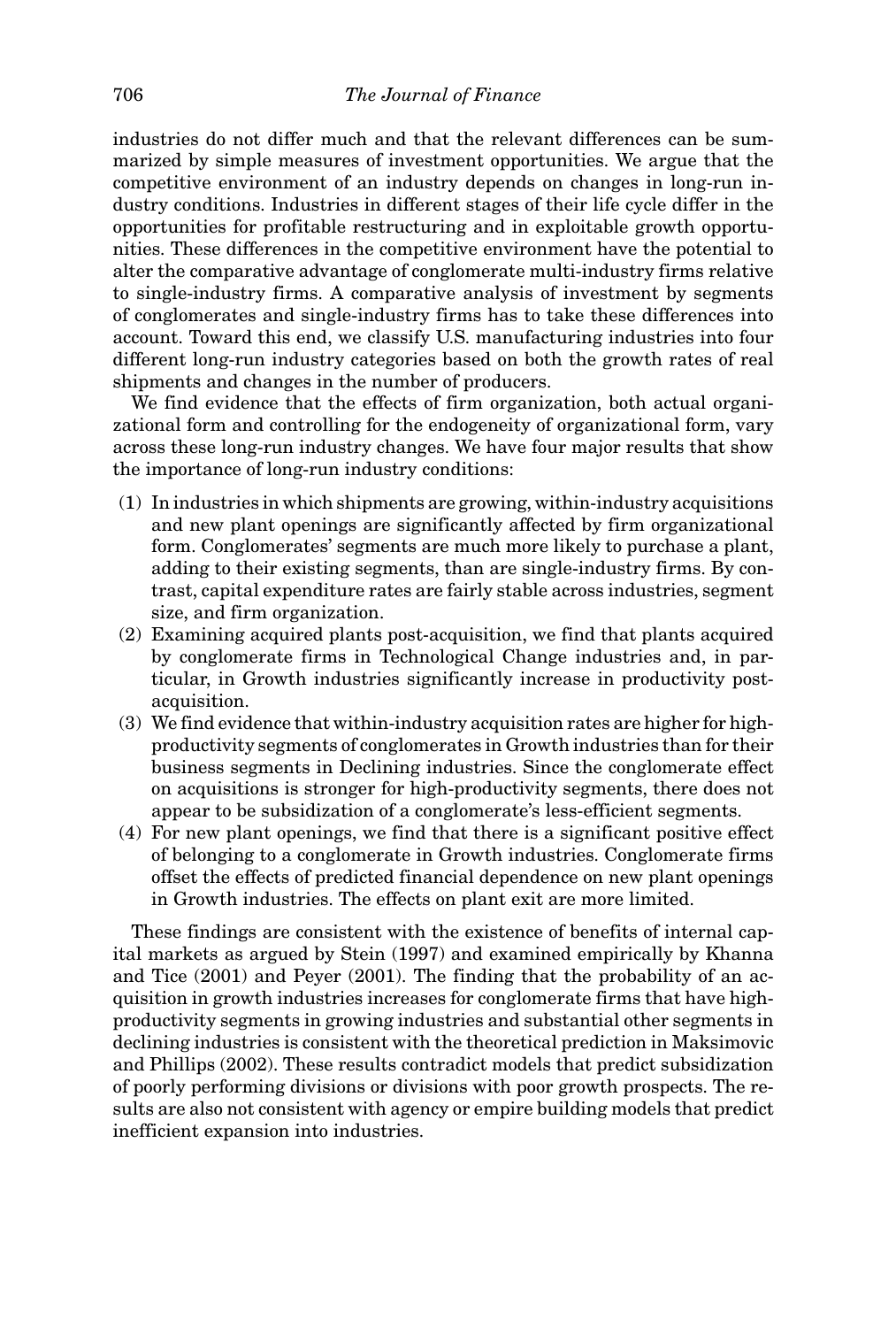These findings have important implications for the literature on conglomerates' allocation of investment. This literature uses capital expenditures as a proxy for segment-level investment. Thus, it does not take into account plant acquisition, which is an important component of conglomerate firms' investment but is not an important component of single-industry firms' investment. We document large effects of organizational form on financial dependence and in turn on acquisitions and plant openings. The differences in these effects of firm organization are largest in growing industries. The acquisition effect of organizational form on financial dependence has not been previously identified and is even stronger than the usually studied relation between conglomerate status and capital expenditures.

Overall, these findings document important effects of firm organization that vary over long-run industry life-cycle stages. The findings are consistent with conglomerates in growth industries providing resources that help business segments reduce or break the link between a segment's predicted financial dependence and its growth via acquisitions and plant opening decisions.

#### **REFERENCES**

- Bartelsman, Eric, and Wayne Gray, 1994, The NBER manufacturing productivity database, *NBER Technical Working Papers 0205*, National Bureau of Economic Research, Inc.
- Berger, Philip, and Eli Ofek, 1995, Diversification's effect on firm value, *Journal of Financial Economics* 37, 39–66.
- Bernardo, Antonio, and Bhagwan Chowdhry, 2002, Resources, real options and corporate strategy, *Journal of Financial Economics* 63, 211–234.
- Bolton, Patrick, and David Scharfstein, 1990, A theory of predation based on agency problems in financial contracting, *The American Economic Review* 80, 93–106.
- Campa, Jose, and Simi Kedia, 2003, Explaining the diversification discount, *Journal of Finance* 57, 1731–1762.
- Fluck, Z., and A. Lynch, 1999, Why firms merge and then divest: A theory of financial synergy, *Journal of Business* 72, 319–346.
- Ghemawat, Pankaj, 1984, Capacity expansion in the titanium dioxide industry, *Journal of Industrial Economics* 33, 145–163.
- Ghemawat, Pankaj, and Barry Nalebuff, 1985, Exit, *The Rand Journal of Economics* 16, 184–194.
- Gort, Michael, and Steven Klepper, 1982, Time paths in the diffusion of product innovations, *Economic Journal* 92, 630–653.
- Griliches, Zvi, 1957, Hybrid corn: An exploration in the economics of technological change, *Econometrica* 25, 501–522.
- Hayes, Rachel M, and Russell Lundholm, 1996, Segment reporting to the capital market in the presence of a competitor, *Journal of Accounting Research* 34, 261–279.
- Hyland, David, C., 1997, Why firms diversify, An empirical examination, unpublished doctoral dissertation, Ohio State University, Columbus, Ohio.
- Jensen, Michael C., 1986, Agency costs of free cash flow, corporate finance, and takeovers, *American Economic Review* 76, 323–329.

Jensen, Michael C., and William Meckling, 1976, Theory of the firm: Managerial behavior, agency costs and ownership structure, *Journal of Finance and Economics* 3, 305–360.

Jovanovic, Boyan, 1982, Selection and the evolution of industry, *Econometrica* 50, 649–670.

Khanna, Naveen, and Sheri Tice, 2001, The bright side of internal capital markets, *Journal of Finance* 56, 1489–1528.